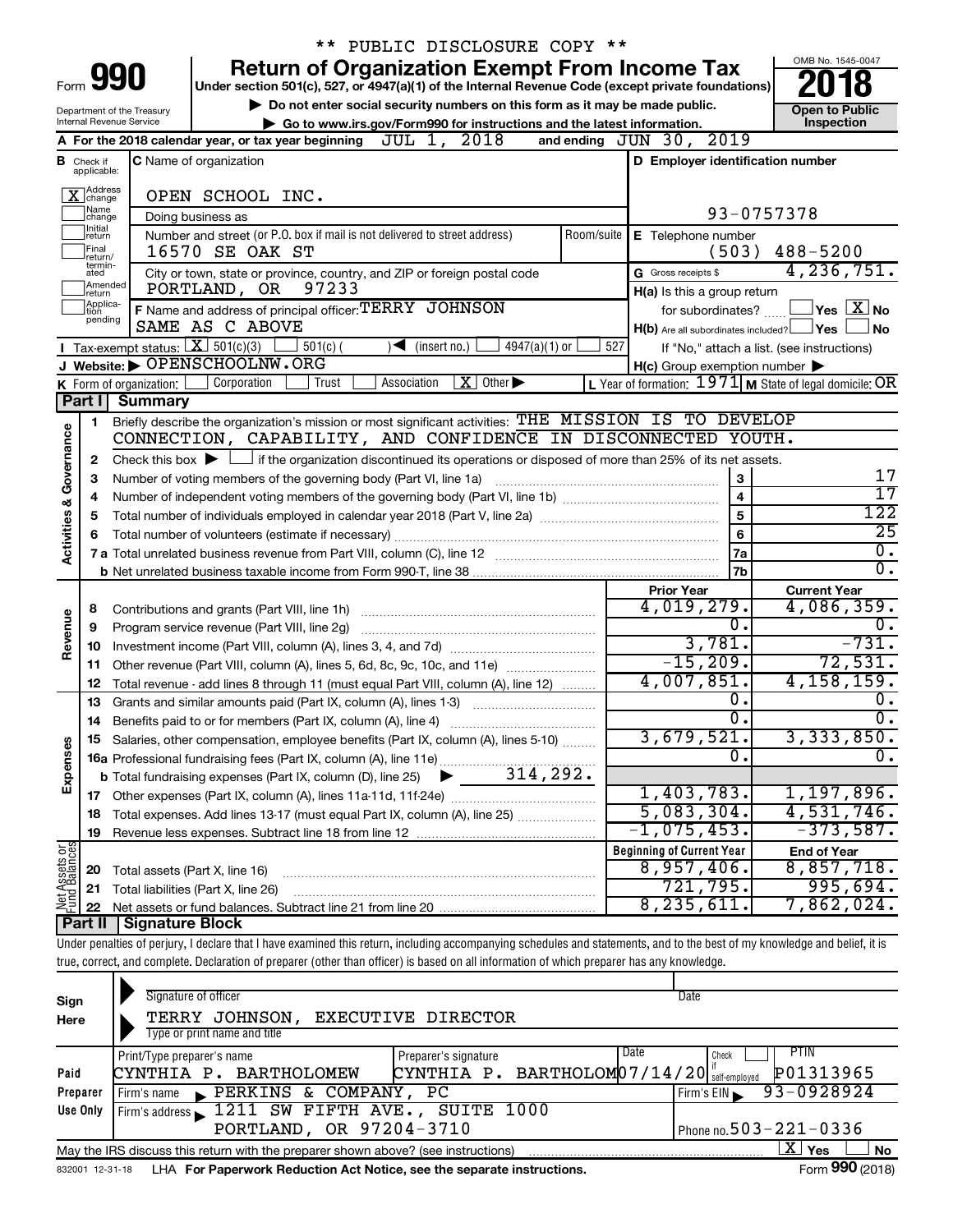|              | OPEN SCHOOL INC.<br>Form 990 (2018)                                                                                                          | 93-0757378 | Page 2                                   |
|--------------|----------------------------------------------------------------------------------------------------------------------------------------------|------------|------------------------------------------|
|              | Part III   Statement of Program Service Accomplishments                                                                                      |            |                                          |
|              |                                                                                                                                              |            | $\overline{\mathbf{X}}$                  |
| 1            | Briefly describe the organization's mission:                                                                                                 |            |                                          |
|              | THE MISSION OF OPEN SCHOOL IS TO DEVELOP CONNECTION, CAPABILITY, AND                                                                         |            |                                          |
|              | CONFIDENCE IN DISCONNECTED YOUTH THROUGH RELATIONSHIP-BASED, QUALITY                                                                         |            |                                          |
|              | LEARNING EXPERIENCES THAT RESULT IN ACADEMIC, PERSONAL, AND COMMUNITY                                                                        |            |                                          |
|              | SUCCESS.                                                                                                                                     |            |                                          |
| $\mathbf{2}$ | Did the organization undertake any significant program services during the year which were not listed on the                                 |            |                                          |
|              | prior Form 990 or 990-EZ?                                                                                                                    |            | $\Box$ Yes $[\overline{\mathrm{X}}]$ No  |
|              | If "Yes," describe these new services on Schedule O.                                                                                         |            |                                          |
| 3            | Did the organization cease conducting, or make significant changes in how it conducts, any program services?                                 |            | $\exists$ Yes $\overline{\mathrm{X}}$ No |
|              | If "Yes," describe these changes on Schedule O.                                                                                              |            |                                          |
| 4            | Describe the organization's program service accomplishments for each of its three largest program services, as measured by expenses.         |            |                                          |
|              | Section 501(c)(3) and 501(c)(4) organizations are required to report the amount of grants and allocations to others, the total expenses, and |            |                                          |
|              | revenue, if any, for each program service reported.                                                                                          |            |                                          |
| 4a           | ) (Expenses \$<br>(Code:                                                                                                                     |            |                                          |
|              | STEP UP PROGRAM:                                                                                                                             |            |                                          |
|              | SCHOOL-YEAR TUTORING, MENTORING, LEADERSHIP DEVELOPMENT, ADVOCACY, AND                                                                       |            |                                          |
|              | SUMMER PROGRAM SERVICES FOR STUDENTS ENROLLED AT ROOSEVELT HIGH SCHOOL,                                                                      |            |                                          |
|              | FRANKLIN HIGH SCHOOL, AND MADISON HIGH SCHOOL WHO ARE IDENTIFIED AS                                                                          |            |                                          |
|              | NEEDING ACADEMIC AND SOCIAL SUPPORT TO SUCCEED IN THEIR PUBLIC HIGH                                                                          |            |                                          |
|              | SCHOOL. THE PROGRAM FOCUSES ON INTENSIVE ENGAGEMENT WITH INCOMING 9TH                                                                        |            |                                          |
|              | GRADERS, WITH CONTINUED SUPPORT THROUGH HIGH SCHOOL. STEP UP ENGAGES                                                                         |            |                                          |
|              | STUDENTS IN THE SUMMER PRIOR TO 9TH GRADE AND FOCUSES ON FULL, TIMELY                                                                        |            |                                          |
|              | CREDIT ATTAINMENT AND ACTIVE STUDENT ENGAGEMENT IN SCHOOL TO KEEP                                                                            |            |                                          |
|              | STUDENTS ON TRACK TO GRADUATE. THIS PROGRAM IS FUNDED BY A COMBINATION                                                                       |            |                                          |
|              | OF GRANTS AND CONTRACTS WITH PORTLAND PUBLIC SCHOOL DISTRICT, THE                                                                            |            |                                          |
|              | PORTLAND CHILDREN'S LEVY, PRIVATE FOUNDATIONS, AND INDIVIDUAL DONORS.                                                                        |            |                                          |
| 4b           | ) (Expenses \$<br>(Code:                                                                                                                     |            |                                          |
|              | OPEN SCHOOL EAST:                                                                                                                            |            |                                          |
|              | A 7-12TH GRADE SCHOOL IN PARTNERSHIP WITH CENTENNIAL, GRESHAM-BARLOW,                                                                        |            |                                          |
|              | PARKROSE, PORTLAND PUBLIC, REYNOLDS, AND DAVID DOUGLAS SCHOOL                                                                                |            |                                          |
|              | DISTRICTS. THE PROGRAM DEPLOYS STRATEGIES DESIGNED TO ENGAGE AND                                                                             |            |                                          |
|              | ACCELERATE OFF-TRACK STUDENTS. USING EARLY-WARNING INDICATORS TO                                                                             |            |                                          |
|              | IDENTIFY YOUNG, MARGINALIZED STUDENTS AT RISK OF DROPPING OUT, THE                                                                           |            |                                          |
|              | <b>ORGANIZATION</b>                                                                                                                          |            |                                          |
|              | PROVIDES STUDENTS WITH CULTURALLY INCLUSIVE, RELATIONSHIP-BASED,                                                                             |            |                                          |
|              | EXTENDED-DAY AND -YEAR SCHOOL PROGRAMMING WHICH FOCUSES ON ENGAGEMENT                                                                        |            |                                          |
|              | AND SKILL-ACCELERATION TO PREPARE THEM FOR POST-SECONDARY SUCCESS.                                                                           |            |                                          |
|              | STRATEGIES INCLUDE ACTIVE RECRUITMENT OF STUDENTS, SUMMER                                                                                    |            |                                          |
|              | SOCIAL-EMOTIONAL LEADERSHIP ACADEMY, RESTORATIVE ACCOUNTABILITY,                                                                             |            |                                          |
| 4с           | 34,486. including grants of \$<br>) (Expenses \$<br>(Code:<br>) (Revenue \$                                                                  |            |                                          |
|              | OPEN SCHOOL NORTH:                                                                                                                           |            |                                          |
|              | WAS AN ACCREDITED MIDDLE SCHOOL EDUCATION AND ADVOCACY PROGRAM FOR                                                                           |            |                                          |
|              | STUDENTS STRUGGLING TO SUCCEED IN THE PUBLIC SCHOOL EDUCATION SYSTEM.                                                                        |            |                                          |
|              | THE SCHOOL CAMPUS WAS CLOSED IN JUNE 2018 AND PROGRAM CONSOLIDATED WITH                                                                      |            |                                          |
|              | THE OSE MIDDLE SCHOOL PROGRAM.<br>PORTLAND PUBLIC SCHOOLS IS NOW                                                                             |            |                                          |
|              | ENDORSING STUDENTS FROM NORTH/NORTHEAST PORTLAND TO ENROLL IN THE OSE                                                                        |            |                                          |
|              | <b>MIDDLE SCHOOL.</b><br>THE SCHOOL PROPERTY WAS LISTED FOR SALE IN JULY 2019                                                                |            |                                          |
|              | FOR SALE PROCEEDS TO BE REINVESTED IN THE OSE SCHOOL PROGRAM.                                                                                |            |                                          |
|              |                                                                                                                                              |            |                                          |
|              |                                                                                                                                              |            |                                          |
|              |                                                                                                                                              |            |                                          |
|              |                                                                                                                                              |            |                                          |
|              |                                                                                                                                              |            |                                          |
|              | 4d Other program services (Describe in Schedule O.)                                                                                          |            |                                          |
|              | $186, 189$ . including grants of \$<br>(Expenses \$<br>(Revenue \$                                                                           |            |                                          |
|              | 3,738,311.<br>4e Total program service expenses >                                                                                            |            |                                          |
|              |                                                                                                                                              |            | Form 990 (2018)                          |
|              | SEE SCHEDULE O FOR CONTINUATION(S)<br>832002 12-31-18                                                                                        |            |                                          |
|              | 2                                                                                                                                            |            |                                          |
|              | 09500714 756026 62100<br>2018.06000 OPEN SCHOOL INC.                                                                                         | 62100      | $\mathbf{1}$                             |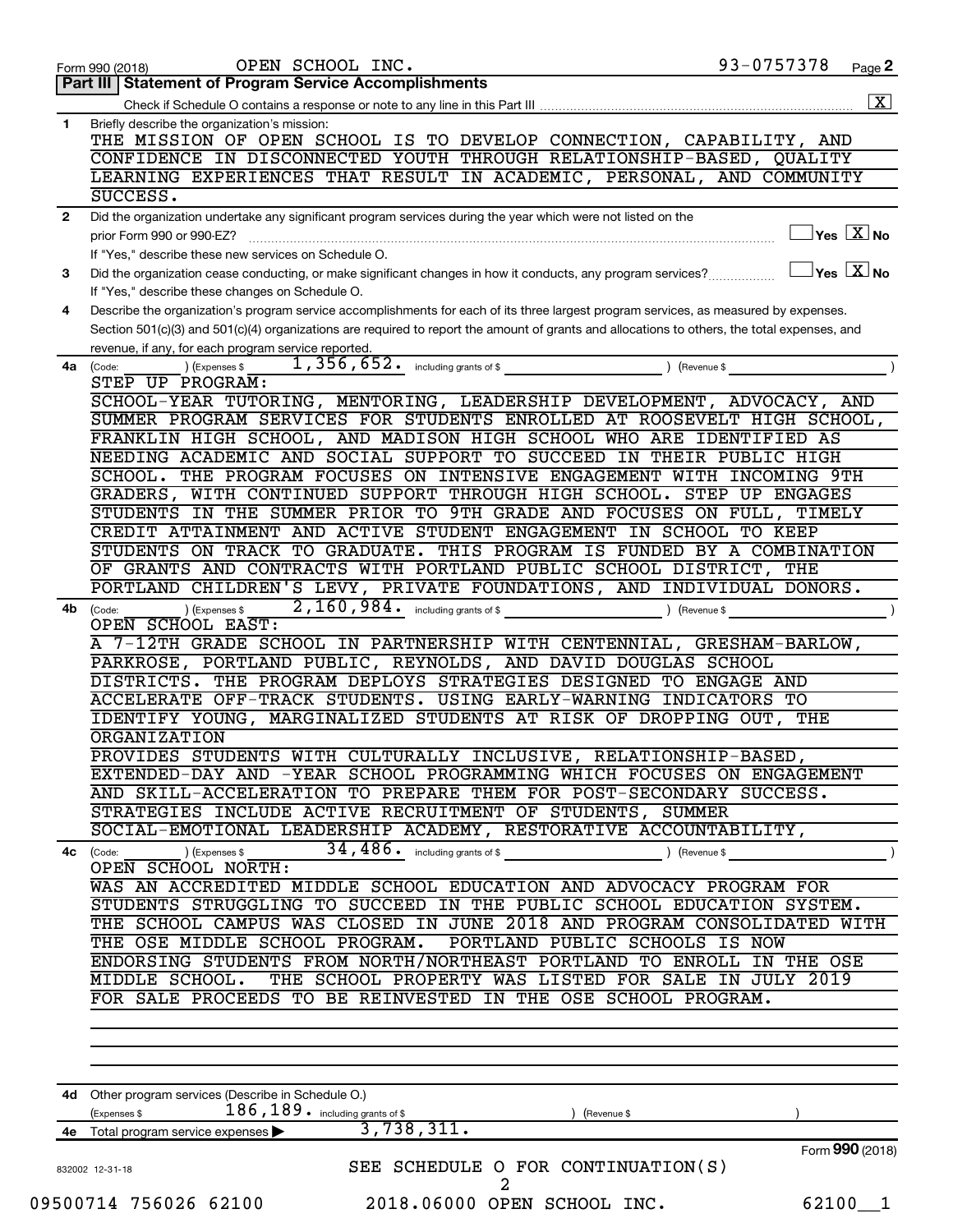**Part IV Checklist of Required Schedules**

|    |                                                                                                                                                                                                                                                                                                                                                                     |                 | Yes                        | No              |
|----|---------------------------------------------------------------------------------------------------------------------------------------------------------------------------------------------------------------------------------------------------------------------------------------------------------------------------------------------------------------------|-----------------|----------------------------|-----------------|
| 1. | Is the organization described in section 501(c)(3) or 4947(a)(1) (other than a private foundation)?                                                                                                                                                                                                                                                                 |                 |                            |                 |
|    | If "Yes," complete Schedule A                                                                                                                                                                                                                                                                                                                                       | 1               | х<br>$\overline{\text{x}}$ |                 |
| 2  |                                                                                                                                                                                                                                                                                                                                                                     | $\mathbf{2}$    |                            |                 |
| З  | Did the organization engage in direct or indirect political campaign activities on behalf of or in opposition to candidates for                                                                                                                                                                                                                                     |                 |                            |                 |
|    | public office? If "Yes," complete Schedule C, Part I                                                                                                                                                                                                                                                                                                                | 3               |                            | x               |
| 4  | Section 501(c)(3) organizations. Did the organization engage in lobbying activities, or have a section 501(h) election in effect                                                                                                                                                                                                                                    | 4               |                            | x               |
| 5  | Is the organization a section 501(c)(4), 501(c)(5), or 501(c)(6) organization that receives membership dues, assessments, or                                                                                                                                                                                                                                        |                 |                            |                 |
|    |                                                                                                                                                                                                                                                                                                                                                                     | 5               |                            | x               |
| 6  | Did the organization maintain any donor advised funds or any similar funds or accounts for which donors have the right to                                                                                                                                                                                                                                           |                 |                            |                 |
|    | provide advice on the distribution or investment of amounts in such funds or accounts? If "Yes," complete Schedule D, Part I                                                                                                                                                                                                                                        | 6               |                            | x               |
| 7  | Did the organization receive or hold a conservation easement, including easements to preserve open space,                                                                                                                                                                                                                                                           |                 |                            | x               |
|    |                                                                                                                                                                                                                                                                                                                                                                     | $\overline{7}$  |                            |                 |
| 8  | Did the organization maintain collections of works of art, historical treasures, or other similar assets? If "Yes," complete<br>Schedule D, Part III <b>Marting Communities</b> and the contract of the contract of the contract of the contract of the contract of the contract of the contract of the contract of the contract of the contract of the contract of | 8               |                            | х               |
| 9  | Did the organization report an amount in Part X, line 21, for escrow or custodial account liability, serve as a custodian for                                                                                                                                                                                                                                       |                 |                            |                 |
|    | amounts not listed in Part X; or provide credit counseling, debt management, credit repair, or debt negotiation services?                                                                                                                                                                                                                                           |                 |                            |                 |
|    | If "Yes," complete Schedule D, Part IV                                                                                                                                                                                                                                                                                                                              | 9               |                            | х               |
| 10 | Did the organization, directly or through a related organization, hold assets in temporarily restricted endowments, permanent                                                                                                                                                                                                                                       |                 |                            |                 |
|    |                                                                                                                                                                                                                                                                                                                                                                     | 10              |                            | х               |
| 11 | If the organization's answer to any of the following questions is "Yes," then complete Schedule D, Parts VI, VII, VIII, IX, or X                                                                                                                                                                                                                                    |                 |                            |                 |
|    | as applicable.                                                                                                                                                                                                                                                                                                                                                      |                 |                            |                 |
|    | a Did the organization report an amount for land, buildings, and equipment in Part X, line 10? If "Yes," complete Schedule D,                                                                                                                                                                                                                                       |                 |                            |                 |
|    | Part VI                                                                                                                                                                                                                                                                                                                                                             | 11a             | X                          |                 |
|    | <b>b</b> Did the organization report an amount for investments - other securities in Part X, line 12 that is 5% or more of its total                                                                                                                                                                                                                                |                 |                            |                 |
|    |                                                                                                                                                                                                                                                                                                                                                                     | 11b             |                            | x               |
|    | c Did the organization report an amount for investments - program related in Part X, line 13 that is 5% or more of its total                                                                                                                                                                                                                                        | 11c             |                            | x               |
|    | d Did the organization report an amount for other assets in Part X, line 15 that is 5% or more of its total assets reported in                                                                                                                                                                                                                                      |                 |                            |                 |
|    |                                                                                                                                                                                                                                                                                                                                                                     | 11d             | х                          |                 |
|    |                                                                                                                                                                                                                                                                                                                                                                     | 11e             | $\overline{\mathbf{X}}$    |                 |
| f  | Did the organization's separate or consolidated financial statements for the tax year include a footnote that addresses                                                                                                                                                                                                                                             |                 |                            |                 |
|    | the organization's liability for uncertain tax positions under FIN 48 (ASC 740)? If "Yes," complete Schedule D, Part X                                                                                                                                                                                                                                              | 11f             | X                          |                 |
|    | 12a Did the organization obtain separate, independent audited financial statements for the tax year? If "Yes," complete                                                                                                                                                                                                                                             |                 |                            |                 |
|    | Schedule D, Parts XI and XII                                                                                                                                                                                                                                                                                                                                        | 12a             | X                          |                 |
|    | <b>b</b> Was the organization included in consolidated, independent audited financial statements for the tax year?                                                                                                                                                                                                                                                  |                 |                            |                 |
|    | If "Yes." and if the organization answered "No" to line 12a, then completing Schedule D. Parts XI and XII is optional                                                                                                                                                                                                                                               | 12 <sub>b</sub> |                            | х               |
| 13 |                                                                                                                                                                                                                                                                                                                                                                     | 13              | $\overline{\mathbf{X}}$    |                 |
|    |                                                                                                                                                                                                                                                                                                                                                                     | 14a             |                            | x               |
|    | <b>b</b> Did the organization have aggregate revenues or expenses of more than \$10,000 from grantmaking, fundraising, business,                                                                                                                                                                                                                                    |                 |                            |                 |
|    | investment, and program service activities outside the United States, or aggregate foreign investments valued at \$100,000                                                                                                                                                                                                                                          |                 |                            |                 |
|    |                                                                                                                                                                                                                                                                                                                                                                     | 14b             |                            | х               |
| 15 | Did the organization report on Part IX, column (A), line 3, more than \$5,000 of grants or other assistance to or for any                                                                                                                                                                                                                                           |                 |                            |                 |
|    |                                                                                                                                                                                                                                                                                                                                                                     | 15              |                            | х               |
| 16 | Did the organization report on Part IX, column (A), line 3, more than \$5,000 of aggregate grants or other assistance to                                                                                                                                                                                                                                            |                 |                            |                 |
|    |                                                                                                                                                                                                                                                                                                                                                                     | 16              |                            | х               |
| 17 | Did the organization report a total of more than \$15,000 of expenses for professional fundraising services on Part IX,                                                                                                                                                                                                                                             |                 |                            |                 |
|    |                                                                                                                                                                                                                                                                                                                                                                     | 17              |                            | x               |
| 18 | Did the organization report more than \$15,000 total of fundraising event gross income and contributions on Part VIII, lines                                                                                                                                                                                                                                        | 18              | х                          |                 |
| 19 | Did the organization report more than \$15,000 of gross income from gaming activities on Part VIII, line 9a? If "Yes,"                                                                                                                                                                                                                                              |                 |                            |                 |
|    |                                                                                                                                                                                                                                                                                                                                                                     | 19              |                            | х               |
|    |                                                                                                                                                                                                                                                                                                                                                                     | <b>20a</b>      |                            | X               |
|    |                                                                                                                                                                                                                                                                                                                                                                     | 20 <sub>b</sub> |                            |                 |
| 21 | Did the organization report more than \$5,000 of grants or other assistance to any domestic organization or                                                                                                                                                                                                                                                         |                 |                            |                 |
|    |                                                                                                                                                                                                                                                                                                                                                                     | 21              |                            | x               |
|    | 832003 12-31-18                                                                                                                                                                                                                                                                                                                                                     |                 |                            | Form 990 (2018) |

09500714 756026 62100 2018.06000 OPEN SCHOOL INC. 62100\_1 3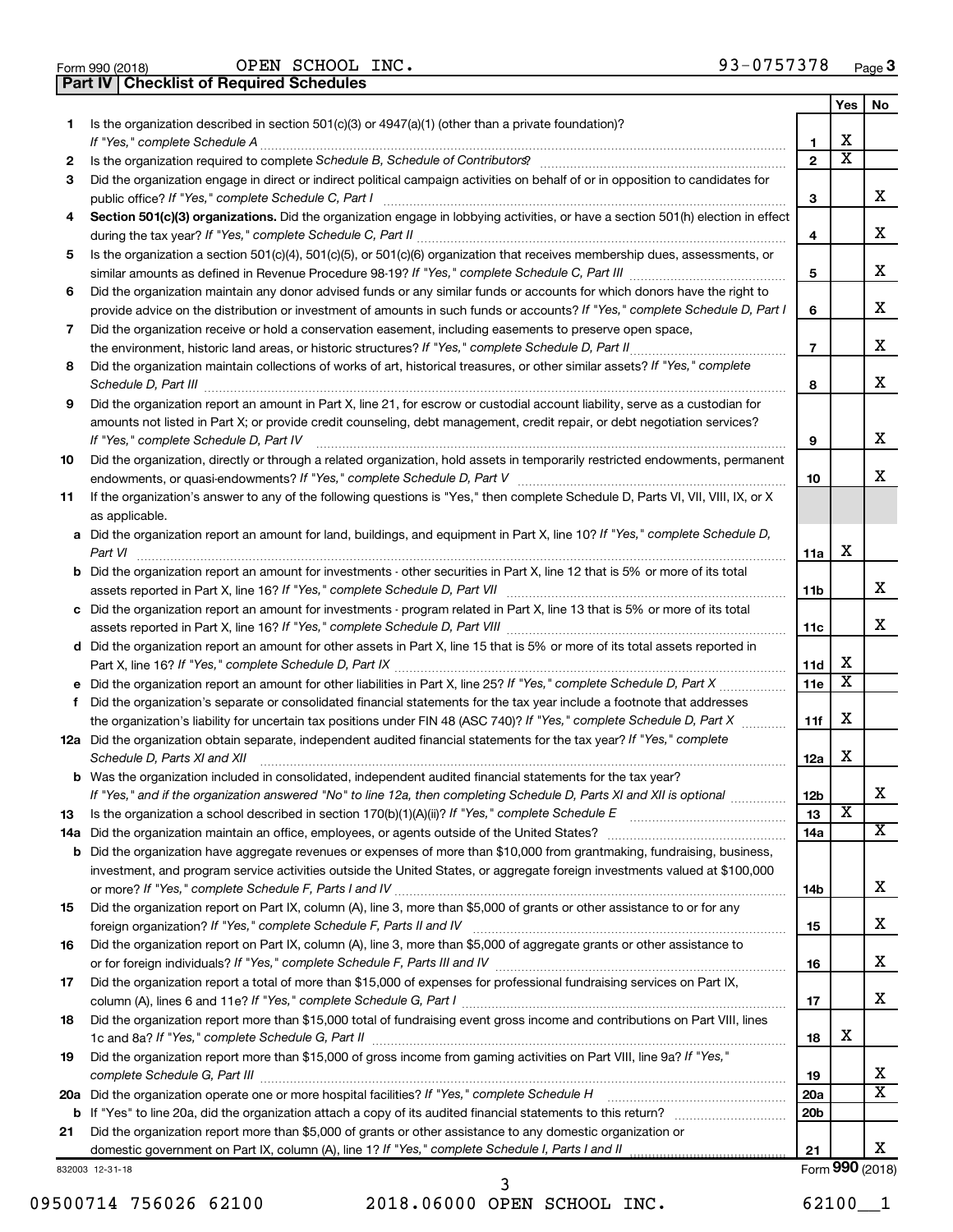|  | Form 990 (2018) |  |
|--|-----------------|--|
|  |                 |  |

*(continued)* **Part IV Checklist of Required Schedules**

|               |                                                                                                                                     |                 | Yes | No                           |
|---------------|-------------------------------------------------------------------------------------------------------------------------------------|-----------------|-----|------------------------------|
| 22            | Did the organization report more than \$5,000 of grants or other assistance to or for domestic individuals on                       |                 |     |                              |
|               |                                                                                                                                     | 22              |     | x                            |
| 23            | Did the organization answer "Yes" to Part VII, Section A, line 3, 4, or 5 about compensation of the organization's current          |                 |     |                              |
|               | and former officers, directors, trustees, key employees, and highest compensated employees? If "Yes," complete                      |                 |     |                              |
|               | Schedule J <b>Execute Schedule Schedule Schedule Schedule</b> J <b>Execute Schedule J Execute Schedule J</b>                        | 23              |     | x                            |
|               | 24a Did the organization have a tax-exempt bond issue with an outstanding principal amount of more than \$100,000 as of the         |                 |     |                              |
|               | last day of the year, that was issued after December 31, 2002? If "Yes," answer lines 24b through 24d and complete                  |                 |     |                              |
|               |                                                                                                                                     | 24a             |     | x                            |
|               |                                                                                                                                     | 24b             |     |                              |
|               | c Did the organization maintain an escrow account other than a refunding escrow at any time during the year to defease              |                 |     |                              |
|               |                                                                                                                                     | 24c             |     |                              |
|               | d Did the organization act as an "on behalf of" issuer for bonds outstanding at any time during the year?                           | 24d             |     |                              |
|               | 25a Section 501(c)(3), 501(c)(4), and 501(c)(29) organizations. Did the organization engage in an excess benefit                    | 25a             |     | x                            |
|               | <b>b</b> Is the organization aware that it engaged in an excess benefit transaction with a disqualified person in a prior year, and |                 |     |                              |
|               | that the transaction has not been reported on any of the organization's prior Forms 990 or 990-EZ? If "Yes," complete               |                 |     |                              |
|               | Schedule L, Part I                                                                                                                  | 25b             |     | x                            |
| 26            | Did the organization report any amount on Part X, line 5, 6, or 22 for receivables from or payables to any current or               |                 |     |                              |
|               | former officers, directors, trustees, key employees, highest compensated employees, or disqualified persons? If "Yes,"              |                 |     |                              |
|               | complete Schedule L, Part II                                                                                                        | 26              |     | x                            |
| 27            | Did the organization provide a grant or other assistance to an officer, director, trustee, key employee, substantial                |                 |     |                              |
|               | contributor or employee thereof, a grant selection committee member, or to a 35% controlled entity or family member                 |                 |     |                              |
|               |                                                                                                                                     | 27              |     | x                            |
| 28            | Was the organization a party to a business transaction with one of the following parties (see Schedule L, Part IV                   |                 |     |                              |
|               | instructions for applicable filing thresholds, conditions, and exceptions):                                                         |                 |     |                              |
|               | a A current or former officer, director, trustee, or key employee? If "Yes," complete Schedule L, Part IV                           | 28a             |     | x                            |
|               | <b>b</b> A family member of a current or former officer, director, trustee, or key employee? If "Yes," complete Schedule L, Part IV | 28 <sub>b</sub> |     | $\overline{\mathbf{x}}$      |
|               | c An entity of which a current or former officer, director, trustee, or key employee (or a family member thereof) was an officer,   |                 |     |                              |
|               |                                                                                                                                     | <b>28c</b>      |     | x                            |
| 29            |                                                                                                                                     | 29              | X   |                              |
| 30            | Did the organization receive contributions of art, historical treasures, or other similar assets, or qualified conservation         |                 |     |                              |
|               |                                                                                                                                     | 30              |     | x                            |
| 31            | Did the organization liquidate, terminate, or dissolve and cease operations?                                                        |                 |     |                              |
|               |                                                                                                                                     | 31              |     | x                            |
| 32            | Did the organization sell, exchange, dispose of, or transfer more than 25% of its net assets? If "Yes," complete                    |                 |     |                              |
|               |                                                                                                                                     | 32              |     | x                            |
| 33            | Did the organization own 100% of an entity disregarded as separate from the organization under Regulations                          |                 |     |                              |
|               |                                                                                                                                     | 33              |     | х                            |
| 34            | Was the organization related to any tax-exempt or taxable entity? If "Yes," complete Schedule R, Part II, III, or IV, and           |                 |     |                              |
|               | Part V, line 1                                                                                                                      | 34              |     | X<br>$\overline{\texttt{x}}$ |
|               | 35a Did the organization have a controlled entity within the meaning of section 512(b)(13)?                                         | 35a             |     |                              |
|               | b If "Yes" to line 35a, did the organization receive any payment from or engage in any transaction with a controlled entity         | 35 <sub>b</sub> |     |                              |
| 36            | Section 501(c)(3) organizations. Did the organization make any transfers to an exempt non-charitable related organization?          |                 |     |                              |
|               |                                                                                                                                     | 36              |     | X                            |
| 37            | Did the organization conduct more than 5% of its activities through an entity that is not a related organization                    |                 |     |                              |
|               |                                                                                                                                     | 37              |     | X                            |
| 38            | Did the organization complete Schedule O and provide explanations in Schedule O for Part VI, lines 11b and 19?                      |                 |     |                              |
|               | Note. All Form 990 filers are required to complete Schedule O                                                                       | 38              | х   |                              |
| <b>Part V</b> | <b>Statements Regarding Other IRS Filings and Tax Compliance</b>                                                                    |                 |     |                              |
|               | Check if Schedule O contains a response or note to any line in this Part V                                                          |                 |     |                              |
|               |                                                                                                                                     |                 | Yes | No                           |
|               | 20<br>1a                                                                                                                            |                 |     |                              |
|               | 0<br><b>b</b> Enter the number of Forms W-2G included in line 1a. Enter -0- if not applicable<br>1b                                 |                 |     |                              |
|               | c Did the organization comply with backup withholding rules for reportable payments to vendors and reportable gaming                |                 |     |                              |
|               |                                                                                                                                     | 1c              | х   |                              |
|               | 832004 12-31-18                                                                                                                     |                 |     | Form 990 (2018)              |
|               | 4                                                                                                                                   |                 |     |                              |

09500714 756026 62100 2018.06000 OPEN SCHOOL INC. 62100\_1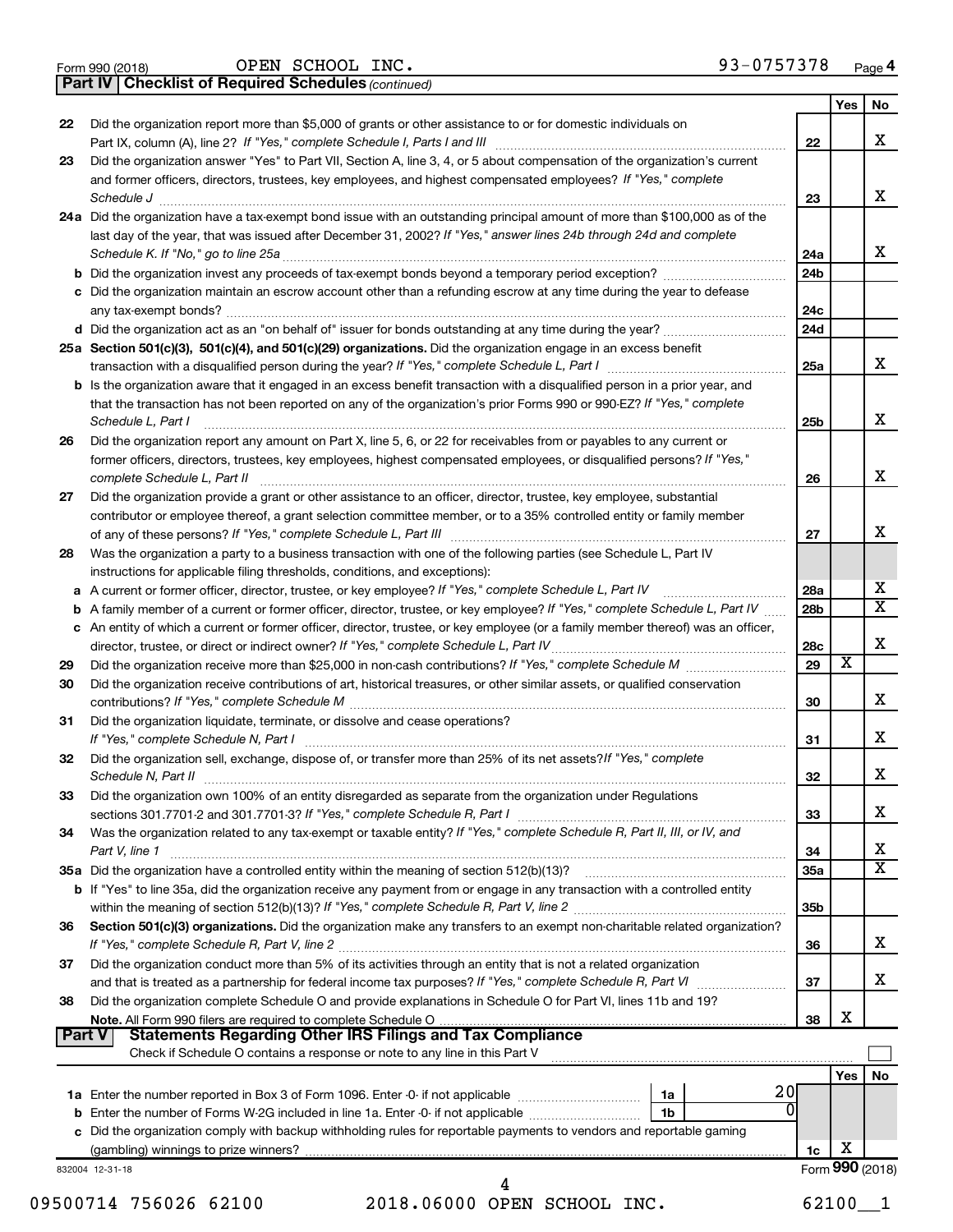|               | 93-0757378<br>OPEN SCHOOL INC.<br>Form 990 (2018)                                                                                                                                                                                                                                                                |           |                         | Page 5                  |
|---------------|------------------------------------------------------------------------------------------------------------------------------------------------------------------------------------------------------------------------------------------------------------------------------------------------------------------|-----------|-------------------------|-------------------------|
| <b>Part V</b> | Statements Regarding Other IRS Filings and Tax Compliance (continued)                                                                                                                                                                                                                                            |           |                         |                         |
|               |                                                                                                                                                                                                                                                                                                                  |           | Yes                     | No.                     |
|               | 2a Enter the number of employees reported on Form W-3, Transmittal of Wage and Tax Statements,                                                                                                                                                                                                                   |           |                         |                         |
|               | 122<br>filed for the calendar year ending with or within the year covered by this return<br>2a                                                                                                                                                                                                                   |           |                         |                         |
|               |                                                                                                                                                                                                                                                                                                                  | 2b        | х                       |                         |
|               | <b>Note.</b> If the sum of lines 1a and 2a is greater than 250, you may be required to e-file (see instructions) <i>manumanous</i>                                                                                                                                                                               |           |                         |                         |
|               | 3a Did the organization have unrelated business gross income of \$1,000 or more during the year?                                                                                                                                                                                                                 | 3a        |                         | X.                      |
|               | <b>b</b> If "Yes," has it filed a Form 990-T for this year? If "No" to line 3b, provide an explanation in Schedule O manumum                                                                                                                                                                                     | 3b        |                         |                         |
|               | 4a At any time during the calendar year, did the organization have an interest in, or a signature or other authority over, a                                                                                                                                                                                     |           |                         |                         |
|               | financial account in a foreign country (such as a bank account, securities account, or other financial account)?                                                                                                                                                                                                 | 4a        |                         | x                       |
|               | <b>b</b> If "Yes," enter the name of the foreign country:                                                                                                                                                                                                                                                        |           |                         |                         |
|               | See instructions for filing requirements for FinCEN Form 114, Report of Foreign Bank and Financial Accounts (FBAR).                                                                                                                                                                                              |           |                         |                         |
|               |                                                                                                                                                                                                                                                                                                                  | 5a        |                         | x                       |
| b             |                                                                                                                                                                                                                                                                                                                  | 5b        |                         | $\overline{\text{x}}$   |
| c             |                                                                                                                                                                                                                                                                                                                  | 5c        |                         |                         |
|               | 6a Does the organization have annual gross receipts that are normally greater than \$100,000, and did the organization solicit                                                                                                                                                                                   |           |                         |                         |
|               | any contributions that were not tax deductible as charitable contributions?                                                                                                                                                                                                                                      | 6a        |                         | x                       |
|               | b If "Yes," did the organization include with every solicitation an express statement that such contributions or gifts                                                                                                                                                                                           |           |                         |                         |
|               | were not tax deductible?                                                                                                                                                                                                                                                                                         | 6b        |                         |                         |
| 7             | Organizations that may receive deductible contributions under section 170(c).                                                                                                                                                                                                                                    |           |                         |                         |
| a             | Did the organization receive a payment in excess of \$75 made partly as a contribution and partly for goods and services provided to the payor?                                                                                                                                                                  | 7a        | x                       |                         |
| b             |                                                                                                                                                                                                                                                                                                                  | 7b        | $\overline{\textbf{x}}$ |                         |
| с             | Did the organization sell, exchange, or otherwise dispose of tangible personal property for which it was required                                                                                                                                                                                                |           |                         |                         |
|               |                                                                                                                                                                                                                                                                                                                  | 7c        |                         | x.                      |
|               | 7d                                                                                                                                                                                                                                                                                                               |           |                         | x                       |
|               | Did the organization receive any funds, directly or indirectly, to pay premiums on a personal benefit contract?                                                                                                                                                                                                  | 7е        |                         | $\overline{\texttt{x}}$ |
|               | Did the organization, during the year, pay premiums, directly or indirectly, on a personal benefit contract?                                                                                                                                                                                                     | 7f        | N/R                     |                         |
| g             | If the organization received a contribution of qualified intellectual property, did the organization file Form 8899 as required?                                                                                                                                                                                 | 7g<br>7h  | N/R                     |                         |
|               | If the organization received a contribution of cars, boats, airplanes, or other vehicles, did the organization file a Form 1098-C?                                                                                                                                                                               |           |                         |                         |
| 8             | Sponsoring organizations maintaining donor advised funds. Did a donor advised fund maintained by the<br>N/A                                                                                                                                                                                                      | 8         |                         |                         |
| 9             | sponsoring organization have excess business holdings at any time during the year?<br>Sponsoring organizations maintaining donor advised funds.                                                                                                                                                                  |           |                         |                         |
| а             | N/A<br>Did the sponsoring organization make any taxable distributions under section 4966?                                                                                                                                                                                                                        | <b>9a</b> |                         |                         |
| $\mathbf b$   | N/A                                                                                                                                                                                                                                                                                                              | 9b        |                         |                         |
| 10            | Section 501(c)(7) organizations. Enter:                                                                                                                                                                                                                                                                          |           |                         |                         |
|               | <b>a</b> Initiation fees and capital contributions included on Part VIII, line 12 $\ldots$ $\ldots$ $\ldots$ $\ldots$ $\ldots$ $\ldots$ $\ldots$ $\ldots$ $\ldots$ $\ldots$ $\ldots$ $\ldots$ $\ldots$ $\ldots$ $\ldots$ $\ldots$ $\ldots$ $\ldots$ $\ldots$ $\ldots$ $\ldots$ $\ldots$ $\ldots$ $\ldots$<br>10a |           |                         |                         |
| b             | Gross receipts, included on Form 990, Part VIII, line 12, for public use of club facilities<br>10b                                                                                                                                                                                                               |           |                         |                         |
| 11            | Section 501(c)(12) organizations. Enter:                                                                                                                                                                                                                                                                         |           |                         |                         |
| а             | N/A<br>11a                                                                                                                                                                                                                                                                                                       |           |                         |                         |
|               | Gross income from other sources (Do not net amounts due or paid to other sources against                                                                                                                                                                                                                         |           |                         |                         |
|               | amounts due or received from them.)<br>11b                                                                                                                                                                                                                                                                       |           |                         |                         |
|               | 12a Section 4947(a)(1) non-exempt charitable trusts. Is the organization filing Form 990 in lieu of Form 1041?                                                                                                                                                                                                   | 12a       |                         |                         |
|               | <b>b</b> If "Yes," enter the amount of tax-exempt interest received or accrued during the year $\ldots$ $\mathbf{N}/\mathbf{A}$ .<br>12b                                                                                                                                                                         |           |                         |                         |
| 13            | Section 501(c)(29) qualified nonprofit health insurance issuers.                                                                                                                                                                                                                                                 |           |                         |                         |
|               | N/A                                                                                                                                                                                                                                                                                                              | 13a       |                         |                         |
|               | Note. See the instructions for additional information the organization must report on Schedule O.                                                                                                                                                                                                                |           |                         |                         |
|               | <b>b</b> Enter the amount of reserves the organization is required to maintain by the states in which the                                                                                                                                                                                                        |           |                         |                         |
|               | 13b                                                                                                                                                                                                                                                                                                              |           |                         |                         |
| с             | 13c<br>Enter the amount of reserves on hand                                                                                                                                                                                                                                                                      |           |                         |                         |
| 14a           | Did the organization receive any payments for indoor tanning services during the tax year?                                                                                                                                                                                                                       | 14a       |                         | х                       |
|               |                                                                                                                                                                                                                                                                                                                  | 14b       |                         |                         |
| 15            | Is the organization subject to the section 4960 tax on payment(s) of more than \$1,000,000 in remuneration or                                                                                                                                                                                                    |           |                         |                         |
|               |                                                                                                                                                                                                                                                                                                                  | 15        |                         | x                       |
|               | If "Yes," see instructions and file Form 4720, Schedule N.                                                                                                                                                                                                                                                       |           |                         |                         |
| 16            | Is the organization an educational institution subject to the section 4968 excise tax on net investment income?                                                                                                                                                                                                  | 16        |                         | х                       |
|               | If "Yes," complete Form 4720, Schedule O.                                                                                                                                                                                                                                                                        |           |                         |                         |

Form (2018) **990**

832005 12-31-18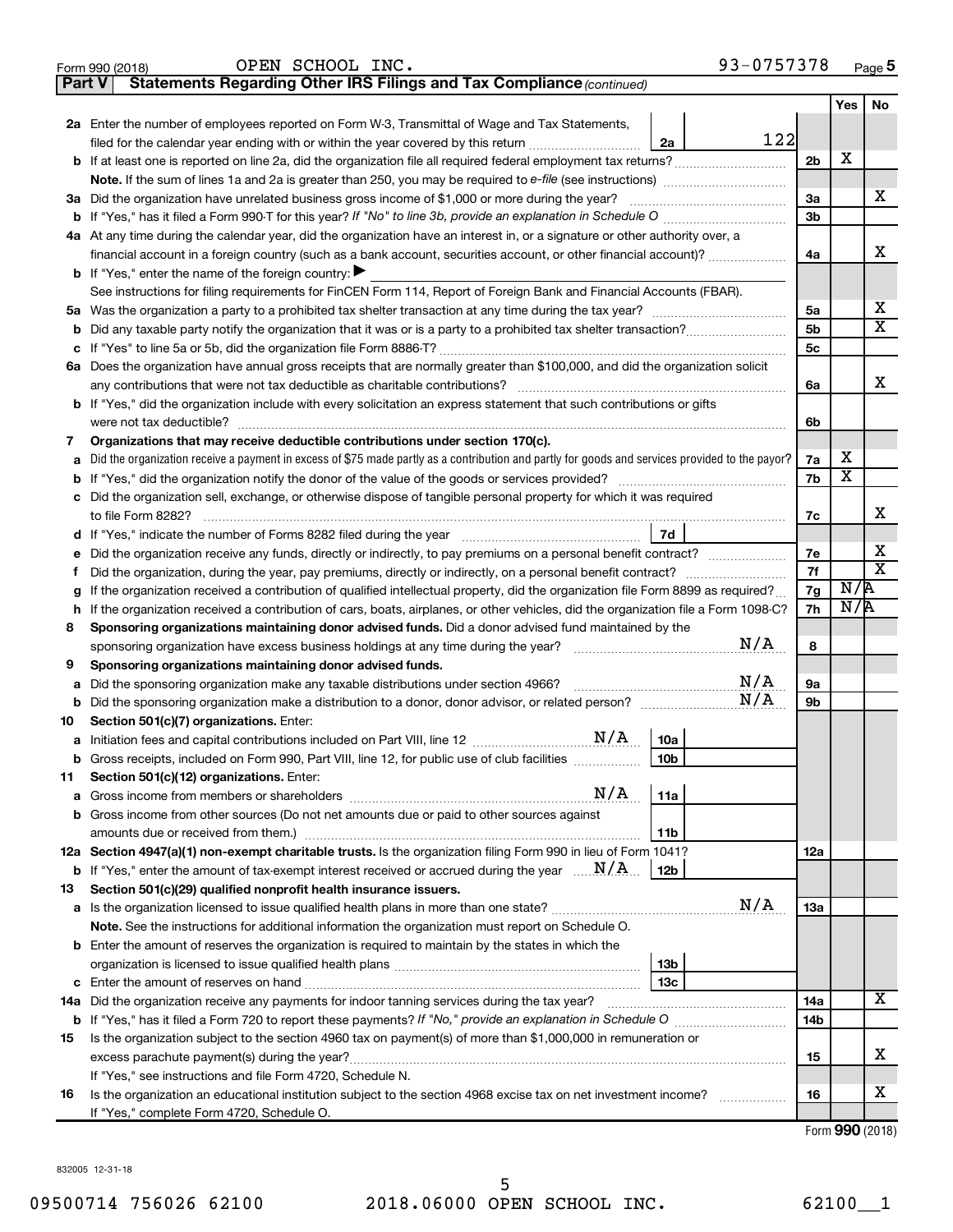|          |                                                                                                                                                 |    |    |                 | Yes                     | No                      |
|----------|-------------------------------------------------------------------------------------------------------------------------------------------------|----|----|-----------------|-------------------------|-------------------------|
|          | <b>1a</b> Enter the number of voting members of the governing body at the end of the tax year                                                   | 1a | 17 |                 |                         |                         |
|          | If there are material differences in voting rights among members of the governing body, or if the governing                                     |    |    |                 |                         |                         |
|          | body delegated broad authority to an executive committee or similar committee, explain in Schedule O.                                           |    |    |                 |                         |                         |
|          | <b>b</b> Enter the number of voting members included in line 1a, above, who are independent                                                     | 1b | 17 |                 |                         |                         |
| 2        | Did any officer, director, trustee, or key employee have a family relationship or a business relationship with any other                        |    |    |                 |                         |                         |
|          | officer, director, trustee, or key employee?                                                                                                    |    |    | $\mathbf{2}$    |                         | х                       |
| З        | Did the organization delegate control over management duties customarily performed by or under the direct supervision                           |    |    |                 |                         |                         |
|          |                                                                                                                                                 |    |    | 3               |                         | х                       |
| 4        | Did the organization make any significant changes to its governing documents since the prior Form 990 was filed?                                |    |    | 4               |                         | $\overline{\mathbf{X}}$ |
| 5        |                                                                                                                                                 |    |    | 5               |                         | $\overline{\mathbf{X}}$ |
| 6        |                                                                                                                                                 |    |    | 6               |                         | $\overline{\mathbf{X}}$ |
| 7a       | Did the organization have members, stockholders, or other persons who had the power to elect or appoint one or                                  |    |    |                 |                         |                         |
|          |                                                                                                                                                 |    |    | 7a              |                         | х                       |
|          | <b>b</b> Are any governance decisions of the organization reserved to (or subject to approval by) members, stockholders, or                     |    |    |                 |                         |                         |
|          | persons other than the governing body?                                                                                                          |    |    | 7b              |                         | x                       |
| 8        | Did the organization contemporaneously document the meetings held or written actions undertaken during the year by the following:               |    |    |                 |                         |                         |
|          |                                                                                                                                                 |    |    | 8а              | х                       |                         |
| b        |                                                                                                                                                 |    |    | 8b              | $\overline{\textbf{x}}$ |                         |
| 9        | Is there any officer, director, trustee, or key employee listed in Part VII, Section A, who cannot be reached at the                            |    |    |                 |                         |                         |
|          |                                                                                                                                                 |    |    | 9               |                         | x                       |
|          | <b>Section B. Policies</b> (This Section B requests information about policies not required by the Internal Revenue Code.)                      |    |    |                 |                         |                         |
|          |                                                                                                                                                 |    |    |                 | Yes                     | No                      |
|          |                                                                                                                                                 |    |    | 10a             |                         | x                       |
|          | b If "Yes," did the organization have written policies and procedures governing the activities of such chapters, affiliates,                    |    |    |                 |                         |                         |
|          |                                                                                                                                                 |    |    | 10b             |                         |                         |
|          | 11a Has the organization provided a complete copy of this Form 990 to all members of its governing body before filing the form?                 |    |    | 11a             | X                       |                         |
|          | <b>b</b> Describe in Schedule O the process, if any, used by the organization to review this Form 990.                                          |    |    |                 |                         |                         |
| 12a      | Did the organization have a written conflict of interest policy? If "No," go to line 13                                                         |    |    | 12a             | х                       |                         |
| b        | Were officers, directors, or trustees, and key employees required to disclose annually interests that could give rise to conflicts?             |    |    | 12 <sub>b</sub> | х                       |                         |
| c        | Did the organization regularly and consistently monitor and enforce compliance with the policy? If "Yes," describe                              |    |    |                 |                         |                         |
|          | in Schedule O how this was done <i>manufacture contract to the set of the set of the set of the set of the set of t</i>                         |    |    | 12c             | X                       |                         |
| 13       |                                                                                                                                                 |    |    | 13              | $\overline{\textbf{x}}$ |                         |
| 14       | Did the organization have a written document retention and destruction policy? [11] manufaction manufaction in                                  |    |    | 14              | $\overline{\mathbf{x}}$ |                         |
| 15       | Did the process for determining compensation of the following persons include a review and approval by independent                              |    |    |                 |                         |                         |
|          | persons, comparability data, and contemporaneous substantiation of the deliberation and decision?                                               |    |    |                 |                         |                         |
|          |                                                                                                                                                 |    |    | 15a             | х                       |                         |
|          |                                                                                                                                                 |    |    | 15 <sub>b</sub> | $\overline{\mathtt{x}}$ |                         |
|          | If "Yes" to line 15a or 15b, describe the process in Schedule O (see instructions).                                                             |    |    |                 |                         |                         |
|          | 16a Did the organization invest in, contribute assets to, or participate in a joint venture or similar arrangement with a                       |    |    |                 |                         |                         |
|          | taxable entity during the year?                                                                                                                 |    |    | 16a             |                         | х                       |
|          | b If "Yes," did the organization follow a written policy or procedure requiring the organization to evaluate its participation                  |    |    |                 |                         |                         |
|          | in joint venture arrangements under applicable federal tax law, and take steps to safeguard the organization's                                  |    |    |                 |                         |                         |
|          | exempt status with respect to such arrangements?                                                                                                |    |    | 16b             |                         |                         |
|          | <b>Section C. Disclosure</b>                                                                                                                    |    |    |                 |                         |                         |
| 17       | List the states with which a copy of this Form 990 is required to be filed $\blacktriangleright$ OR                                             |    |    |                 |                         |                         |
| 18       | Section 6104 requires an organization to make its Forms 1023 (1024 or 1024 A if applicable), 990, and 990-T (Section 501(c)(3)s only) available |    |    |                 |                         |                         |
|          | for public inspection. Indicate how you made these available. Check all that apply.                                                             |    |    |                 |                         |                         |
|          | $\lfloor x \rfloor$ Upon request<br>$ \mathbf{X} $ Own website<br>Another's website<br>Other (explain in Schedule O)                            |    |    |                 |                         |                         |
|          | Describe in Schedule O whether (and if so, how) the organization made its governing documents, conflict of interest policy, and financial       |    |    |                 |                         |                         |
|          |                                                                                                                                                 |    |    |                 |                         |                         |
|          |                                                                                                                                                 |    |    |                 |                         |                         |
|          | statements available to the public during the tax year.                                                                                         |    |    |                 |                         |                         |
|          | State the name, address, and telephone number of the person who possesses the organization's books and records                                  |    |    |                 |                         |                         |
|          | TERRY JOHNSON - (503) 488-5200                                                                                                                  |    |    |                 |                         |                         |
|          | 97233<br>16570 SE OAK ST, PORTLAND, OR                                                                                                          |    |    |                 |                         |                         |
|          | 832006 12-31-18                                                                                                                                 |    |    |                 | Form 990 (2018)         |                         |
| 19<br>20 | 6<br>09500714 756026 62100<br>2018.06000 OPEN SCHOOL INC.                                                                                       |    |    |                 | $62100 - 1$             |                         |

**Part VI** Governance, Management, and Disclosure For each "Yes" response to lines 2 through 7b below, and for a "No" response

Form 990 (2018)  $OPEN$  SCHOOL INC.  $93-0757378$  Page

**6**

 $\boxed{\text{X}}$ 

*to line 8a, 8b, or 10b below, describe the circumstances, processes, or changes in Schedule O. See instructions.*

Check if Schedule O contains a response or note to any line in this Part VI

**Section A. Governing Body and Management**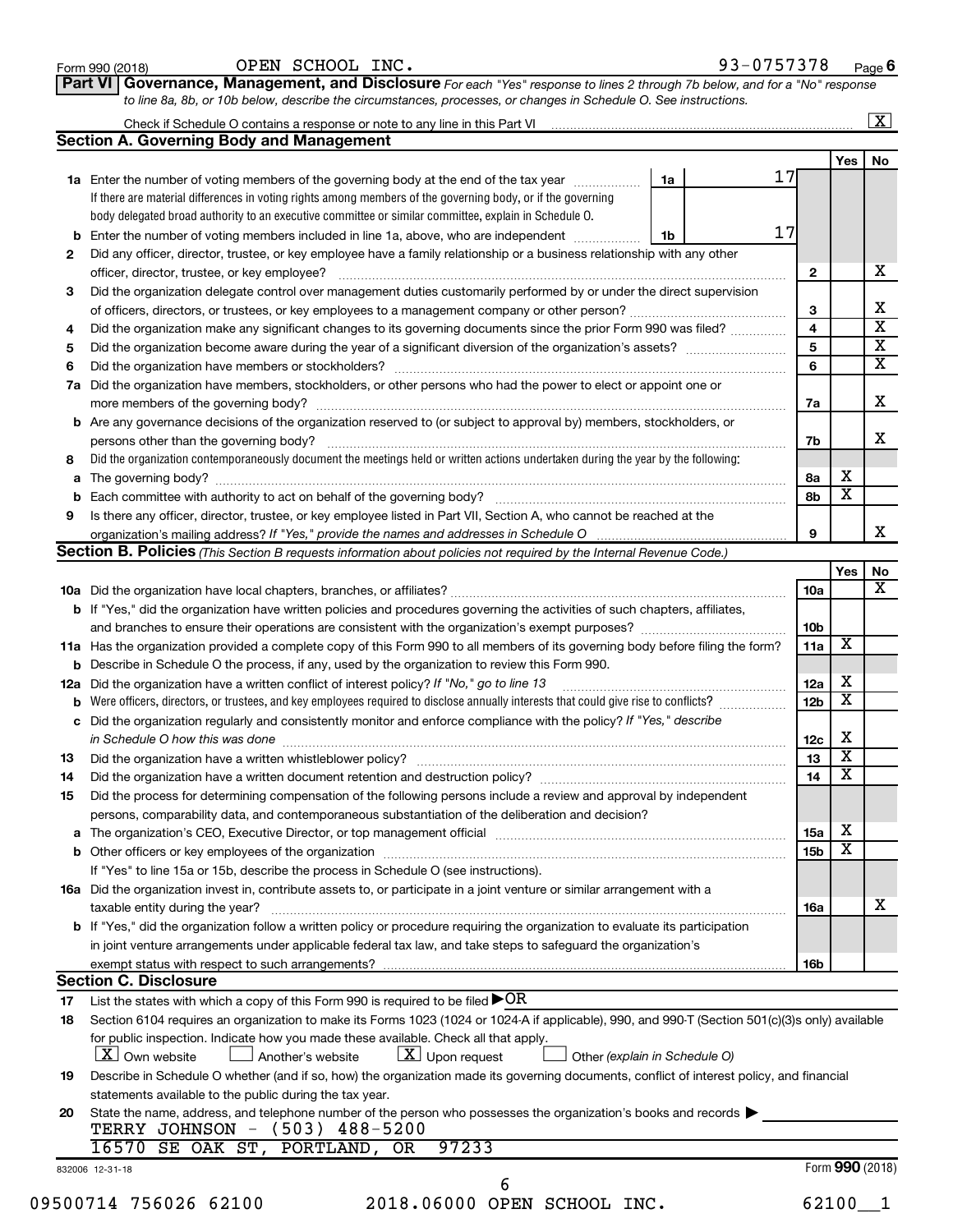$\Box$ 

| Part VII Compensation of Officers, Directors, Trustees, Key Employees, Highest Compensated |  |
|--------------------------------------------------------------------------------------------|--|
| <b>Employees, and Independent Contractors</b>                                              |  |

Check if Schedule O contains a response or note to any line in this Part VII

**Section A. Officers, Directors, Trustees, Key Employees, and Highest Compensated Employees**

**1a**  Complete this table for all persons required to be listed. Report compensation for the calendar year ending with or within the organization's tax year.

 $\bullet$  List all of the organization's current officers, directors, trustees (whether individuals or organizations), regardless of amount of compensation. Enter -0- in columns  $(D)$ ,  $(E)$ , and  $(F)$  if no compensation was paid.

**•** List all of the organization's **current** key employees, if any. See instructions for definition of "key employee."

**•** List the organization's five current highest compensated employees (other than an officer, director, trustee, or key employee) who received reportable compensation (Box 5 of Form W-2 and/or Box 7 of Form 1099-MISC) of more than \$100,000 from the organization and any related organizations.

**•** List all of the organization's former officers, key employees, and highest compensated employees who received more than \$100,000 of reportable compensation from the organization and any related organizations.

**•** List all of the organization's former directors or trustees that received, in the capacity as a former director or trustee of the organization, more than \$10,000 of reportable compensation from the organization and any related organizations.

List persons in the following order: individual trustees or directors; institutional trustees; officers; key employees; highest compensated employees; and former such persons.

Check this box if neither the organization nor any related organization compensated any current officer, director, or trustee.  $\Box$ 

| (A)                           | (B)                    |                                |                                                                  | (C)         |              |                                 |        | (D)             | (E)                              | (F)                      |
|-------------------------------|------------------------|--------------------------------|------------------------------------------------------------------|-------------|--------------|---------------------------------|--------|-----------------|----------------------------------|--------------------------|
| Name and Title                | Average                |                                | (do not check more than one                                      |             | Position     |                                 |        | Reportable      | Reportable                       | Estimated                |
|                               | hours per              |                                | box, unless person is both an<br>officer and a director/trustee) |             |              |                                 |        | compensation    | compensation                     | amount of                |
|                               | week                   |                                |                                                                  |             |              |                                 |        | from<br>the     | from related                     | other                    |
|                               | (list any<br>hours for |                                |                                                                  |             |              |                                 |        | organization    | organizations<br>(W-2/1099-MISC) | compensation<br>from the |
|                               | related                |                                |                                                                  |             |              |                                 |        | (W-2/1099-MISC) |                                  | organization             |
|                               | organizations          |                                |                                                                  |             |              |                                 |        |                 |                                  | and related              |
|                               | below                  | Individual trustee or director | Institutional trustee                                            |             | Key employee | Highest compensated<br>employee |        |                 |                                  | organizations            |
|                               | line)                  |                                |                                                                  | Officer     |              |                                 | Former |                 |                                  |                          |
| STEPHEN GOMEZ<br>(1)          | 4.00                   |                                |                                                                  |             |              |                                 |        |                 |                                  |                          |
| PRESIDENT & BOARD MEMBER      |                        | $\mathbf X$                    |                                                                  | $\mathbf X$ |              |                                 |        | $\mathbf 0$ .   | $\mathbf 0$ .                    | $\mathbf 0$ .            |
| (2)<br><b>JEAN FLEMING</b>    | 2.00                   |                                |                                                                  |             |              |                                 |        |                 |                                  |                          |
| VICE PRESIDENT & BOARD MEMBER |                        | X                              |                                                                  | X           |              |                                 |        | 0               | 0                                | $\mathbf 0$ .            |
| LYN CAMERON<br>(3)            | 2.00                   |                                |                                                                  |             |              |                                 |        |                 |                                  |                          |
| SECRETARY & BOARD MEMBER      |                        | X                              |                                                                  | X           |              |                                 |        | 0               | $\mathbf 0$                      | $\mathbf 0$ .            |
| JOHN W. HAINES<br>(4)         | 2.00                   |                                |                                                                  |             |              |                                 |        |                 |                                  |                          |
| TREASURER & BOARD MEMBER      |                        | X                              |                                                                  | X           |              |                                 |        | $\mathbf 0$ .   | $\mathbf 0$ .                    | $\mathbf 0$ .            |
| TRIPP SOMERVILLE<br>(5)       | 2.00                   |                                |                                                                  |             |              |                                 |        |                 |                                  |                          |
| AT-LARGE & BOARD MEMBER       |                        | X                              |                                                                  | X           |              |                                 |        | $\mathbf 0$     | 0.                               | $\mathbf 0$ .            |
| <b>JASON CYR</b><br>(6)       | 1.00                   |                                |                                                                  |             |              |                                 |        |                 |                                  |                          |
| <b>BOARD MEMBER</b>           |                        | X                              |                                                                  |             |              |                                 |        | $\mathbf 0$     | 0                                | $0$ .                    |
| HOLLEY FRANKLIN<br>(7)        | 1.00                   |                                |                                                                  |             |              |                                 |        |                 |                                  |                          |
| <b>BOARD MEMBER</b>           |                        | X                              |                                                                  |             |              |                                 |        | $\mathbf 0$     | 0                                | $0$ .                    |
| MARTHA KOERNER<br>(8)         | 1.00                   |                                |                                                                  |             |              |                                 |        |                 |                                  |                          |
| BOARD MEMBER                  |                        | X                              |                                                                  |             |              |                                 |        | $\mathbf 0$     | 0                                | $\mathbf 0$ .            |
| NAOMI LEVELLE-HASLITT<br>(9)  | 1.00                   |                                |                                                                  |             |              |                                 |        |                 |                                  |                          |
| <b>BOARD MEMBER</b>           |                        | X                              |                                                                  |             |              |                                 |        | 0               | $\mathbf 0$                      | $\mathbf 0$ .            |
| (10) JOSHUA P. MONDA          | 1.00                   |                                |                                                                  |             |              |                                 |        |                 |                                  |                          |
| <b>BOARD MEMBER</b>           |                        | $\mathbf X$                    |                                                                  |             |              |                                 |        | $\mathbf 0$     | $\mathbf 0$                      | 0.                       |
| (11) RACHAEL SPAVINS          | 1.00                   |                                |                                                                  |             |              |                                 |        |                 |                                  |                          |
| <b>BOARD MEMBER</b>           |                        | Χ                              |                                                                  |             |              |                                 |        | 0               | $\mathbf 0$                      | $\mathbf 0$ .            |
| (12) JOHN R. THOMAS           | 1.00                   |                                |                                                                  |             |              |                                 |        |                 |                                  |                          |
| <b>BOARD MEMBER</b>           |                        | $\mathbf X$                    |                                                                  |             |              |                                 |        | $\mathbf{0}$ .  | $\mathbf 0$ .                    | $0$ .                    |
| (13) JOHN L. WATZKE           | 1.00                   |                                |                                                                  |             |              |                                 |        |                 |                                  |                          |
| <b>BOARD MEMBER</b>           |                        | Χ                              |                                                                  |             |              |                                 |        | $\mathbf 0$     | $\mathbf 0$ .                    | $\mathbf 0$ .            |
| (14) MEGAN M. CARLE           | 1.00                   |                                |                                                                  |             |              |                                 |        |                 |                                  |                          |
| <b>BOARD MEMBER</b>           |                        | X                              |                                                                  |             |              |                                 |        | $\mathbf 0$ .   | $\mathbf 0$ .                    | $\mathbf 0$ .            |
| (15) JOSEPH COTE              | 1.00                   |                                |                                                                  |             |              |                                 |        |                 |                                  |                          |
| <b>BOARD MEMBER</b>           |                        | X                              |                                                                  |             |              |                                 |        | 0.              | $\mathbf 0$ .                    | $\mathbf 0$ .            |
| (16) DAISY DHILLON            | 1.00                   |                                |                                                                  |             |              |                                 |        |                 |                                  |                          |
| <b>BOARD MEMBER</b>           |                        | $\mathbf X$                    |                                                                  |             |              |                                 |        | 0.              | $\mathbf 0$ .                    | $\mathbf 0$ .            |
| (17) CARLA PILUSO             | 1.00                   |                                |                                                                  |             |              |                                 |        |                 |                                  |                          |
| <b>BOARD MEMBER</b>           |                        | X                              |                                                                  |             |              |                                 |        | 0               | $\mathbf 0$ .                    | 0.                       |
|                               |                        |                                |                                                                  |             |              |                                 |        |                 |                                  | $\overline{\phantom{0}}$ |

832007 12-31-18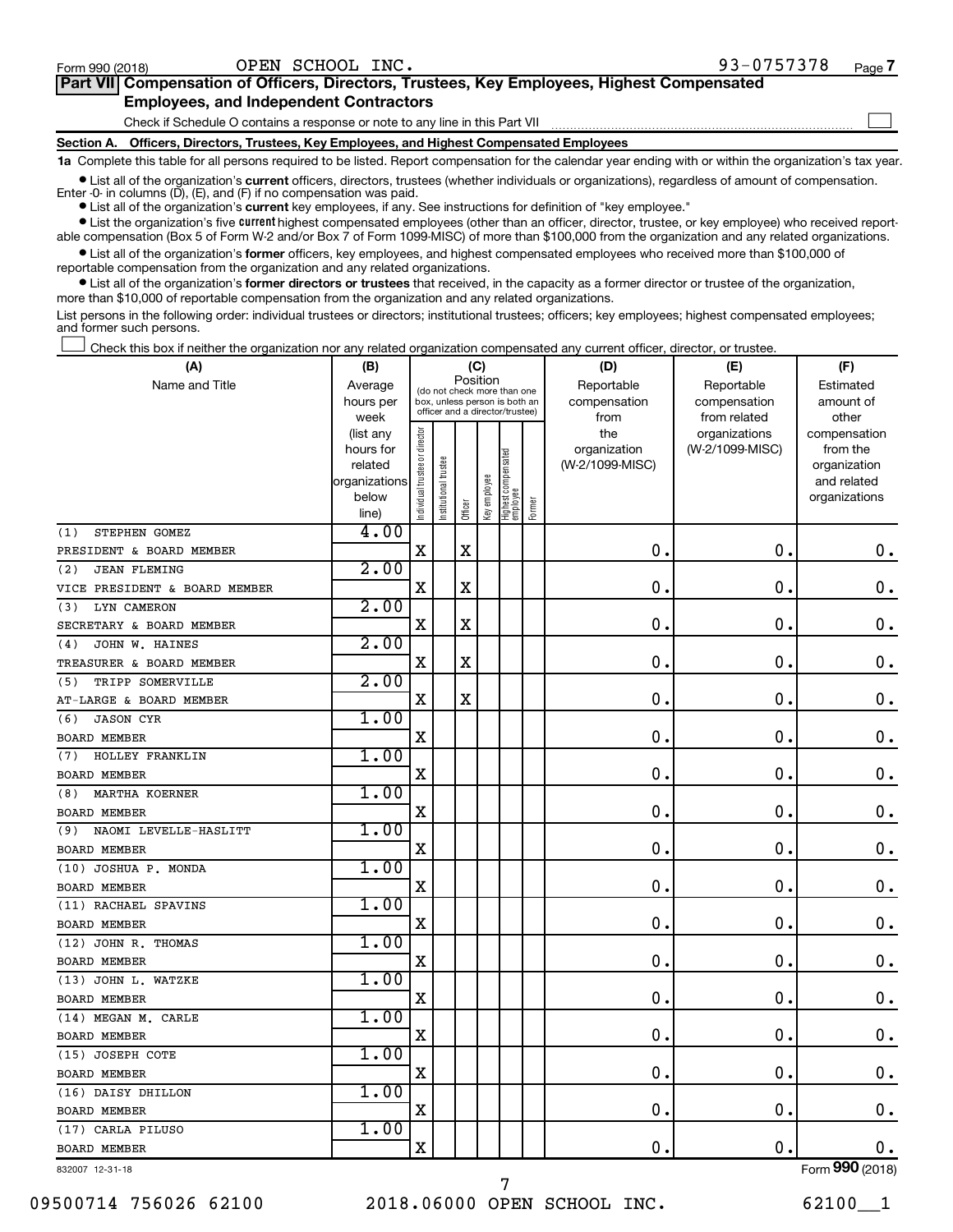|                                                                                                                           | 93-0757378<br>OPEN SCHOOL INC.<br>Form 990 (2018)                                                                                                                                                                                                      |                                                         |                                |                                                                                                                    |         |              |                                 |        |                                           |                                                   |                        | Page 8              |                                                                          |
|---------------------------------------------------------------------------------------------------------------------------|--------------------------------------------------------------------------------------------------------------------------------------------------------------------------------------------------------------------------------------------------------|---------------------------------------------------------|--------------------------------|--------------------------------------------------------------------------------------------------------------------|---------|--------------|---------------------------------|--------|-------------------------------------------|---------------------------------------------------|------------------------|---------------------|--------------------------------------------------------------------------|
| <b>Part VII</b><br>Section A. Officers, Directors, Trustees, Key Employees, and Highest Compensated Employees (continued) |                                                                                                                                                                                                                                                        |                                                         |                                |                                                                                                                    |         |              |                                 |        |                                           |                                                   |                        |                     |                                                                          |
|                                                                                                                           | (A)<br>Name and title                                                                                                                                                                                                                                  | (B)<br>Average<br>hours per<br>week<br>(list any        |                                | (C)<br>Position<br>(do not check more than one<br>box, unless person is both an<br>officer and a director/trustee) |         |              |                                 |        | (D)<br>Reportable<br>compensation<br>from | (E)<br>Reportable<br>compensation<br>from related |                        |                     | (F)<br>Estimated<br>amount of<br>other                                   |
|                                                                                                                           |                                                                                                                                                                                                                                                        | hours for<br>related<br>organizations<br>below<br>line) | Individual trustee or director | Institutional trustee                                                                                              | Officer | key employee | Highest compensated<br>employee | Former | the<br>organization<br>(W-2/1099-MISC)    | organizations<br>(W-2/1099-MISC)                  |                        |                     | compensation<br>from the<br>organization<br>and related<br>organizations |
|                                                                                                                           | (18) TERRY JOHNSON<br>EXECUTIVE DIRECTOR                                                                                                                                                                                                               | 50.00                                                   |                                |                                                                                                                    | Χ       |              |                                 |        | 134,083.                                  |                                                   | 0.                     |                     | 14,294.                                                                  |
|                                                                                                                           | (19) CAMERON MATHEWS                                                                                                                                                                                                                                   | 50.00                                                   |                                |                                                                                                                    |         |              |                                 |        |                                           |                                                   |                        |                     |                                                                          |
|                                                                                                                           | DIRECTOR OF FINANCE & OPERATIONS                                                                                                                                                                                                                       |                                                         |                                |                                                                                                                    | Χ       |              |                                 |        | 82,524.                                   |                                                   | 0.                     |                     | 15,067.                                                                  |
|                                                                                                                           |                                                                                                                                                                                                                                                        |                                                         |                                |                                                                                                                    |         |              |                                 |        |                                           |                                                   |                        |                     |                                                                          |
|                                                                                                                           |                                                                                                                                                                                                                                                        |                                                         |                                |                                                                                                                    |         |              |                                 |        |                                           |                                                   |                        |                     |                                                                          |
|                                                                                                                           |                                                                                                                                                                                                                                                        |                                                         |                                |                                                                                                                    |         |              |                                 |        |                                           |                                                   |                        |                     |                                                                          |
|                                                                                                                           |                                                                                                                                                                                                                                                        |                                                         |                                |                                                                                                                    |         |              |                                 |        |                                           |                                                   |                        |                     |                                                                          |
|                                                                                                                           |                                                                                                                                                                                                                                                        |                                                         |                                |                                                                                                                    |         |              |                                 |        | 216,607.<br>0.                            |                                                   | $\overline{0}$ .<br>σ. |                     | 29,361.<br>О.                                                            |
| d<br>2                                                                                                                    | Total number of individuals (including but not limited to those listed above) who received more than \$100,000 of reportable                                                                                                                           |                                                         |                                |                                                                                                                    |         |              |                                 |        | 216,607.                                  |                                                   | σ.                     |                     | 29,361.                                                                  |
|                                                                                                                           | compensation from the organization $\blacktriangleright$                                                                                                                                                                                               |                                                         |                                |                                                                                                                    |         |              |                                 |        |                                           |                                                   |                        |                     |                                                                          |
| 3                                                                                                                         | Did the organization list any former officer, director, or trustee, key employee, or highest compensated employee on                                                                                                                                   |                                                         |                                |                                                                                                                    |         |              |                                 |        |                                           |                                                   |                        |                     | No<br>Yes                                                                |
|                                                                                                                           | line 1a? If "Yes," complete Schedule J for such individual                                                                                                                                                                                             |                                                         |                                |                                                                                                                    |         |              |                                 |        |                                           |                                                   |                        | З                   | x                                                                        |
| 4                                                                                                                         | For any individual listed on line 1a, is the sum of reportable compensation and other compensation from the organization                                                                                                                               |                                                         |                                |                                                                                                                    |         |              |                                 |        |                                           |                                                   |                        | 4                   | х                                                                        |
| 5                                                                                                                         | Did any person listed on line 1a receive or accrue compensation from any unrelated organization or individual for services                                                                                                                             |                                                         |                                |                                                                                                                    |         |              |                                 |        |                                           |                                                   |                        | 5                   | X                                                                        |
|                                                                                                                           | <b>Section B. Independent Contractors</b>                                                                                                                                                                                                              |                                                         |                                |                                                                                                                    |         |              |                                 |        |                                           |                                                   |                        |                     |                                                                          |
| 1                                                                                                                         | Complete this table for your five highest compensated independent contractors that received more than \$100,000 of compensation from<br>the organization. Report compensation for the calendar year ending with or within the organization's tax year. |                                                         |                                |                                                                                                                    |         |              |                                 |        |                                           |                                                   |                        |                     |                                                                          |
|                                                                                                                           | (A)<br>Name and business address                                                                                                                                                                                                                       |                                                         |                                | <b>NONE</b>                                                                                                        |         |              |                                 |        | (B)<br>Description of services            |                                                   |                        | (C)<br>Compensation |                                                                          |
|                                                                                                                           |                                                                                                                                                                                                                                                        |                                                         |                                |                                                                                                                    |         |              |                                 |        |                                           |                                                   |                        |                     |                                                                          |
|                                                                                                                           |                                                                                                                                                                                                                                                        |                                                         |                                |                                                                                                                    |         |              |                                 |        |                                           |                                                   |                        |                     |                                                                          |
|                                                                                                                           |                                                                                                                                                                                                                                                        |                                                         |                                |                                                                                                                    |         |              |                                 |        |                                           |                                                   |                        |                     |                                                                          |
| 2                                                                                                                         | Total number of independent contractors (including but not limited to those listed above) who received more than                                                                                                                                       |                                                         |                                |                                                                                                                    |         |              |                                 |        |                                           |                                                   |                        |                     |                                                                          |
|                                                                                                                           | \$100,000 of compensation from the organization                                                                                                                                                                                                        |                                                         |                                |                                                                                                                    |         |              | 0                               |        |                                           |                                                   |                        |                     | Form 990 (2018)                                                          |

832008 12-31-18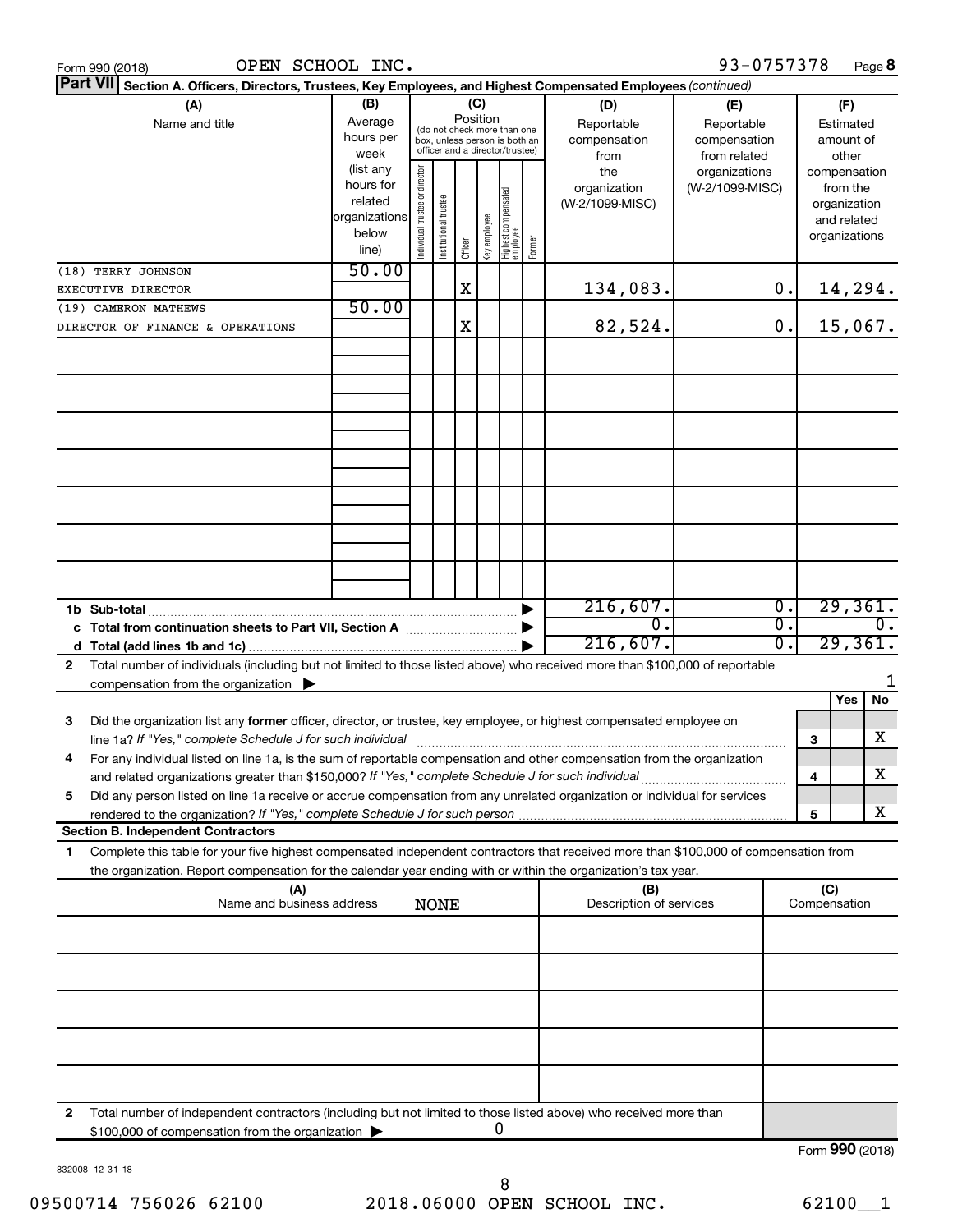|                                                           | <b>Part VIII</b> | <b>Statement of Revenue</b>                                                             |                        |                                        |               |                                          |                                  |                                                                    |
|-----------------------------------------------------------|------------------|-----------------------------------------------------------------------------------------|------------------------|----------------------------------------|---------------|------------------------------------------|----------------------------------|--------------------------------------------------------------------|
|                                                           |                  |                                                                                         |                        |                                        |               |                                          |                                  |                                                                    |
|                                                           |                  |                                                                                         |                        |                                        | Total revenue | Related or<br>exempt function<br>revenue | Unrelated<br>business<br>revenue | (D)<br>Revenue excluded<br>from tax under<br>sections<br>512 - 514 |
| Contributions, Gifts, Grants<br>and Other Similar Amounts |                  | 1 a Federated campaigns                                                                 | 1a                     |                                        |               |                                          |                                  |                                                                    |
|                                                           | b                | Membership dues                                                                         | 1 <sub>b</sub>         |                                        |               |                                          |                                  |                                                                    |
|                                                           |                  | c Fundraising events                                                                    | 1c                     | 109,800.                               |               |                                          |                                  |                                                                    |
|                                                           |                  | d Related organizations                                                                 | 1d                     |                                        |               |                                          |                                  |                                                                    |
|                                                           |                  | Government grants (contributions)                                                       |                        | $1e$ 2, 921, 862.                      |               |                                          |                                  |                                                                    |
|                                                           |                  | f All other contributions, gifts, grants, and                                           |                        |                                        |               |                                          |                                  |                                                                    |
|                                                           |                  | similar amounts not included above                                                      |                        | $\frac{1}{11}$ , 054, 697.<br>37, 017. |               |                                          |                                  |                                                                    |
|                                                           |                  | Noncash contributions included in lines 1a-1f: \$                                       |                        |                                        |               |                                          |                                  |                                                                    |
|                                                           |                  |                                                                                         |                        | <b>Business Code</b>                   | 4,086,359.    |                                          |                                  |                                                                    |
|                                                           |                  |                                                                                         |                        |                                        |               |                                          |                                  |                                                                    |
|                                                           | 2a<br>b          | the control of the control of the control of the control of                             |                        |                                        |               |                                          |                                  |                                                                    |
|                                                           | c                | the control of the control of the control of the control of the                         |                        |                                        |               |                                          |                                  |                                                                    |
|                                                           | d                | the control of the control of the control of the control of the control of              |                        |                                        |               |                                          |                                  |                                                                    |
| Program Service<br>Revenue                                | е                | the control of the control of the control of the control of the control of              |                        |                                        |               |                                          |                                  |                                                                    |
|                                                           |                  | f All other program service revenue                                                     |                        |                                        |               |                                          |                                  |                                                                    |
|                                                           |                  |                                                                                         |                        |                                        |               |                                          |                                  |                                                                    |
|                                                           | 3                | Investment income (including dividends, interest, and                                   |                        |                                        |               |                                          |                                  |                                                                    |
|                                                           |                  |                                                                                         |                        |                                        | 2,850.        |                                          |                                  | 2,850.                                                             |
|                                                           | 4                | Income from investment of tax-exempt bond proceeds                                      |                        |                                        |               |                                          |                                  |                                                                    |
|                                                           | 5                |                                                                                         |                        |                                        |               |                                          |                                  |                                                                    |
|                                                           |                  |                                                                                         | (i) Real               | (ii) Personal                          |               |                                          |                                  |                                                                    |
|                                                           |                  | <b>6 a</b> Gross rents<br>$\ldots \ldots \ldots \ldots \ldots$                          | $\overline{20}$ , 400. |                                        |               |                                          |                                  |                                                                    |
|                                                           | b                | Less: rental expenses                                                                   | $\overline{0}$ .       |                                        |               |                                          |                                  |                                                                    |
|                                                           | с                | Rental income or (loss)                                                                 | 20,400.                |                                        |               |                                          |                                  |                                                                    |
|                                                           |                  | d Net rental income or (loss)                                                           |                        |                                        | 20,400.       |                                          |                                  | 20,400.                                                            |
|                                                           |                  | <b>7 a</b> Gross amount from sales of                                                   | (i) Securities         | (ii) Other                             |               |                                          |                                  |                                                                    |
|                                                           |                  | assets other than inventory                                                             | 27,658.                |                                        |               |                                          |                                  |                                                                    |
|                                                           |                  | <b>b</b> Less: cost or other basis                                                      |                        |                                        |               |                                          |                                  |                                                                    |
|                                                           |                  |                                                                                         |                        |                                        |               |                                          |                                  |                                                                    |
|                                                           |                  |                                                                                         |                        |                                        | $-3,581.$     |                                          |                                  | $-3,581.$                                                          |
|                                                           |                  | 8 a Gross income from fundraising events (not                                           |                        |                                        |               |                                          |                                  |                                                                    |
| <b>Other Revenue</b>                                      |                  | $109$ ,800. $_{\mathrm{of}}$<br>including \$<br>contributions reported on line 1c). See |                        |                                        |               |                                          |                                  |                                                                    |
|                                                           |                  |                                                                                         | al                     | 68,351.                                |               |                                          |                                  |                                                                    |
|                                                           |                  |                                                                                         | $\mathbf{b}$           | 46,753.                                |               |                                          |                                  |                                                                    |
|                                                           |                  | c Net income or (loss) from fundraising events                                          |                        | .                                      | 21,598.       |                                          |                                  | 21,598.                                                            |
|                                                           |                  | 9 a Gross income from gaming activities. See                                            |                        | 4,200.                                 |               |                                          |                                  |                                                                    |
|                                                           |                  |                                                                                         |                        | 600.                                   |               |                                          |                                  |                                                                    |
|                                                           |                  |                                                                                         | $\mathbf b$            |                                        | 3,600.        |                                          |                                  | 3,600.                                                             |
|                                                           |                  | c Net income or (loss) from gaming activities                                           |                        |                                        |               |                                          |                                  |                                                                    |
|                                                           |                  | 10 a Gross sales of inventory, less returns                                             |                        |                                        |               |                                          |                                  |                                                                    |
|                                                           |                  |                                                                                         | $\mathbf{b}$           |                                        |               |                                          |                                  |                                                                    |
|                                                           |                  | c Net income or (loss) from sales of inventory                                          |                        |                                        |               |                                          |                                  |                                                                    |
|                                                           |                  | Miscellaneous Revenue                                                                   |                        | <b>Business Code</b>                   |               |                                          |                                  |                                                                    |
|                                                           |                  | 11 a MISCELLANEOUS REVENUE                                                              |                        | 900099                                 | 26,933.       | 26,933.                                  |                                  |                                                                    |
|                                                           | b                | the control of the control of the control of the control of the                         |                        |                                        |               |                                          |                                  |                                                                    |
|                                                           | c                |                                                                                         |                        |                                        |               |                                          |                                  |                                                                    |
|                                                           | d                |                                                                                         |                        |                                        |               |                                          |                                  |                                                                    |
|                                                           | е                |                                                                                         |                        |                                        | 26,933.       |                                          |                                  |                                                                    |
|                                                           | 12               |                                                                                         |                        |                                        | 4, 158, 159.  | 26,933.                                  | 0.                               | 44,867.                                                            |
|                                                           | 832009 12-31-18  |                                                                                         |                        |                                        |               |                                          |                                  | Form 990 (2018)                                                    |

Form 990 (2018) OPEN SCHOOL INC. 93-0757378 Page

93-0757378 Page 9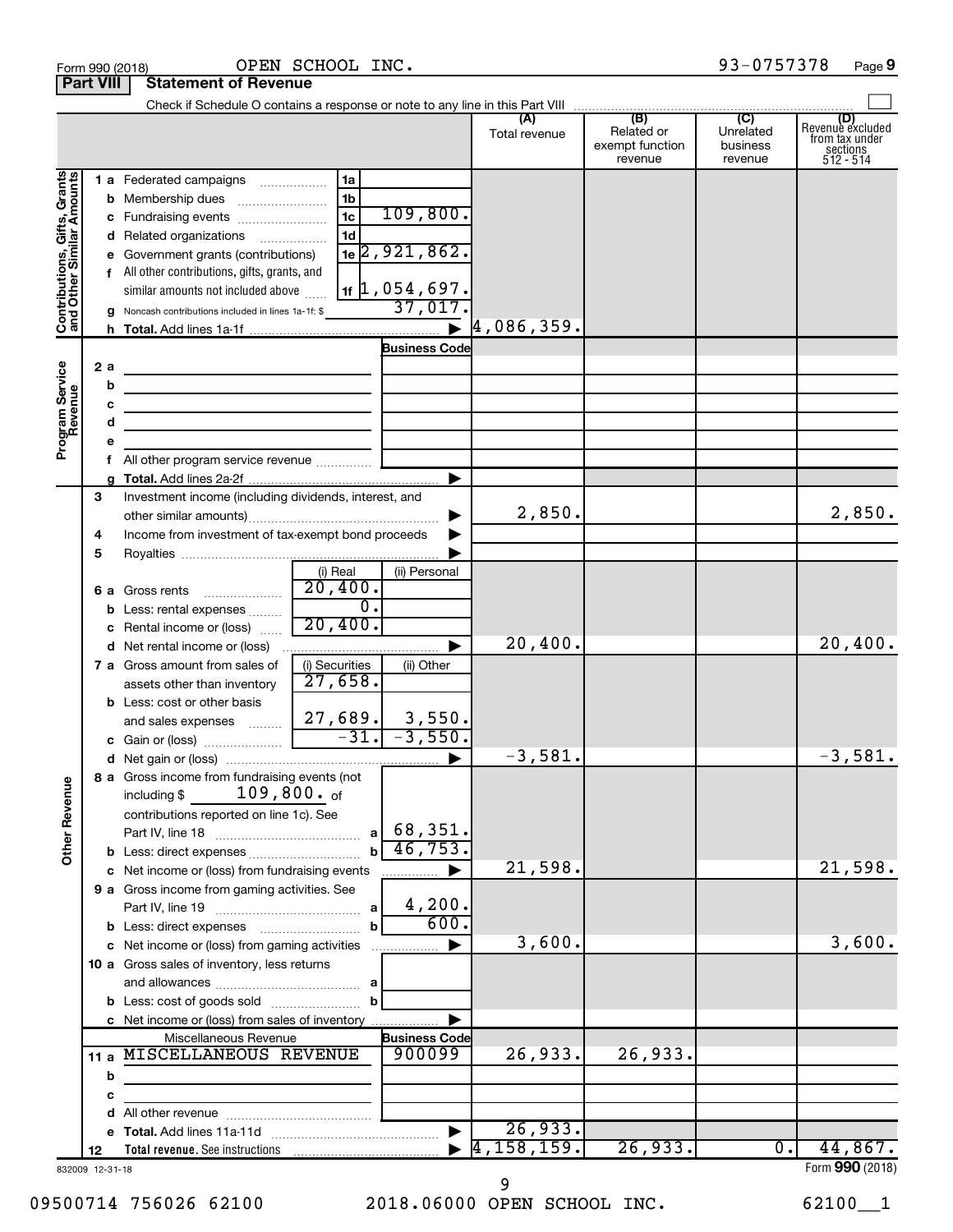Form 990 (2018)  $OPEN$  SCHOOL INC.  $93-0757378$  Page **Part IX Statement of Functional Expenses**

|                                                                             | Section 501(c)(3) and 501(c)(4) organizations must complete all columns. All other organizations must complete column (A).                                  |                       |                                    |                                           |                                |  |  |
|-----------------------------------------------------------------------------|-------------------------------------------------------------------------------------------------------------------------------------------------------------|-----------------------|------------------------------------|-------------------------------------------|--------------------------------|--|--|
| Check if Schedule O contains a response or note to any line in this Part IX |                                                                                                                                                             |                       |                                    |                                           |                                |  |  |
|                                                                             | Do not include amounts reported on lines 6b,<br>7b, 8b, 9b, and 10b of Part VIII.                                                                           | (A)<br>Total expenses | (B)<br>Program service<br>expenses | (C)<br>Management and<br>general expenses | (D)<br>Fundraising<br>expenses |  |  |
| 1.                                                                          | Grants and other assistance to domestic organizations                                                                                                       |                       |                                    |                                           |                                |  |  |
|                                                                             | and domestic governments. See Part IV, line 21                                                                                                              |                       |                                    |                                           |                                |  |  |
| $\mathbf{2}$                                                                | Grants and other assistance to domestic                                                                                                                     |                       |                                    |                                           |                                |  |  |
|                                                                             | individuals. See Part IV, line 22                                                                                                                           |                       |                                    |                                           |                                |  |  |
| 3                                                                           | Grants and other assistance to foreign                                                                                                                      |                       |                                    |                                           |                                |  |  |
|                                                                             | organizations, foreign governments, and foreign                                                                                                             |                       |                                    |                                           |                                |  |  |
|                                                                             | individuals. See Part IV, lines 15 and 16                                                                                                                   |                       |                                    |                                           |                                |  |  |
| 4                                                                           | Benefits paid to or for members                                                                                                                             |                       |                                    |                                           |                                |  |  |
| 5                                                                           | Compensation of current officers, directors,                                                                                                                |                       |                                    |                                           |                                |  |  |
|                                                                             | trustees, and key employees                                                                                                                                 | 269,148.              | 17,571.                            | 226,020.                                  | 25,557.                        |  |  |
| 6                                                                           | Compensation not included above, to disqualified                                                                                                            |                       |                                    |                                           |                                |  |  |
|                                                                             | persons (as defined under section 4958(f)(1)) and                                                                                                           |                       |                                    |                                           |                                |  |  |
|                                                                             | persons described in section 4958(c)(3)(B)                                                                                                                  |                       |                                    |                                           |                                |  |  |
| 7                                                                           |                                                                                                                                                             | 2,482,544.            | 2, 217, 461.                       | 97,913.                                   | 167, 170.                      |  |  |
| 8                                                                           | Pension plan accruals and contributions (include                                                                                                            |                       |                                    |                                           |                                |  |  |
|                                                                             | section 401(k) and 403(b) employer contributions)                                                                                                           | 55,343.               | 49,418.                            | $\frac{2,106}{6,225}$                     | $\frac{3,819}{18,712}$         |  |  |
| 9                                                                           | Other employee benefits                                                                                                                                     | 271,857.              | 246,920.                           |                                           |                                |  |  |
| 10                                                                          |                                                                                                                                                             | 254,958.              | 209,619.                           | 27,514.                                   | 17,825.                        |  |  |
| 11                                                                          | Fees for services (non-employees):                                                                                                                          |                       |                                    |                                           |                                |  |  |
| a                                                                           |                                                                                                                                                             |                       |                                    |                                           |                                |  |  |
| b                                                                           |                                                                                                                                                             |                       |                                    |                                           |                                |  |  |
| с                                                                           |                                                                                                                                                             | 22,606.               |                                    | 22,606.                                   |                                |  |  |
| d                                                                           |                                                                                                                                                             |                       |                                    |                                           |                                |  |  |
| е                                                                           | Professional fundraising services. See Part IV, line 17                                                                                                     |                       |                                    |                                           |                                |  |  |
| f                                                                           | Investment management fees                                                                                                                                  |                       |                                    |                                           |                                |  |  |
| g                                                                           | Other. (If line 11g amount exceeds 10% of line 25,                                                                                                          |                       |                                    |                                           |                                |  |  |
|                                                                             | column (A) amount, list line 11g expenses on Sch O.)                                                                                                        | 69,680.               | 51,365.                            | 6,375.                                    | 11,940.                        |  |  |
| 12                                                                          |                                                                                                                                                             |                       |                                    |                                           |                                |  |  |
| 13                                                                          |                                                                                                                                                             | 188,717.              | 139,403.                           | 19, 124.                                  | 30, 190.                       |  |  |
| 14                                                                          |                                                                                                                                                             |                       |                                    |                                           |                                |  |  |
| 15                                                                          |                                                                                                                                                             | 158,571.              | 129, 152.                          | 17, 263.                                  | 12, 156.                       |  |  |
| 16                                                                          |                                                                                                                                                             | 29,470.               | 26, 168.                           | 1,845.                                    | 1,457.                         |  |  |
| 17                                                                          |                                                                                                                                                             |                       |                                    |                                           |                                |  |  |
|                                                                             | Payments of travel or entertainment expenses                                                                                                                |                       |                                    |                                           |                                |  |  |
|                                                                             | for any federal, state, or local public officials                                                                                                           |                       |                                    |                                           |                                |  |  |
| 19                                                                          | Conferences, conventions, and meetings                                                                                                                      | 28, 126.              | 28, 124.                           | $\overline{2}$ .                          |                                |  |  |
| 20                                                                          | Interest                                                                                                                                                    |                       |                                    |                                           |                                |  |  |
| 21<br>22                                                                    | Depreciation, depletion, and amortization                                                                                                                   | 302,041.              | 281,281.                           | 10,017.                                   | 10, 743.                       |  |  |
| 23                                                                          | Insurance                                                                                                                                                   | 69,918.               | 56, 169.                           | 7,749.                                    | 6,000.                         |  |  |
| 24                                                                          | Other expenses. Itemize expenses not covered                                                                                                                |                       |                                    |                                           |                                |  |  |
|                                                                             | above. (List miscellaneous expenses in line 24e. If line<br>24e amount exceeds 10% of line 25, column (A)<br>amount, list line 24e expenses on Schedule O.) |                       |                                    |                                           |                                |  |  |
| a                                                                           | PROGRAM ACTIVITIES                                                                                                                                          | 273, 119.             | 236, 301.                          | 31, 373.                                  | 5,445.                         |  |  |
|                                                                             | <b>STAFF TRAINING</b>                                                                                                                                       | 33,683.               | 30, 391.                           | 2,676.                                    | 616.                           |  |  |
|                                                                             | <b>CURRICULUM AND</b><br><b>EDUCATIO</b>                                                                                                                    | 17,695.               | 17,695.                            |                                           |                                |  |  |
| d                                                                           | <b>MISCELLANEOUS</b>                                                                                                                                        | 3,861.                | 1,014.                             | 185.                                      | 2,662.                         |  |  |
|                                                                             | e All other expenses                                                                                                                                        | 409.                  | 259.                               | 150.                                      |                                |  |  |
| 25                                                                          | Total functional expenses. Add lines 1 through 24e                                                                                                          | 4,531,746.            | 3,738,311                          | 479,143.                                  | 314, 292.                      |  |  |
| 26                                                                          | <b>Joint costs.</b> Complete this line only if the organization                                                                                             |                       |                                    |                                           |                                |  |  |
|                                                                             | reported in column (B) joint costs from a combined                                                                                                          |                       |                                    |                                           |                                |  |  |
|                                                                             | educational campaign and fundraising solicitation.                                                                                                          |                       |                                    |                                           |                                |  |  |

832010 12-31-18

Check here

Check here  $\begin{array}{c} \begin{array}{|c} \hline \end{array} \end{array}$  if following SOP 98-2 (ASC 958-720)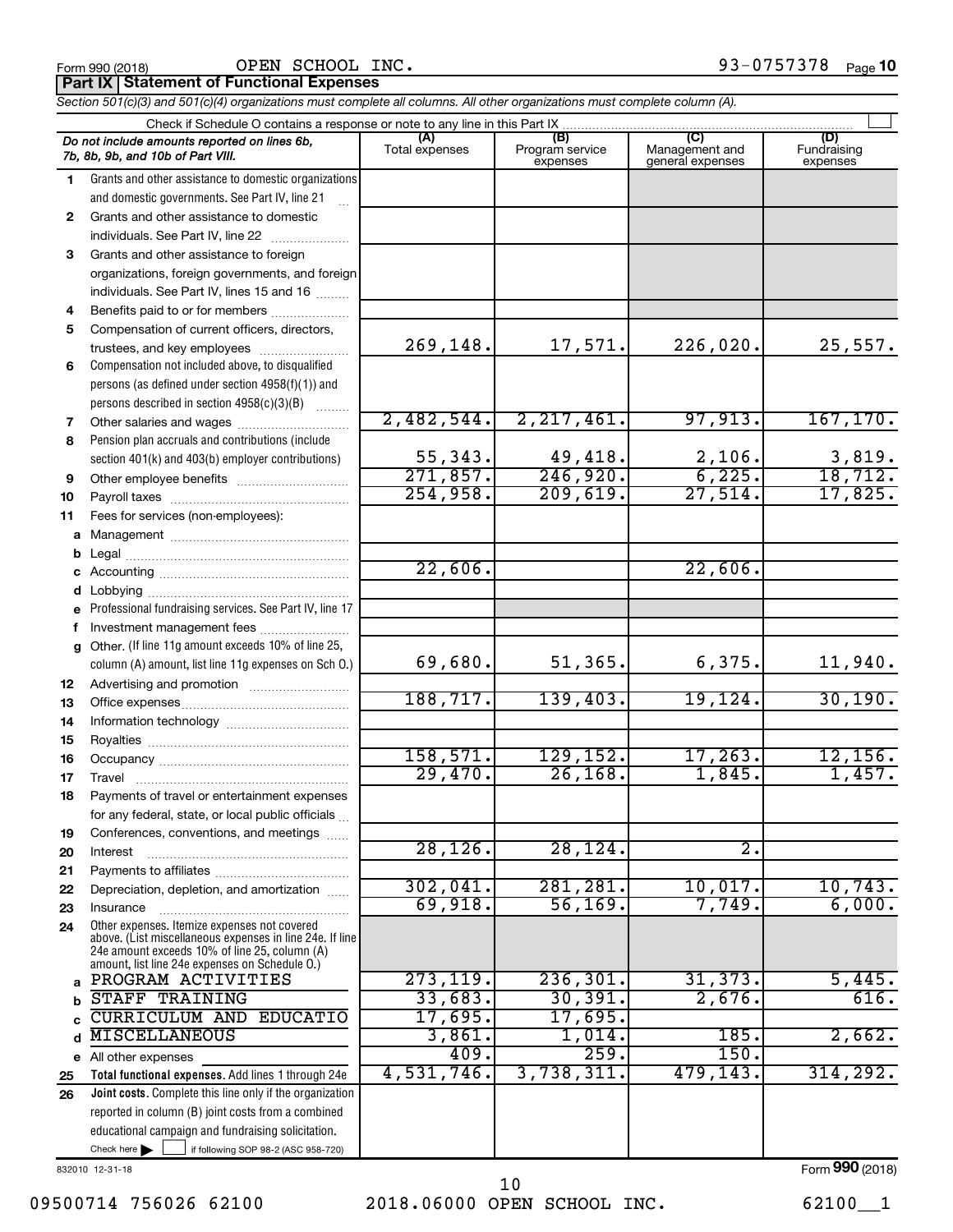11

|                             |    |                                                                                                                         |                 |            | (A)<br>Beginning of year |                         | (B)<br>End of year |
|-----------------------------|----|-------------------------------------------------------------------------------------------------------------------------|-----------------|------------|--------------------------|-------------------------|--------------------|
|                             | 1  |                                                                                                                         |                 |            | 283.                     | $\blacksquare$          | 155.               |
|                             | 2  |                                                                                                                         |                 |            | 1,047,900.               | $\overline{\mathbf{2}}$ | 420,867.           |
|                             | З  |                                                                                                                         |                 |            | 83,517.                  | 3                       | 146,789.           |
|                             | 4  |                                                                                                                         |                 |            | 480,621.                 | $\overline{\mathbf{4}}$ | 968,872.           |
|                             | 5  | Loans and other receivables from current and former officers, directors,                                                |                 |            |                          |                         |                    |
|                             |    | trustees, key employees, and highest compensated employees. Complete                                                    |                 |            |                          |                         |                    |
|                             |    | Part II of Schedule L                                                                                                   |                 |            |                          | 5                       |                    |
|                             | 6  | Loans and other receivables from other disqualified persons (as defined under                                           |                 |            |                          |                         |                    |
|                             |    | section 4958(f)(1)), persons described in section 4958(c)(3)(B), and contributing                                       |                 |            |                          |                         |                    |
|                             |    | employers and sponsoring organizations of section 501(c)(9) voluntary                                                   |                 |            |                          |                         |                    |
|                             |    | employees' beneficiary organizations (see instr). Complete Part II of Sch L                                             |                 |            |                          | 6                       |                    |
| Assets                      | 7  |                                                                                                                         |                 |            |                          | 7                       |                    |
|                             | 8  |                                                                                                                         |                 |            |                          | 8                       |                    |
|                             | 9  | Prepaid expenses and deferred charges                                                                                   |                 |            | 49,712.                  | $\boldsymbol{9}$        | 20,563.            |
|                             |    | <b>10a</b> Land, buildings, and equipment: cost or other                                                                |                 |            |                          |                         |                    |
|                             |    | basis. Complete Part VI of Schedule D  10a                                                                              |                 | 7,269,149. |                          |                         |                    |
|                             |    | <b>b</b> Less: accumulated depreciation <i></i>                                                                         | 10 <sub>b</sub> | 980, 974.  | 7,139,957.               | 10 <sub>c</sub>         | 6, 288, 175.       |
|                             | 11 |                                                                                                                         |                 |            |                          | 11                      |                    |
|                             | 12 |                                                                                                                         |                 |            |                          | 12                      |                    |
|                             | 13 |                                                                                                                         |                 |            |                          | 13                      |                    |
|                             | 14 |                                                                                                                         |                 | 14         |                          |                         |                    |
|                             | 15 |                                                                                                                         | 155,416.        | 15         | 1,012,297.               |                         |                    |
|                             | 16 |                                                                                                                         |                 |            | 8,957,406.               | 16                      | 8,857,718.         |
|                             | 17 |                                                                                                                         | 83,064.         | 17         | 58,822.                  |                         |                    |
|                             | 18 |                                                                                                                         |                 | 18         |                          |                         |                    |
|                             | 19 |                                                                                                                         |                 | 19         |                          |                         |                    |
|                             | 20 |                                                                                                                         |                 |            | 20                       |                         |                    |
|                             | 21 | Escrow or custodial account liability. Complete Part IV of Schedule D                                                   |                 |            |                          | 21                      |                    |
|                             | 22 | Loans and other payables to current and former officers, directors, trustees,                                           |                 |            |                          |                         |                    |
|                             |    | key employees, highest compensated employees, and disqualified persons.                                                 |                 |            |                          |                         |                    |
| Liabilities                 |    |                                                                                                                         |                 |            | 626,988.                 | 22                      | 605,010.           |
|                             | 23 | Secured mortgages and notes payable to unrelated third parties                                                          |                 |            |                          | 23                      |                    |
|                             | 24 | Unsecured notes and loans payable to unrelated third parties                                                            |                 |            |                          | 24                      |                    |
|                             | 25 | Other liabilities (including federal income tax, payables to related third                                              |                 |            |                          |                         |                    |
|                             |    | parties, and other liabilities not included on lines 17-24). Complete Part X of<br>Schedule D                           | 11,743.         | 25         | 331,862.                 |                         |                    |
|                             | 26 |                                                                                                                         |                 |            | 721,795.                 | 26                      | 995,694.           |
|                             |    | Organizations that follow SFAS 117 (ASC 958), check here $\blacktriangleright \begin{array}{c} \perp X \end{array}$ and |                 |            |                          |                         |                    |
|                             |    | complete lines 27 through 29, and lines 33 and 34.                                                                      |                 |            |                          |                         |                    |
| Net Assets or Fund Balances | 27 |                                                                                                                         | 8,104,345.      | 27         | 7,659,682.               |                         |                    |
|                             | 28 |                                                                                                                         |                 |            | 131, 266.                | 28                      | 202, 342.          |
|                             | 29 | Permanently restricted net assets                                                                                       |                 |            |                          | 29                      |                    |
|                             |    | Organizations that do not follow SFAS 117 (ASC 958), check here ▶ □                                                     |                 |            |                          |                         |                    |
|                             |    | and complete lines 30 through 34.                                                                                       |                 |            |                          |                         |                    |
|                             | 30 |                                                                                                                         |                 |            |                          | 30                      |                    |
|                             | 31 | Paid-in or capital surplus, or land, building, or equipment fund                                                        |                 |            |                          | 31                      |                    |
|                             | 32 | Retained earnings, endowment, accumulated income, or other funds                                                        |                 |            |                          | 32                      |                    |
|                             | 33 |                                                                                                                         |                 |            | 8, 235, 611.             | 33                      | 7,862,024.         |
|                             | 34 |                                                                                                                         |                 |            | 8,957,406.               | 34                      | 8,857,718.         |

Form (2018) **990**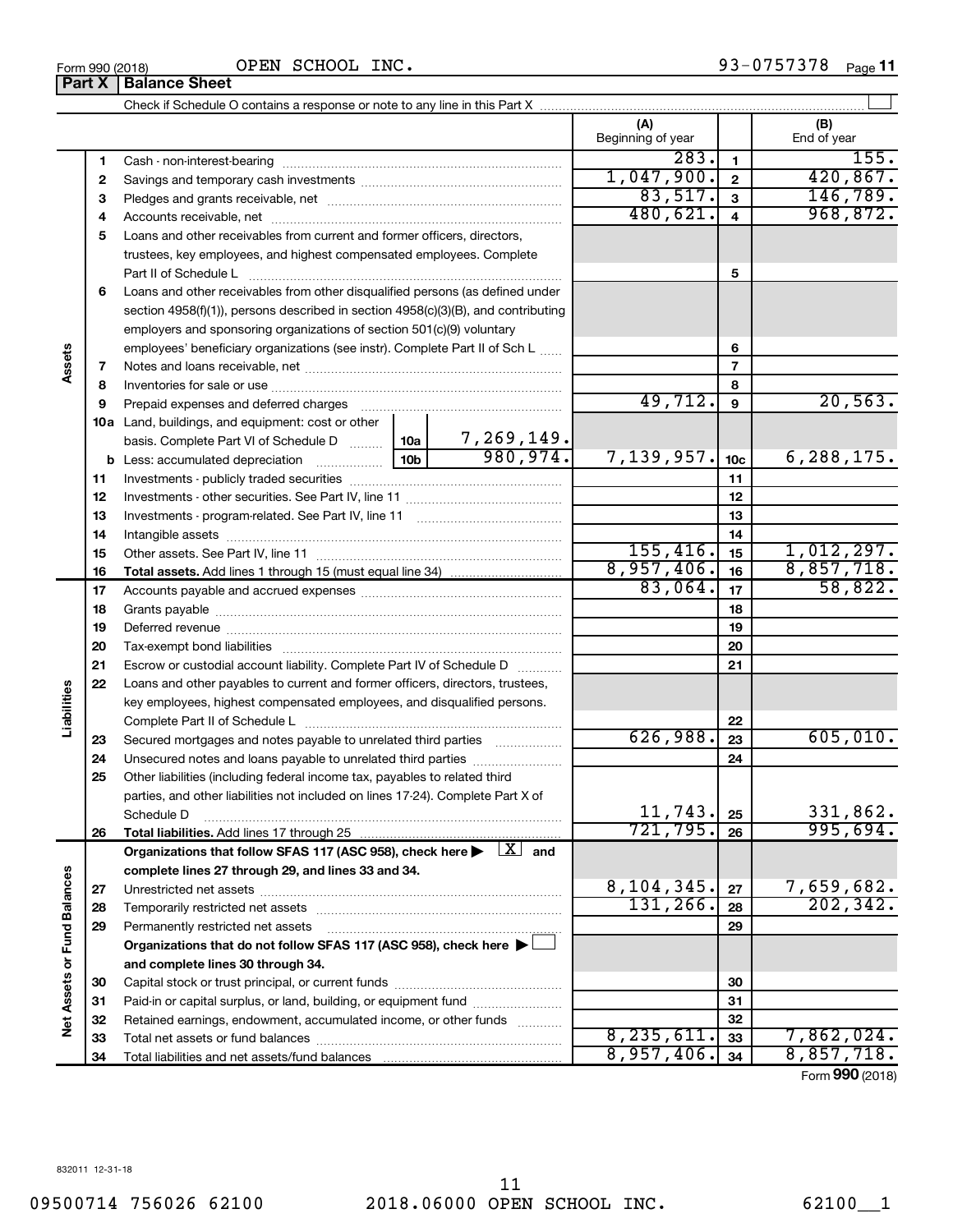|    | OPEN SCHOOL INC.<br>Form 990 (2018)                                                                                                                               | 93-0757378              |                |        | Page 12          |
|----|-------------------------------------------------------------------------------------------------------------------------------------------------------------------|-------------------------|----------------|--------|------------------|
|    | <b>Part XI</b><br><b>Reconciliation of Net Assets</b>                                                                                                             |                         |                |        |                  |
|    | Check if Schedule O contains a response or note to any line in this Part XI [11] [12] Check if Schedule O contains a response or note to any line in this Part XI |                         |                |        |                  |
|    |                                                                                                                                                                   |                         |                |        |                  |
| 1  |                                                                                                                                                                   | $\mathbf{1}$            | 4, 158, 159.   |        |                  |
| 2  |                                                                                                                                                                   | $\overline{2}$          | 4,531,746.     |        |                  |
| 3  | Revenue less expenses. Subtract line 2 from line 1                                                                                                                | 3                       | $-373,587.$    |        |                  |
| 4  |                                                                                                                                                                   | $\overline{\mathbf{4}}$ | 8, 235, 611.   |        |                  |
| 5  |                                                                                                                                                                   | 5                       |                |        |                  |
| 6  | Donated services and use of facilities                                                                                                                            | 6                       |                |        |                  |
| 7  | Investment expenses                                                                                                                                               | $\overline{7}$          |                |        |                  |
| 8  |                                                                                                                                                                   | 8                       |                |        |                  |
| 9  |                                                                                                                                                                   | 9                       |                |        | $\overline{0}$ . |
| 10 | Net assets or fund balances at end of year. Combine lines 3 through 9 (must equal Part X, line 33,                                                                |                         |                |        |                  |
|    | column (B))                                                                                                                                                       | 10                      | 7,862,024.     |        |                  |
|    | Part XII Financial Statements and Reporting                                                                                                                       |                         |                |        |                  |
|    |                                                                                                                                                                   |                         |                |        | X                |
|    |                                                                                                                                                                   |                         |                | Yes    | <b>No</b>        |
| 1  | $\lfloor \mathbf{X} \rfloor$ Accrual<br>Accounting method used to prepare the Form 990: [130] Cash<br>$\Box$ Other                                                |                         |                |        |                  |
|    | If the organization changed its method of accounting from a prior year or checked "Other," explain in Schedule O.                                                 |                         |                |        |                  |
|    |                                                                                                                                                                   |                         | 2a             |        | x                |
|    | If "Yes," check a box below to indicate whether the financial statements for the year were compiled or reviewed on a                                              |                         |                |        |                  |
|    | separate basis, consolidated basis, or both:                                                                                                                      |                         |                |        |                  |
|    | <b>Consolidated basis</b><br>Both consolidated and separate basis<br>Separate basis                                                                               |                         |                |        |                  |
|    |                                                                                                                                                                   |                         | 2 <sub>b</sub> | х      |                  |
|    | If "Yes," check a box below to indicate whether the financial statements for the year were audited on a separate basis,                                           |                         |                |        |                  |
|    | consolidated basis, or both:                                                                                                                                      |                         |                |        |                  |
|    | $\lfloor \mathbf{X} \rfloor$ Separate basis<br>Consolidated basis<br>Both consolidated and separate basis                                                         |                         |                |        |                  |
|    | c If "Yes" to line 2a or 2b, does the organization have a committee that assumes responsibility for oversight of the audit,                                       |                         |                |        |                  |
|    | review, or compilation of its financial statements and selection of an independent accountant?                                                                    |                         | 2c             | X      |                  |
|    | If the organization changed either its oversight process or selection process during the tax year, explain in Schedule O.                                         |                         |                |        |                  |
|    | 3a As a result of a federal award, was the organization required to undergo an audit or audits as set forth in the Single Audit                                   |                         |                |        |                  |
|    | Act and OMB Circular A-133?                                                                                                                                       |                         | За             |        | х                |
|    | <b>b</b> If "Yes," did the organization undergo the required audit or audits? If the organization did not undergo the required audit                              |                         |                |        |                  |
|    |                                                                                                                                                                   |                         | Зb             | $\sim$ |                  |

Form (2018) **990**

832012 12-31-18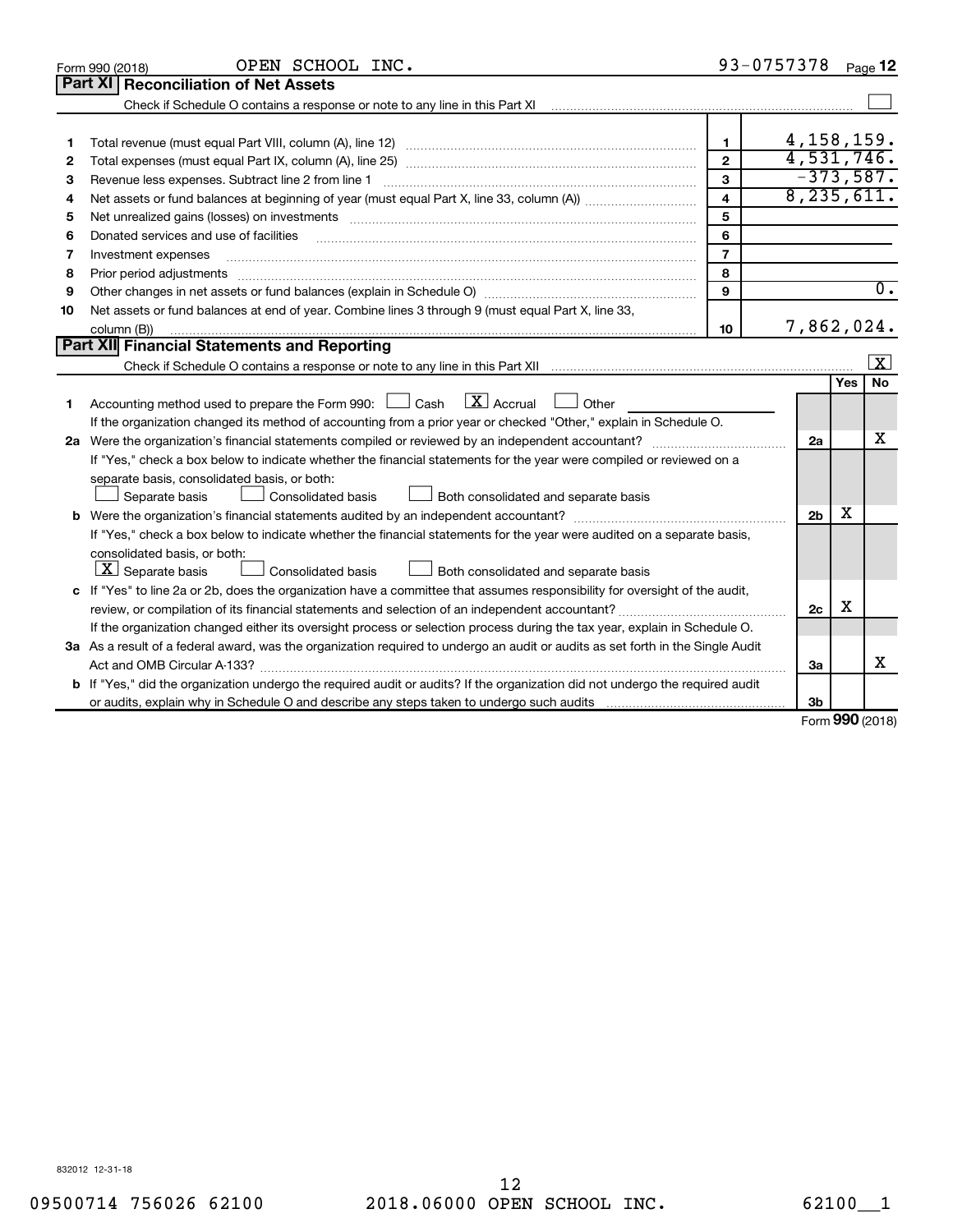| <b>SCHEDULE A</b> |  |
|-------------------|--|
|-------------------|--|

Department of the Treasury Internal Revenue Service

|  |  |  |  |  | (Form 990 or 990-EZ) |  |
|--|--|--|--|--|----------------------|--|
|--|--|--|--|--|----------------------|--|

# Form 990 or 990-EZ)<br>
Complete if the organization is a section 501(c)(3) organization or a section<br> **Public Charity Status and Public Support**

**4947(a)(1) nonexempt charitable trust. | Attach to Form 990 or Form 990-EZ.** 

**| Go to www.irs.gov/Form990 for instructions and the latest information.**

| <b>Open to Public</b><br>Inspection |
|-------------------------------------|
| atificatio<br>n nu                  |

OMB No. 1545-0047

|        |          | Name of the organization                                                                                                                      |                  | י שט נט איא איהו סופטים ווהסט וטו ווסו טכטוווס מוזמן וואס ווואס ווהסו וומנוסה. |                                 |                             |                                                      | <b>Employer identification number</b>              |
|--------|----------|-----------------------------------------------------------------------------------------------------------------------------------------------|------------------|--------------------------------------------------------------------------------|---------------------------------|-----------------------------|------------------------------------------------------|----------------------------------------------------|
|        |          |                                                                                                                                               | OPEN SCHOOL INC. |                                                                                |                                 |                             |                                                      | 93-0757378                                         |
| Part I |          | Reason for Public Charity Status (All organizations must complete this part.) See instructions.                                               |                  |                                                                                |                                 |                             |                                                      |                                                    |
|        |          | The organization is not a private foundation because it is: (For lines 1 through 12, check only one box.)                                     |                  |                                                                                |                                 |                             |                                                      |                                                    |
| 1      |          | A church, convention of churches, or association of churches described in section 170(b)(1)(A)(i).                                            |                  |                                                                                |                                 |                             |                                                      |                                                    |
| 2      | <u>x</u> | A school described in section 170(b)(1)(A)(ii). (Attach Schedule E (Form 990 or 990-EZ).)                                                     |                  |                                                                                |                                 |                             |                                                      |                                                    |
| З      |          | A hospital or a cooperative hospital service organization described in section 170(b)(1)(A)(iii).                                             |                  |                                                                                |                                 |                             |                                                      |                                                    |
| 4      |          | A medical research organization operated in conjunction with a hospital described in section 170(b)(1)(A)(iii). Enter the hospital's name,    |                  |                                                                                |                                 |                             |                                                      |                                                    |
|        |          | city, and state:                                                                                                                              |                  |                                                                                |                                 |                             |                                                      |                                                    |
| 5      |          | An organization operated for the benefit of a college or university owned or operated by a governmental unit described in                     |                  |                                                                                |                                 |                             |                                                      |                                                    |
|        |          | section 170(b)(1)(A)(iv). (Complete Part II.)                                                                                                 |                  |                                                                                |                                 |                             |                                                      |                                                    |
| 6      |          | A federal, state, or local government or governmental unit described in section 170(b)(1)(A)(v).                                              |                  |                                                                                |                                 |                             |                                                      |                                                    |
| 7      |          | An organization that normally receives a substantial part of its support from a governmental unit or from the general public described in     |                  |                                                                                |                                 |                             |                                                      |                                                    |
|        |          | section 170(b)(1)(A)(vi). (Complete Part II.)                                                                                                 |                  |                                                                                |                                 |                             |                                                      |                                                    |
| 8      |          | A community trust described in section 170(b)(1)(A)(vi). (Complete Part II.)                                                                  |                  |                                                                                |                                 |                             |                                                      |                                                    |
| 9      |          | An agricultural research organization described in section 170(b)(1)(A)(ix) operated in conjunction with a land-grant college                 |                  |                                                                                |                                 |                             |                                                      |                                                    |
|        |          | or university or a non-land-grant college of agriculture (see instructions). Enter the name, city, and state of the college or                |                  |                                                                                |                                 |                             |                                                      |                                                    |
|        |          | university:                                                                                                                                   |                  |                                                                                |                                 |                             |                                                      |                                                    |
| 10     |          | An organization that normally receives: (1) more than 33 1/3% of its support from contributions, membership fees, and gross receipts from     |                  |                                                                                |                                 |                             |                                                      |                                                    |
|        |          | activities related to its exempt functions - subject to certain exceptions, and (2) no more than 33 1/3% of its support from gross investment |                  |                                                                                |                                 |                             |                                                      |                                                    |
|        |          | income and unrelated business taxable income (less section 511 tax) from businesses acquired by the organization after June 30, 1975.         |                  |                                                                                |                                 |                             |                                                      |                                                    |
|        |          | See section 509(a)(2). (Complete Part III.)                                                                                                   |                  |                                                                                |                                 |                             |                                                      |                                                    |
| 11     |          | An organization organized and operated exclusively to test for public safety. See section 509(a)(4).                                          |                  |                                                                                |                                 |                             |                                                      |                                                    |
| 12     |          | An organization organized and operated exclusively for the benefit of, to perform the functions of, or to carry out the purposes of one or    |                  |                                                                                |                                 |                             |                                                      |                                                    |
|        |          | more publicly supported organizations described in section 509(a)(1) or section 509(a)(2). See section 509(a)(3). Check the box in            |                  |                                                                                |                                 |                             |                                                      |                                                    |
|        |          | lines 12a through 12d that describes the type of supporting organization and complete lines 12e, 12f, and 12g.                                |                  |                                                                                |                                 |                             |                                                      |                                                    |
| а      |          | Type I. A supporting organization operated, supervised, or controlled by its supported organization(s), typically by giving                   |                  |                                                                                |                                 |                             |                                                      |                                                    |
|        |          | the supported organization(s) the power to regularly appoint or elect a majority of the directors or trustees of the supporting               |                  |                                                                                |                                 |                             |                                                      |                                                    |
|        |          | organization. You must complete Part IV, Sections A and B.                                                                                    |                  |                                                                                |                                 |                             |                                                      |                                                    |
| b      |          | Type II. A supporting organization supervised or controlled in connection with its supported organization(s), by having                       |                  |                                                                                |                                 |                             |                                                      |                                                    |
|        |          | control or management of the supporting organization vested in the same persons that control or manage the supported                          |                  |                                                                                |                                 |                             |                                                      |                                                    |
|        |          | organization(s). You must complete Part IV, Sections A and C.                                                                                 |                  |                                                                                |                                 |                             |                                                      |                                                    |
| с      |          | Type III functionally integrated. A supporting organization operated in connection with, and functionally integrated with,                    |                  |                                                                                |                                 |                             |                                                      |                                                    |
|        |          | its supported organization(s) (see instructions). You must complete Part IV, Sections A, D, and E.                                            |                  |                                                                                |                                 |                             |                                                      |                                                    |
| d      |          | Type III non-functionally integrated. A supporting organization operated in connection with its supported organization(s)                     |                  |                                                                                |                                 |                             |                                                      |                                                    |
|        |          | that is not functionally integrated. The organization generally must satisfy a distribution requirement and an attentiveness                  |                  |                                                                                |                                 |                             |                                                      |                                                    |
|        |          | requirement (see instructions). You must complete Part IV, Sections A and D, and Part V.                                                      |                  |                                                                                |                                 |                             |                                                      |                                                    |
| е      |          | Check this box if the organization received a written determination from the IRS that it is a Type I, Type II, Type III                       |                  |                                                                                |                                 |                             |                                                      |                                                    |
|        |          | functionally integrated, or Type III non-functionally integrated supporting organization.                                                     |                  |                                                                                |                                 |                             |                                                      |                                                    |
|        |          | f Enter the number of supported organizations                                                                                                 |                  |                                                                                |                                 |                             |                                                      |                                                    |
| a      |          | Provide the following information about the supported organization(s).                                                                        |                  |                                                                                | (iv) Is the organization listed |                             |                                                      |                                                    |
|        |          | (i) Name of supported<br>organization                                                                                                         | (ii) EIN         | (iii) Type of organization<br>(described on lines 1-10                         |                                 | in your governing document? | (v) Amount of monetary<br>support (see instructions) | (vi) Amount of other<br>support (see instructions) |
|        |          |                                                                                                                                               |                  | above (see instructions))                                                      | Yes                             | No                          |                                                      |                                                    |
|        |          |                                                                                                                                               |                  |                                                                                |                                 |                             |                                                      |                                                    |
|        |          |                                                                                                                                               |                  |                                                                                |                                 |                             |                                                      |                                                    |
|        |          |                                                                                                                                               |                  |                                                                                |                                 |                             |                                                      |                                                    |
|        |          |                                                                                                                                               |                  |                                                                                |                                 |                             |                                                      |                                                    |
|        |          |                                                                                                                                               |                  |                                                                                |                                 |                             |                                                      |                                                    |
|        |          |                                                                                                                                               |                  |                                                                                |                                 |                             |                                                      |                                                    |
|        |          |                                                                                                                                               |                  |                                                                                |                                 |                             |                                                      |                                                    |
|        |          |                                                                                                                                               |                  |                                                                                |                                 |                             |                                                      |                                                    |
|        |          |                                                                                                                                               |                  |                                                                                |                                 |                             |                                                      |                                                    |
| Total  |          |                                                                                                                                               |                  |                                                                                |                                 |                             |                                                      |                                                    |

LHA For Paperwork Reduction Act Notice, see the Instructions for Form 990 or 990-EZ. 832021 10-11-18 Schedule A (Form 990 or 990-EZ) 2018 13

09500714 756026 62100 2018.06000 OPEN SCHOOL INC. 62100\_1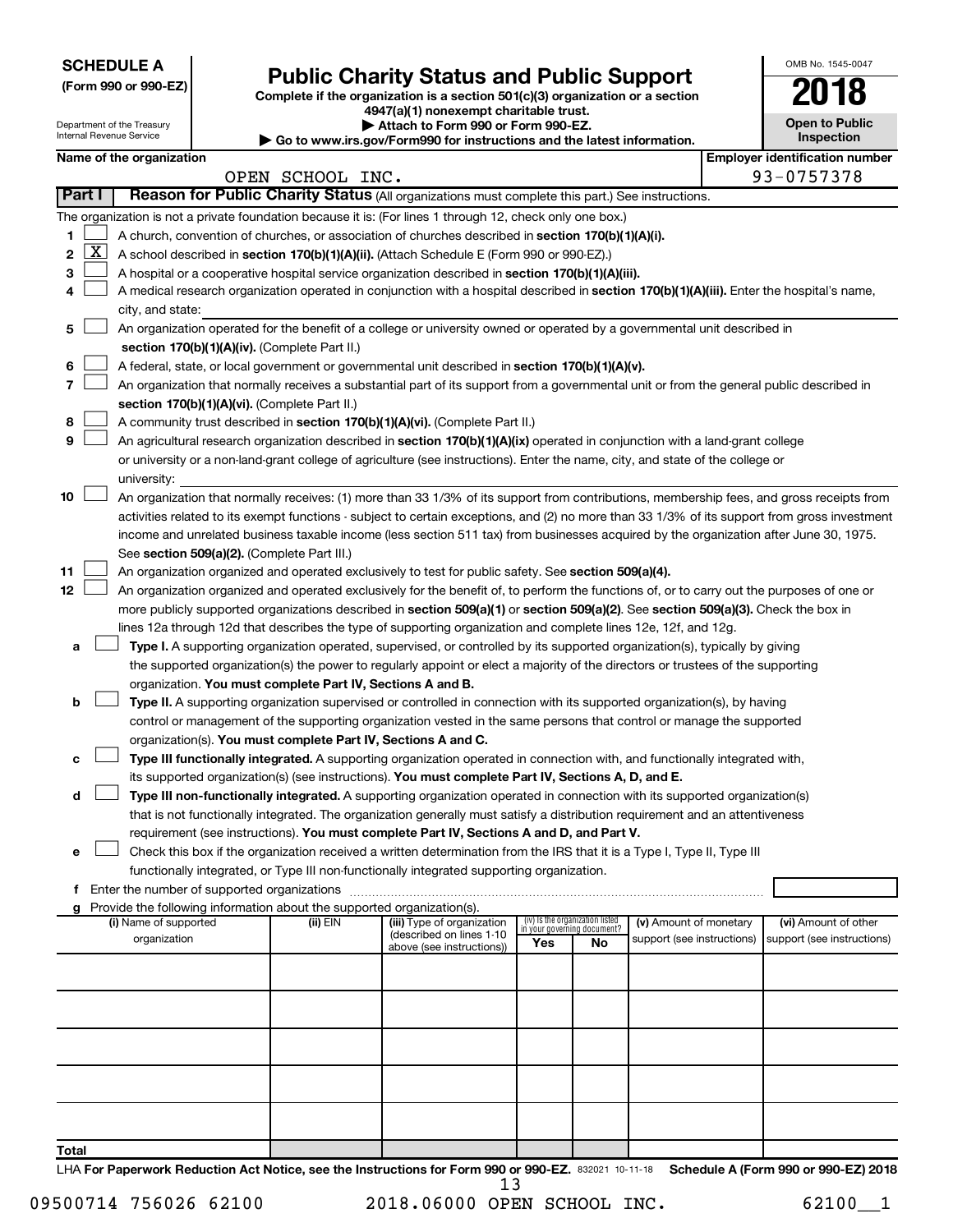## Schedule A (Form 990 or 990-EZ) 2018 OPEN SCHOOL INC.  $93-0757378$  Page

93-0757378 Page 2

(Complete only if you checked the box on line 5, 7, or 8 of Part I or if the organization failed to qualify under Part III. If the organization **Part II Support Schedule for Organizations Described in Sections 170(b)(1)(A)(iv) and 170(b)(1)(A)(vi)**

fails to qualify under the tests listed below, please complete Part III.)

|    | <b>Section A. Public Support</b>                                                                                                           |          |            |            |            |                                      |           |  |  |
|----|--------------------------------------------------------------------------------------------------------------------------------------------|----------|------------|------------|------------|--------------------------------------|-----------|--|--|
|    | Calendar year (or fiscal year beginning in) $\blacktriangleright$                                                                          | (a) 2014 | $(b)$ 2015 | $(c)$ 2016 | $(d)$ 2017 | (e) 2018                             | (f) Total |  |  |
|    | 1 Gifts, grants, contributions, and                                                                                                        |          |            |            |            |                                      |           |  |  |
|    | membership fees received. (Do not                                                                                                          |          |            |            |            |                                      |           |  |  |
|    | include any "unusual grants.")                                                                                                             |          |            |            |            |                                      |           |  |  |
|    | 2 Tax revenues levied for the organ-                                                                                                       |          |            |            |            |                                      |           |  |  |
|    | ization's benefit and either paid to                                                                                                       |          |            |            |            |                                      |           |  |  |
|    | or expended on its behalf                                                                                                                  |          |            |            |            |                                      |           |  |  |
|    | 3 The value of services or facilities                                                                                                      |          |            |            |            |                                      |           |  |  |
|    | furnished by a governmental unit to                                                                                                        |          |            |            |            |                                      |           |  |  |
|    | the organization without charge                                                                                                            |          |            |            |            |                                      |           |  |  |
|    | Total. Add lines 1 through 3                                                                                                               |          |            |            |            |                                      |           |  |  |
| 5. | The portion of total contributions                                                                                                         |          |            |            |            |                                      |           |  |  |
|    | by each person (other than a                                                                                                               |          |            |            |            |                                      |           |  |  |
|    | governmental unit or publicly                                                                                                              |          |            |            |            |                                      |           |  |  |
|    | supported organization) included                                                                                                           |          |            |            |            |                                      |           |  |  |
|    | on line 1 that exceeds 2% of the                                                                                                           |          |            |            |            |                                      |           |  |  |
|    | amount shown on line 11,                                                                                                                   |          |            |            |            |                                      |           |  |  |
|    | column (f)                                                                                                                                 |          |            |            |            |                                      |           |  |  |
|    |                                                                                                                                            |          |            |            |            |                                      |           |  |  |
|    | 6 Public support. Subtract line 5 from line 4.<br><b>Section B. Total Support</b>                                                          |          |            |            |            |                                      |           |  |  |
|    |                                                                                                                                            |          |            |            |            |                                      |           |  |  |
|    | Calendar year (or fiscal year beginning in) $\blacktriangleright$                                                                          | (a) 2014 | $(b)$ 2015 | $(c)$ 2016 | $(d)$ 2017 | (e) 2018                             | (f) Total |  |  |
|    | 7 Amounts from line 4                                                                                                                      |          |            |            |            |                                      |           |  |  |
| 8  | Gross income from interest,                                                                                                                |          |            |            |            |                                      |           |  |  |
|    | dividends, payments received on                                                                                                            |          |            |            |            |                                      |           |  |  |
|    | securities loans, rents, royalties,                                                                                                        |          |            |            |            |                                      |           |  |  |
|    | and income from similar sources                                                                                                            |          |            |            |            |                                      |           |  |  |
| 9  | Net income from unrelated business                                                                                                         |          |            |            |            |                                      |           |  |  |
|    | activities, whether or not the                                                                                                             |          |            |            |            |                                      |           |  |  |
|    | business is regularly carried on                                                                                                           |          |            |            |            |                                      |           |  |  |
|    | 10 Other income. Do not include gain                                                                                                       |          |            |            |            |                                      |           |  |  |
|    | or loss from the sale of capital                                                                                                           |          |            |            |            |                                      |           |  |  |
|    | assets (Explain in Part VI.)                                                                                                               |          |            |            |            |                                      |           |  |  |
|    | 11 Total support. Add lines 7 through 10                                                                                                   |          |            |            |            |                                      |           |  |  |
|    | <b>12</b> Gross receipts from related activities, etc. (see instructions)                                                                  |          |            |            |            | 12                                   |           |  |  |
|    | 13 First five years. If the Form 990 is for the organization's first, second, third, fourth, or fifth tax year as a section 501(c)(3)      |          |            |            |            |                                      |           |  |  |
|    | organization, check this box and stop here                                                                                                 |          |            |            |            |                                      |           |  |  |
|    | <b>Section C. Computation of Public Support Percentage</b>                                                                                 |          |            |            |            |                                      |           |  |  |
|    | 14 Public support percentage for 2018 (line 6, column (f) divided by line 11, column (f) <i>mummumumum</i>                                 |          |            |            |            | 14                                   | %         |  |  |
|    |                                                                                                                                            |          |            |            |            | 15                                   | %         |  |  |
|    | 16a 33 1/3% support test - 2018. If the organization did not check the box on line 13, and line 14 is 33 1/3% or more, check this box and  |          |            |            |            |                                      |           |  |  |
|    |                                                                                                                                            |          |            |            |            |                                      |           |  |  |
|    | b 33 1/3% support test - 2017. If the organization did not check a box on line 13 or 16a, and line 15 is 33 1/3% or more, check this box   |          |            |            |            |                                      |           |  |  |
|    |                                                                                                                                            |          |            |            |            |                                      |           |  |  |
|    | 17a 10% -facts-and-circumstances test - 2018. If the organization did not check a box on line 13, 16a, or 16b, and line 14 is 10% or more, |          |            |            |            |                                      |           |  |  |
|    | and if the organization meets the "facts-and-circumstances" test, check this box and stop here. Explain in Part VI how the organization    |          |            |            |            |                                      |           |  |  |
|    |                                                                                                                                            |          |            |            |            |                                      |           |  |  |
|    | b 10% -facts-and-circumstances test - 2017. If the organization did not check a box on line 13, 16a, 16b, or 17a, and line 15 is 10% or    |          |            |            |            |                                      |           |  |  |
|    | more, and if the organization meets the "facts-and-circumstances" test, check this box and stop here. Explain in Part VI how the           |          |            |            |            |                                      |           |  |  |
|    | organization meets the "facts-and-circumstances" test. The organization qualifies as a publicly supported organization                     |          |            |            |            |                                      |           |  |  |
| 18 | Private foundation. If the organization did not check a box on line 13, 16a, 16b, 17a, or 17b, check this box and see instructions         |          |            |            |            |                                      |           |  |  |
|    |                                                                                                                                            |          |            |            |            | Schodule A (Form 000 or 000 F7) 2010 |           |  |  |

**Schedule A (Form 990 or 990-EZ) 2018**

832022 10-11-18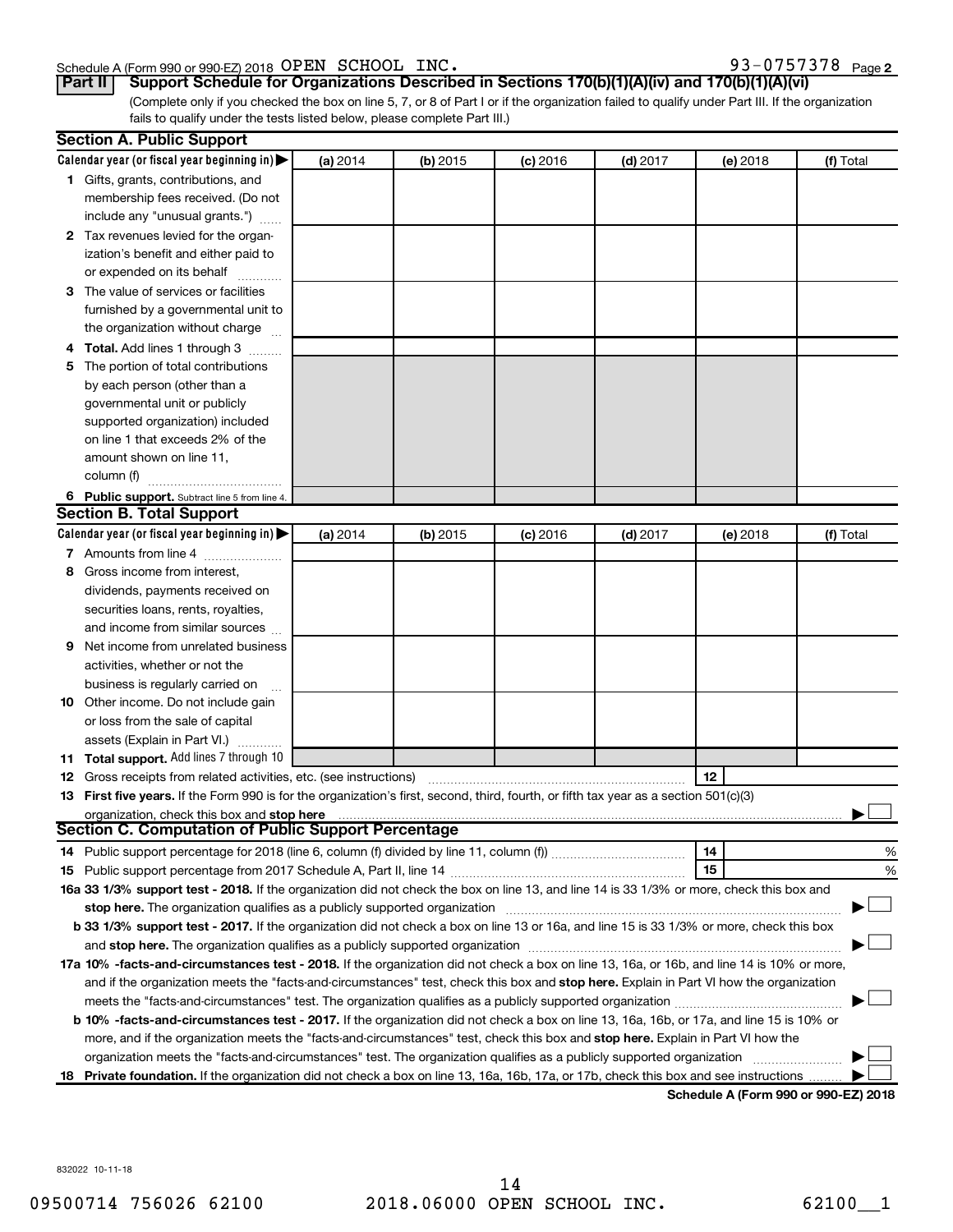|  | Schedule A (Form 990 or 990-EZ) 2018 $\overline{OPEN}$ SCHOOL INC. |  |  | 93-0757378 $_{\text{Page 3}}$ |  |
|--|--------------------------------------------------------------------|--|--|-------------------------------|--|
|--|--------------------------------------------------------------------|--|--|-------------------------------|--|

(Complete only if you checked the box on line 10 of Part I or if the organization failed to qualify under Part II. If the organization fails to qualify under the tests listed below, please complete Part II.)

|    | <b>Section A. Public Support</b>                                                                                                                                                                                              |          |          |            |            |          |                                      |
|----|-------------------------------------------------------------------------------------------------------------------------------------------------------------------------------------------------------------------------------|----------|----------|------------|------------|----------|--------------------------------------|
|    | Calendar year (or fiscal year beginning in)                                                                                                                                                                                   | (a) 2014 | (b) 2015 | $(c)$ 2016 | $(d)$ 2017 | (e) 2018 | (f) Total                            |
|    | 1 Gifts, grants, contributions, and                                                                                                                                                                                           |          |          |            |            |          |                                      |
|    | membership fees received. (Do not                                                                                                                                                                                             |          |          |            |            |          |                                      |
|    | include any "unusual grants.")                                                                                                                                                                                                |          |          |            |            |          |                                      |
|    | 2 Gross receipts from admissions,<br>merchandise sold or services per-<br>formed, or facilities furnished in<br>any activity that is related to the<br>organization's tax-exempt purpose                                      |          |          |            |            |          |                                      |
|    | 3 Gross receipts from activities that                                                                                                                                                                                         |          |          |            |            |          |                                      |
|    | are not an unrelated trade or bus-                                                                                                                                                                                            |          |          |            |            |          |                                      |
|    | iness under section 513                                                                                                                                                                                                       |          |          |            |            |          |                                      |
|    | 4 Tax revenues levied for the organ-                                                                                                                                                                                          |          |          |            |            |          |                                      |
|    | ization's benefit and either paid to                                                                                                                                                                                          |          |          |            |            |          |                                      |
|    | or expended on its behalf                                                                                                                                                                                                     |          |          |            |            |          |                                      |
|    | 5 The value of services or facilities                                                                                                                                                                                         |          |          |            |            |          |                                      |
|    | furnished by a governmental unit to                                                                                                                                                                                           |          |          |            |            |          |                                      |
|    | the organization without charge                                                                                                                                                                                               |          |          |            |            |          |                                      |
|    | <b>6 Total.</b> Add lines 1 through 5                                                                                                                                                                                         |          |          |            |            |          |                                      |
|    | 7a Amounts included on lines 1, 2, and                                                                                                                                                                                        |          |          |            |            |          |                                      |
|    | 3 received from disqualified persons                                                                                                                                                                                          |          |          |            |            |          |                                      |
|    | <b>b</b> Amounts included on lines 2 and 3 received<br>from other than disqualified persons that<br>exceed the greater of \$5,000 or 1% of the<br>amount on line 13 for the year                                              |          |          |            |            |          |                                      |
|    | c Add lines 7a and 7b                                                                                                                                                                                                         |          |          |            |            |          |                                      |
|    | 8 Public support. (Subtract line 7c from line 6.)                                                                                                                                                                             |          |          |            |            |          |                                      |
|    | <b>Section B. Total Support</b>                                                                                                                                                                                               |          |          |            |            |          |                                      |
|    | Calendar year (or fiscal year beginning in)                                                                                                                                                                                   | (a) 2014 | (b) 2015 | $(c)$ 2016 | $(d)$ 2017 | (e) 2018 | (f) Total                            |
|    | 9 Amounts from line 6                                                                                                                                                                                                         |          |          |            |            |          |                                      |
|    | <b>10a</b> Gross income from interest,<br>dividends, payments received on<br>securities loans, rents, royalties,<br>and income from similar sources                                                                           |          |          |            |            |          |                                      |
|    | <b>b</b> Unrelated business taxable income                                                                                                                                                                                    |          |          |            |            |          |                                      |
|    | (less section 511 taxes) from businesses                                                                                                                                                                                      |          |          |            |            |          |                                      |
|    | acquired after June 30, 1975                                                                                                                                                                                                  |          |          |            |            |          |                                      |
|    | c Add lines 10a and 10b                                                                                                                                                                                                       |          |          |            |            |          |                                      |
|    | <b>11</b> Net income from unrelated business<br>activities not included in line 10b,<br>whether or not the business is<br>regularly carried on                                                                                |          |          |            |            |          |                                      |
|    | 12 Other income. Do not include gain<br>or loss from the sale of capital<br>assets (Explain in Part VI.) $\cdots$                                                                                                             |          |          |            |            |          |                                      |
|    | <b>13</b> Total support. (Add lines 9, 10c, 11, and 12.)                                                                                                                                                                      |          |          |            |            |          |                                      |
|    | 14 First five years. If the Form 990 is for the organization's first, second, third, fourth, or fifth tax year as a section 501(c)(3) organization,                                                                           |          |          |            |            |          |                                      |
|    | check this box and stop here measured and content to the state of the state of the state of the state of the state of the state of the state of the state of the state of the state of the state of the state of the state of |          |          |            |            |          |                                      |
|    | Section C. Computation of Public Support Percentage                                                                                                                                                                           |          |          |            |            |          |                                      |
|    | 15 Public support percentage for 2018 (line 8, column (f), divided by line 13, column (f) <i></i>                                                                                                                             |          |          |            |            | 15       | %                                    |
|    |                                                                                                                                                                                                                               |          |          |            |            | 16       | %                                    |
|    | Section D. Computation of Investment Income Percentage                                                                                                                                                                        |          |          |            |            |          |                                      |
|    |                                                                                                                                                                                                                               |          |          |            |            | 17       | %                                    |
|    | 18 Investment income percentage from 2017 Schedule A, Part III, line 17                                                                                                                                                       |          |          |            |            | 18       | %                                    |
|    | 19a 33 1/3% support tests - 2018. If the organization did not check the box on line 14, and line 15 is more than 33 1/3%, and line 17 is not                                                                                  |          |          |            |            |          |                                      |
|    | more than 33 1/3%, check this box and stop here. The organization qualifies as a publicly supported organization                                                                                                              |          |          |            |            |          |                                      |
|    | b 33 1/3% support tests - 2017. If the organization did not check a box on line 14 or line 19a, and line 16 is more than 33 1/3%, and                                                                                         |          |          |            |            |          |                                      |
|    | line 18 is not more than 33 1/3%, check this box and stop here. The organization qualifies as a publicly supported organization                                                                                               |          |          |            |            |          |                                      |
| 20 |                                                                                                                                                                                                                               |          |          |            |            |          |                                      |
|    | 832023 10-11-18                                                                                                                                                                                                               |          |          |            |            |          | Schedule A (Form 990 or 990-EZ) 2018 |
|    |                                                                                                                                                                                                                               |          |          | 15         |            |          |                                      |

09500714 756026 62100 2018.06000 OPEN SCHOOL INC. 62100\_1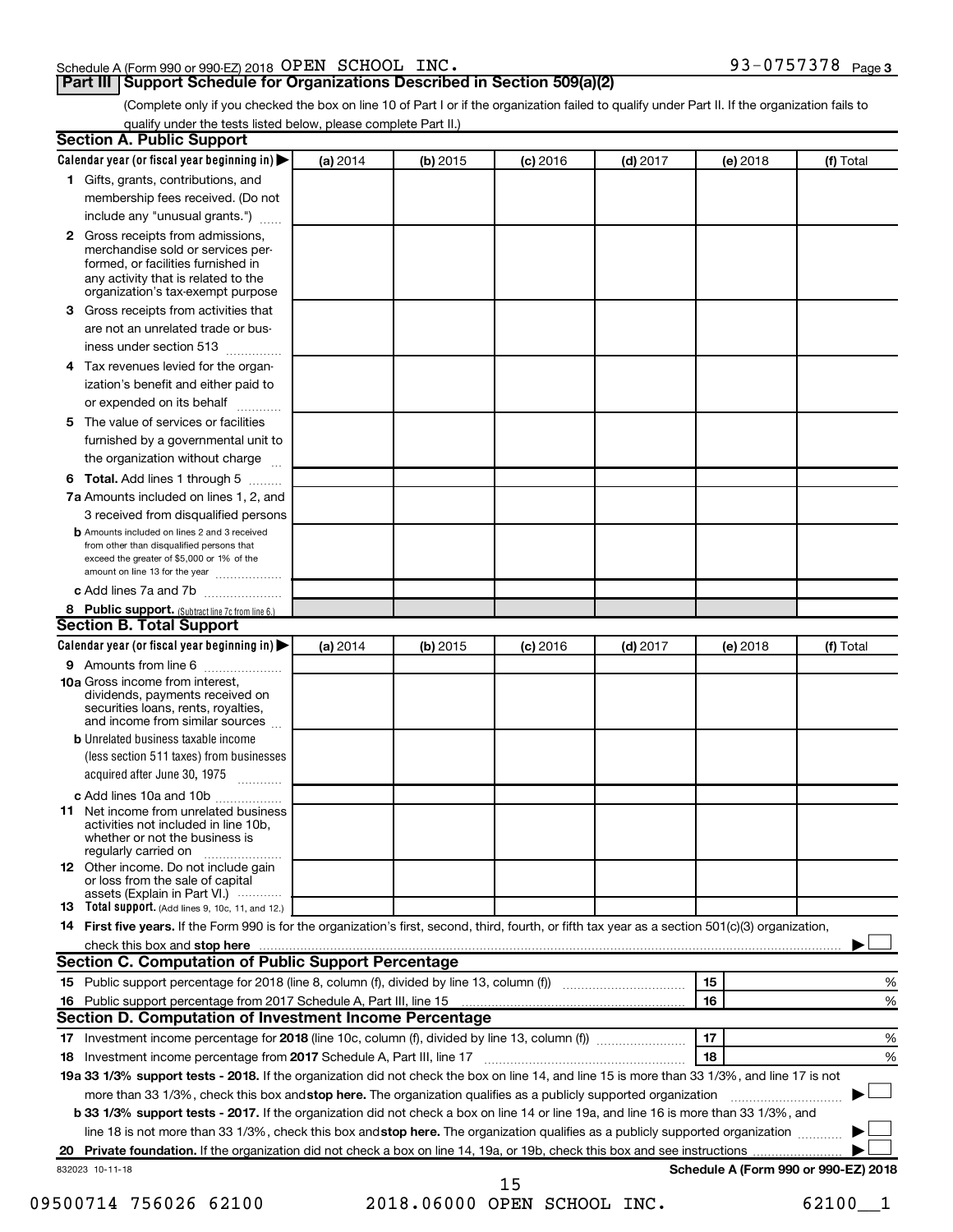**1**

**2**

**3a**

**3b**

**3c**

**4a**

**4b**

**4c**

**5a**

**5b 5c**

**6**

**7**

**8**

**9a**

**9b**

**9c**

**10a**

**Yes No**

## **Part IV Supporting Organizations**

(Complete only if you checked a box in line 12 on Part I. If you checked 12a of Part I, complete Sections A and B. If you checked 12b of Part I, complete Sections A and C. If you checked 12c of Part I, complete Sections A, D, and E. If you checked 12d of Part I, complete Sections A and D, and complete Part V.)

#### **Section A. All Supporting Organizations**

- **1** Are all of the organization's supported organizations listed by name in the organization's governing documents? If "No," describe in Part VI how the supported organizations are designated. If designated by *class or purpose, describe the designation. If historic and continuing relationship, explain.*
- **2** Did the organization have any supported organization that does not have an IRS determination of status under section 509(a)(1) or (2)? If "Yes," explain in Part **VI** how the organization determined that the supported *organization was described in section 509(a)(1) or (2).*
- **3a** Did the organization have a supported organization described in section 501(c)(4), (5), or (6)? If "Yes," answer *(b) and (c) below.*
- **b** Did the organization confirm that each supported organization qualified under section 501(c)(4), (5), or (6) and satisfied the public support tests under section 509(a)(2)? If "Yes," describe in Part VI when and how the *organization made the determination.*
- **c** Did the organization ensure that all support to such organizations was used exclusively for section 170(c)(2)(B) purposes? If "Yes," explain in Part VI what controls the organization put in place to ensure such use.
- **4 a** *If* Was any supported organization not organized in the United States ("foreign supported organization")? *"Yes," and if you checked 12a or 12b in Part I, answer (b) and (c) below.*
- **b** Did the organization have ultimate control and discretion in deciding whether to make grants to the foreign supported organization? If "Yes," describe in Part VI how the organization had such control and discretion *despite being controlled or supervised by or in connection with its supported organizations.*
- **c** Did the organization support any foreign supported organization that does not have an IRS determination under sections 501(c)(3) and 509(a)(1) or (2)? If "Yes," explain in Part VI what controls the organization used *to ensure that all support to the foreign supported organization was used exclusively for section 170(c)(2)(B) purposes.*
- **5a** Did the organization add, substitute, or remove any supported organizations during the tax year? If "Yes," answer (b) and (c) below (if applicable). Also, provide detail in **Part VI,** including (i) the names and EIN *numbers of the supported organizations added, substituted, or removed; (ii) the reasons for each such action; (iii) the authority under the organization's organizing document authorizing such action; and (iv) how the action was accomplished (such as by amendment to the organizing document).*
- **b Type I or Type II only.** Was any added or substituted supported organization part of a class already designated in the organization's organizing document?
- **c Substitutions only.**  Was the substitution the result of an event beyond the organization's control?
- **6** Did the organization provide support (whether in the form of grants or the provision of services or facilities) to **Part VI.** support or benefit one or more of the filing organization's supported organizations? If "Yes," provide detail in anyone other than (i) its supported organizations, (ii) individuals that are part of the charitable class benefited by one or more of its supported organizations, or (iii) other supporting organizations that also
- **7** Did the organization provide a grant, loan, compensation, or other similar payment to a substantial contributor regard to a substantial contributor? If "Yes," complete Part I of Schedule L (Form 990 or 990-EZ). (as defined in section 4958(c)(3)(C)), a family member of a substantial contributor, or a 35% controlled entity with
- **8** Did the organization make a loan to a disqualified person (as defined in section 4958) not described in line 7? *If "Yes," complete Part I of Schedule L (Form 990 or 990-EZ).*
- **9 a** Was the organization controlled directly or indirectly at any time during the tax year by one or more in section 509(a)(1) or (2))? If "Yes," provide detail in **Part VI.** disqualified persons as defined in section 4946 (other than foundation managers and organizations described
- **b** Did one or more disqualified persons (as defined in line 9a) hold a controlling interest in any entity in which the supporting organization had an interest? If "Yes," provide detail in Part VI.
- **c** Did a disqualified person (as defined in line 9a) have an ownership interest in, or derive any personal benefit from, assets in which the supporting organization also had an interest? If "Yes," provide detail in Part VI.
- **10 a** Was the organization subject to the excess business holdings rules of section 4943 because of section supporting organizations)? If "Yes," answer 10b below. 4943(f) (regarding certain Type II supporting organizations, and all Type III non-functionally integrated
	- **b** Did the organization have any excess business holdings in the tax year? (Use Schedule C, Form 4720, to *determine whether the organization had excess business holdings.)*

832024 10-11-18

09500714 756026 62100 2018.06000 OPEN SCHOOL INC. 62100 1 16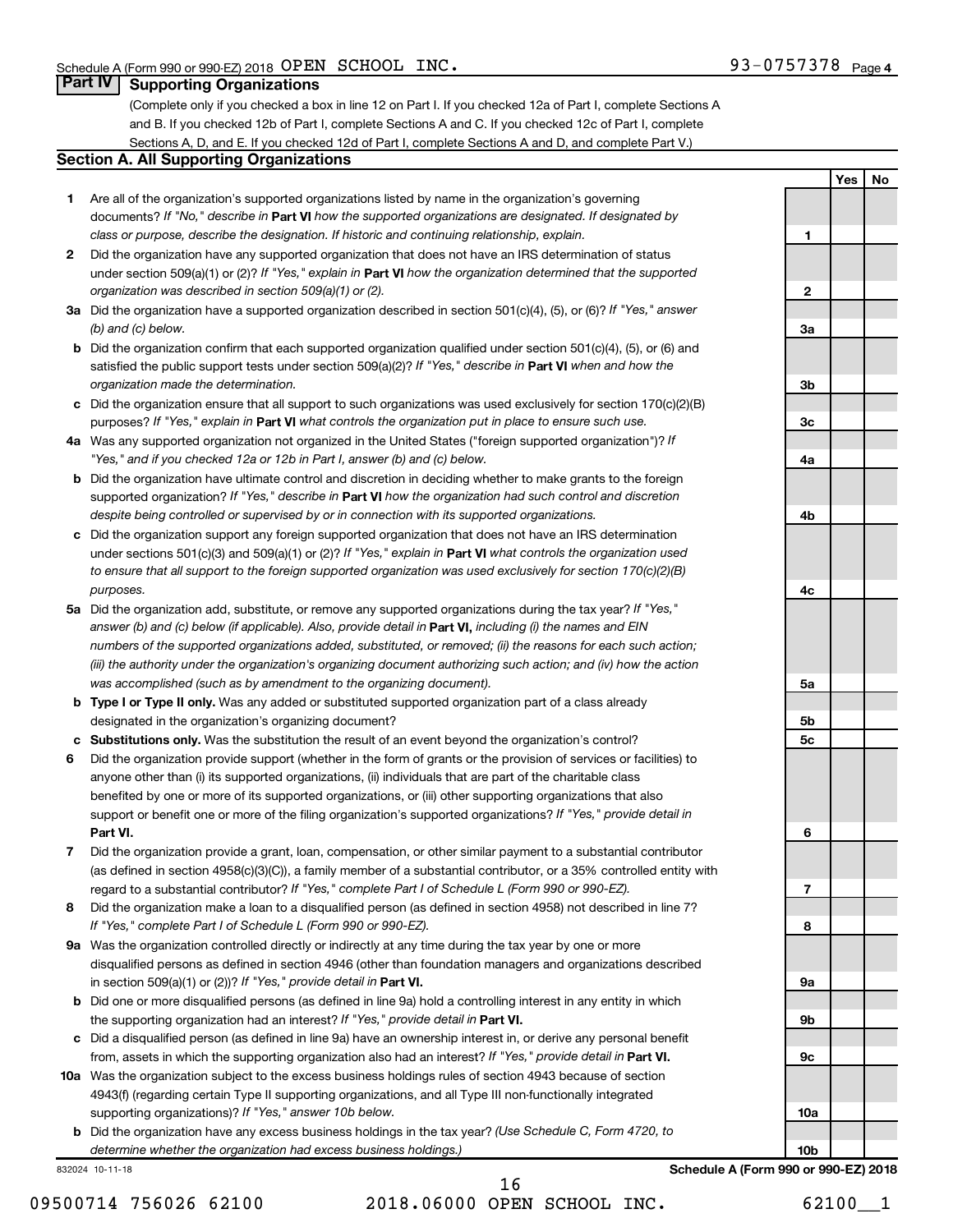|             | Part IV<br><b>Supporting Organizations (continued)</b>                                                                          |                 |     |    |
|-------------|---------------------------------------------------------------------------------------------------------------------------------|-----------------|-----|----|
|             |                                                                                                                                 |                 | Yes | No |
| 11          | Has the organization accepted a gift or contribution from any of the following persons?                                         |                 |     |    |
|             | a A person who directly or indirectly controls, either alone or together with persons described in (b) and (c)                  |                 |     |    |
|             | below, the governing body of a supported organization?                                                                          | 11a             |     |    |
|             | <b>b</b> A family member of a person described in (a) above?                                                                    | 11 <sub>b</sub> |     |    |
|             | c A 35% controlled entity of a person described in (a) or (b) above? If "Yes" to a, b, or c, provide detail in Part VI.         | 11c             |     |    |
|             | <b>Section B. Type I Supporting Organizations</b>                                                                               |                 |     |    |
|             |                                                                                                                                 |                 | Yes | No |
| 1           | Did the directors, trustees, or membership of one or more supported organizations have the power to                             |                 |     |    |
|             | regularly appoint or elect at least a majority of the organization's directors or trustees at all times during the              |                 |     |    |
|             | tax year? If "No," describe in Part VI how the supported organization(s) effectively operated, supervised, or                   |                 |     |    |
|             | controlled the organization's activities. If the organization had more than one supported organization,                         |                 |     |    |
|             | describe how the powers to appoint and/or remove directors or trustees were allocated among the supported                       |                 |     |    |
|             | organizations and what conditions or restrictions, if any, applied to such powers during the tax year.                          | 1               |     |    |
| 2           | Did the organization operate for the benefit of any supported organization other than the supported                             |                 |     |    |
|             | organization(s) that operated, supervised, or controlled the supporting organization? If "Yes," explain in                      |                 |     |    |
|             | Part VI how providing such benefit carried out the purposes of the supported organization(s) that operated,                     |                 |     |    |
|             | supervised, or controlled the supporting organization.                                                                          | 2               |     |    |
|             | <b>Section C. Type II Supporting Organizations</b>                                                                              |                 |     |    |
|             |                                                                                                                                 |                 | Yes | No |
| 1           | Were a majority of the organization's directors or trustees during the tax year also a majority of the directors                |                 |     |    |
|             | or trustees of each of the organization's supported organization(s)? If "No," describe in Part VI how control                   |                 |     |    |
|             | or management of the supporting organization was vested in the same persons that controlled or managed                          |                 |     |    |
|             | the supported organization(s).                                                                                                  | 1               |     |    |
|             | <b>Section D. All Type III Supporting Organizations</b>                                                                         |                 |     |    |
|             |                                                                                                                                 |                 | Yes | No |
| 1           | Did the organization provide to each of its supported organizations, by the last day of the fifth month of the                  |                 |     |    |
|             | organization's tax year, (i) a written notice describing the type and amount of support provided during the prior tax           |                 |     |    |
|             | year, (ii) a copy of the Form 990 that was most recently filed as of the date of notification, and (iii) copies of the          |                 |     |    |
|             | organization's governing documents in effect on the date of notification, to the extent not previously provided?                | 1               |     |    |
| 2           | Were any of the organization's officers, directors, or trustees either (i) appointed or elected by the supported                |                 |     |    |
|             | organization(s) or (ii) serving on the governing body of a supported organization? If "No," explain in Part VI how              |                 |     |    |
|             | the organization maintained a close and continuous working relationship with the supported organization(s).                     | $\mathbf{2}$    |     |    |
| 3           | By reason of the relationship described in (2), did the organization's supported organizations have a                           |                 |     |    |
|             | significant voice in the organization's investment policies and in directing the use of the organization's                      |                 |     |    |
|             | income or assets at all times during the tax year? If "Yes," describe in Part VI the role the organization's                    |                 |     |    |
|             | supported organizations played in this regard.                                                                                  | з               |     |    |
|             | Section E. Type III Functionally Integrated Supporting Organizations                                                            |                 |     |    |
| 1           | Check the box next to the method that the organization used to satisfy the Integral Part Test during the yealsee instructions). |                 |     |    |
| a           | The organization satisfied the Activities Test. Complete line 2 below.                                                          |                 |     |    |
| $\mathbf b$ | The organization is the parent of each of its supported organizations. Complete line 3 below.                                   |                 |     |    |
| c           | The organization supported a governmental entity. Describe in Part VI how you supported a government entity (see instructions). |                 |     |    |
| 2           | Activities Test. Answer (a) and (b) below.                                                                                      |                 | Yes | No |
| а           | Did substantially all of the organization's activities during the tax year directly further the exempt purposes of              |                 |     |    |
|             | the supported organization(s) to which the organization was responsive? If "Yes," then in Part VI identify                      |                 |     |    |
|             | those supported organizations and explain how these activities directly furthered their exempt purposes,                        |                 |     |    |
|             | how the organization was responsive to those supported organizations, and how the organization determined                       |                 |     |    |
|             | that these activities constituted substantially all of its activities.                                                          | 2a              |     |    |
|             | <b>b</b> Did the activities described in (a) constitute activities that, but for the organization's involvement, one or more    |                 |     |    |
|             | of the organization's supported organization(s) would have been engaged in? If "Yes," explain in Part VI the                    |                 |     |    |
|             | reasons for the organization's position that its supported organization(s) would have engaged in these                          |                 |     |    |
|             | activities but for the organization's involvement.                                                                              | 2b              |     |    |
| З           | Parent of Supported Organizations. Answer (a) and (b) below.                                                                    |                 |     |    |
|             | a Did the organization have the power to regularly appoint or elect a majority of the officers, directors, or                   |                 |     |    |
|             | trustees of each of the supported organizations? Provide details in Part VI.                                                    | За              |     |    |
|             | <b>b</b> Did the organization exercise a substantial degree of direction over the policies, programs, and activities of each    |                 |     |    |
|             | of its supported organizations? If "Yes," describe in Part VI the role played by the organization in this regard.               | 3b              |     |    |
|             | Schedule A (Form 990 or 990-EZ) 2018<br>832025 10-11-18                                                                         |                 |     |    |

<sup>09500714 756026 62100 2018.06000</sup> OPEN SCHOOL INC. 62100\_1 17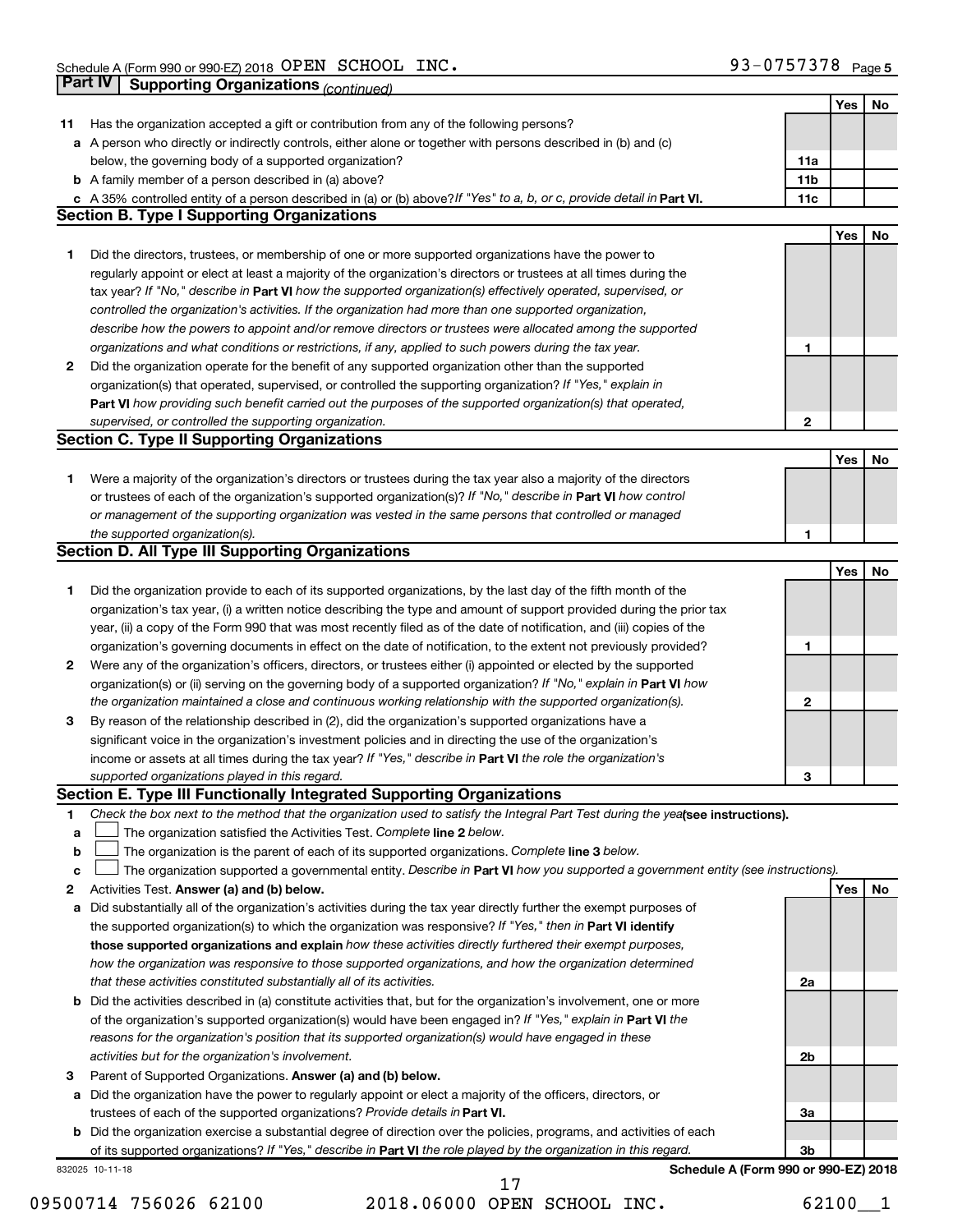Schedule A (Form 990 or 990-EZ) 2018 OPEN SCHOOL INC.  $93-0757378$  Page

1 **Letter See instructions.** All Check here if the organization satisfied the Integral Part Test as a qualifying trust on Nov. 20, 1970 (explain in Part VI.) See instructions. All other Type III non-functionally integrated supporting organizations must complete Sections A through E. **Part V Type III Non-Functionally Integrated 509(a)(3) Supporting Organizations** 

|   | Section A - Adjusted Net Income                                              |                | (A) Prior Year | (B) Current Year<br>(optional) |
|---|------------------------------------------------------------------------------|----------------|----------------|--------------------------------|
| 1 | Net short-term capital gain                                                  | 1              |                |                                |
| 2 | Recoveries of prior-year distributions                                       | $\mathbf{2}$   |                |                                |
| 3 | Other gross income (see instructions)                                        | 3              |                |                                |
| 4 | Add lines 1 through 3                                                        | 4              |                |                                |
| 5 | Depreciation and depletion                                                   | 5              |                |                                |
| 6 | Portion of operating expenses paid or incurred for production or             |                |                |                                |
|   | collection of gross income or for management, conservation, or               |                |                |                                |
|   | maintenance of property held for production of income (see instructions)     | 6              |                |                                |
| 7 | Other expenses (see instructions)                                            | $\overline{7}$ |                |                                |
| 8 | Adjusted Net Income (subtract lines 5, 6, and 7 from line 4)                 | 8              |                |                                |
|   | Section B - Minimum Asset Amount                                             |                | (A) Prior Year | (B) Current Year<br>(optional) |
| 1 | Aggregate fair market value of all non-exempt-use assets (see                |                |                |                                |
|   | instructions for short tax year or assets held for part of year):            |                |                |                                |
|   | a Average monthly value of securities                                        | 1a             |                |                                |
|   | <b>b</b> Average monthly cash balances                                       | 1b             |                |                                |
|   | c Fair market value of other non-exempt-use assets                           | 1c             |                |                                |
|   | d Total (add lines 1a, 1b, and 1c)                                           | 1 <sub>d</sub> |                |                                |
|   | <b>e</b> Discount claimed for blockage or other                              |                |                |                                |
|   | factors (explain in detail in Part VI):                                      |                |                |                                |
| 2 | Acquisition indebtedness applicable to non-exempt-use assets                 | $\mathbf{2}$   |                |                                |
| 3 | Subtract line 2 from line 1d                                                 | 3              |                |                                |
| 4 | Cash deemed held for exempt use. Enter 1-1/2% of line 3 (for greater amount, |                |                |                                |
|   | see instructions)                                                            | 4              |                |                                |
| 5 | Net value of non-exempt-use assets (subtract line 4 from line 3)             | 5              |                |                                |
| 6 | Multiply line 5 by .035                                                      | 6              |                |                                |
| 7 | Recoveries of prior-year distributions                                       | $\overline{7}$ |                |                                |
| 8 | Minimum Asset Amount (add line 7 to line 6)                                  | 8              |                |                                |
|   | <b>Section C - Distributable Amount</b>                                      |                |                | <b>Current Year</b>            |
| 1 | Adjusted net income for prior year (from Section A, line 8, Column A)        | 1              |                |                                |
| 2 | Enter 85% of line 1                                                          | $\mathbf{2}$   |                |                                |
| 3 | Minimum asset amount for prior year (from Section B, line 8, Column A)       | 3              |                |                                |
| 4 | Enter greater of line 2 or line 3                                            | 4              |                |                                |
| 5 | Income tax imposed in prior year                                             | 5              |                |                                |
| 6 | Distributable Amount. Subtract line 5 from line 4, unless subject to         |                |                |                                |
|   | emergency temporary reduction (see instructions)                             | 6              |                |                                |
|   |                                                                              |                |                |                                |

**7** Check here if the current year is the organization's first as a non-functionally integrated Type III supporting organization (see † instructions).

**Schedule A (Form 990 or 990-EZ) 2018**

832026 10-11-18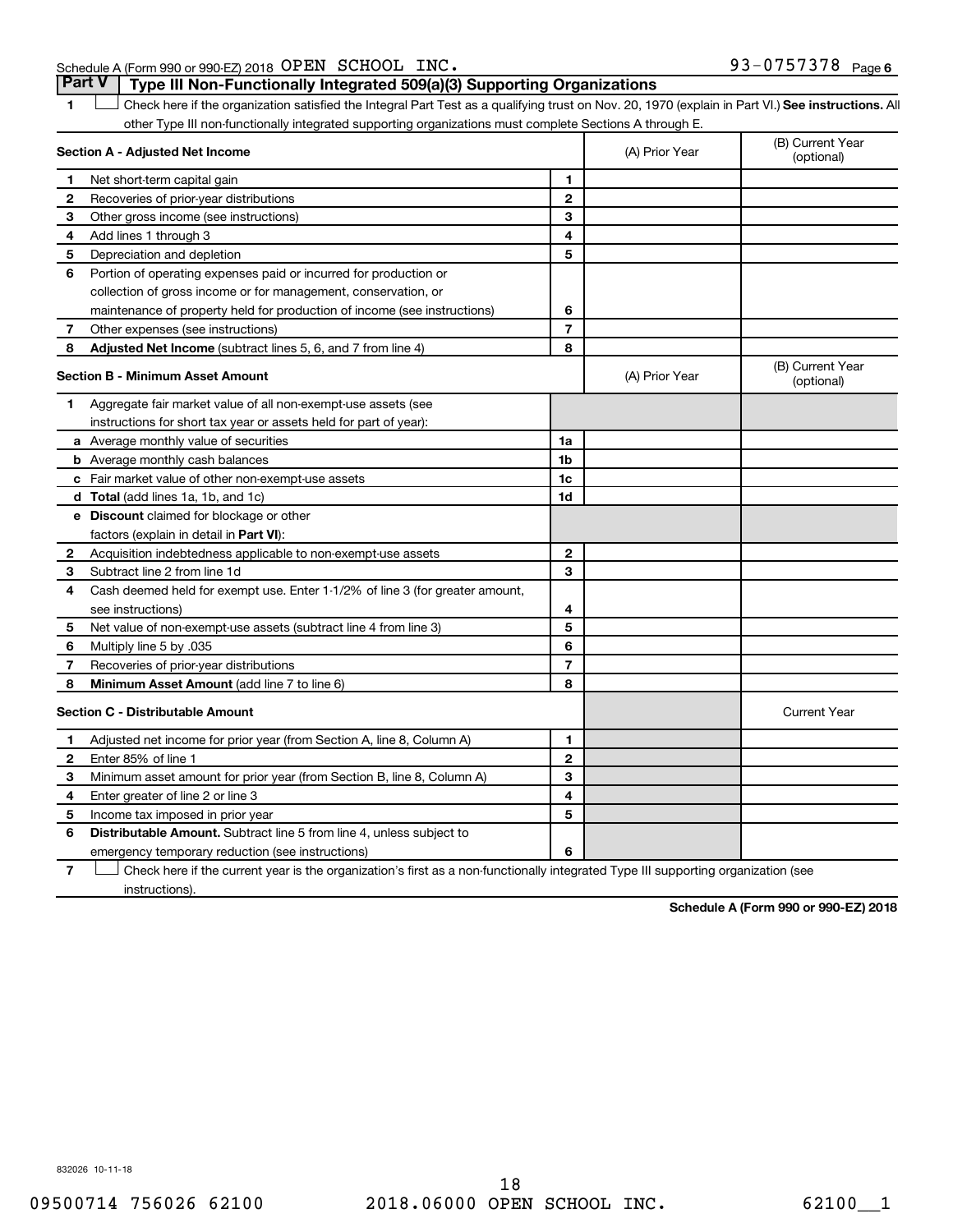| <b>Part V</b><br>Type III Non-Functionally Integrated 509(a)(3) Supporting Organizations (continued) |                                                                                            |                             |                                       |                                         |  |
|------------------------------------------------------------------------------------------------------|--------------------------------------------------------------------------------------------|-----------------------------|---------------------------------------|-----------------------------------------|--|
|                                                                                                      | <b>Current Year</b><br><b>Section D - Distributions</b>                                    |                             |                                       |                                         |  |
| 1                                                                                                    | Amounts paid to supported organizations to accomplish exempt purposes                      |                             |                                       |                                         |  |
| 2                                                                                                    | Amounts paid to perform activity that directly furthers exempt purposes of supported       |                             |                                       |                                         |  |
|                                                                                                      | organizations, in excess of income from activity                                           |                             |                                       |                                         |  |
| 3                                                                                                    | Administrative expenses paid to accomplish exempt purposes of supported organizations      |                             |                                       |                                         |  |
| 4                                                                                                    | Amounts paid to acquire exempt-use assets                                                  |                             |                                       |                                         |  |
| 5                                                                                                    | Qualified set-aside amounts (prior IRS approval required)                                  |                             |                                       |                                         |  |
| 6                                                                                                    | Other distributions (describe in Part VI). See instructions.                               |                             |                                       |                                         |  |
| 7                                                                                                    | Total annual distributions. Add lines 1 through 6.                                         |                             |                                       |                                         |  |
| 8                                                                                                    | Distributions to attentive supported organizations to which the organization is responsive |                             |                                       |                                         |  |
|                                                                                                      | (provide details in Part VI). See instructions.                                            |                             |                                       |                                         |  |
| 9                                                                                                    | Distributable amount for 2018 from Section C, line 6                                       |                             |                                       |                                         |  |
| 10                                                                                                   | Line 8 amount divided by line 9 amount                                                     |                             |                                       |                                         |  |
|                                                                                                      |                                                                                            | (i)                         | (ii)                                  | (iii)                                   |  |
|                                                                                                      | <b>Section E - Distribution Allocations (see instructions)</b>                             | <b>Excess Distributions</b> | <b>Underdistributions</b><br>Pre-2018 | <b>Distributable</b><br>Amount for 2018 |  |
| 1.                                                                                                   | Distributable amount for 2018 from Section C, line 6                                       |                             |                                       |                                         |  |
| $\mathbf{2}$                                                                                         | Underdistributions, if any, for years prior to 2018 (reason-                               |                             |                                       |                                         |  |
|                                                                                                      | able cause required- explain in Part VI). See instructions.                                |                             |                                       |                                         |  |
| 3                                                                                                    | Excess distributions carryover, if any, to 2018                                            |                             |                                       |                                         |  |
|                                                                                                      | a From 2013                                                                                |                             |                                       |                                         |  |
|                                                                                                      | <b>b</b> From 2014                                                                         |                             |                                       |                                         |  |
|                                                                                                      | c From 2015                                                                                |                             |                                       |                                         |  |
|                                                                                                      | d From 2016                                                                                |                             |                                       |                                         |  |
|                                                                                                      | e From 2017                                                                                |                             |                                       |                                         |  |
|                                                                                                      | <b>Total</b> of lines 3a through e                                                         |                             |                                       |                                         |  |
|                                                                                                      | <b>g</b> Applied to underdistributions of prior years                                      |                             |                                       |                                         |  |
|                                                                                                      | <b>h</b> Applied to 2018 distributable amount                                              |                             |                                       |                                         |  |
|                                                                                                      | Carryover from 2013 not applied (see instructions)                                         |                             |                                       |                                         |  |
|                                                                                                      | Remainder. Subtract lines 3g, 3h, and 3i from 3f.                                          |                             |                                       |                                         |  |
| 4                                                                                                    | Distributions for 2018 from Section D,                                                     |                             |                                       |                                         |  |
|                                                                                                      | line $7:$                                                                                  |                             |                                       |                                         |  |
|                                                                                                      | a Applied to underdistributions of prior years                                             |                             |                                       |                                         |  |
|                                                                                                      | <b>b</b> Applied to 2018 distributable amount                                              |                             |                                       |                                         |  |
| с                                                                                                    | Remainder. Subtract lines 4a and 4b from 4.                                                |                             |                                       |                                         |  |
| 5                                                                                                    | Remaining underdistributions for years prior to 2018, if                                   |                             |                                       |                                         |  |
|                                                                                                      | any. Subtract lines 3g and 4a from line 2. For result greater                              |                             |                                       |                                         |  |
|                                                                                                      | than zero, explain in Part VI. See instructions.                                           |                             |                                       |                                         |  |
| 6                                                                                                    | Remaining underdistributions for 2018. Subtract lines 3h                                   |                             |                                       |                                         |  |
|                                                                                                      | and 4b from line 1. For result greater than zero, explain in                               |                             |                                       |                                         |  |
|                                                                                                      | <b>Part VI.</b> See instructions.                                                          |                             |                                       |                                         |  |
| $\mathbf{7}$                                                                                         | Excess distributions carryover to 2019. Add lines 3j                                       |                             |                                       |                                         |  |
|                                                                                                      | and 4c.                                                                                    |                             |                                       |                                         |  |
| 8                                                                                                    | Breakdown of line 7:                                                                       |                             |                                       |                                         |  |
|                                                                                                      | a Excess from 2014                                                                         |                             |                                       |                                         |  |
|                                                                                                      | <b>b</b> Excess from 2015                                                                  |                             |                                       |                                         |  |
|                                                                                                      | c Excess from 2016                                                                         |                             |                                       |                                         |  |
|                                                                                                      | d Excess from 2017                                                                         |                             |                                       |                                         |  |
|                                                                                                      | e Excess from 2018                                                                         |                             |                                       |                                         |  |

**Schedule A (Form 990 or 990-EZ) 2018**

832027 10-11-18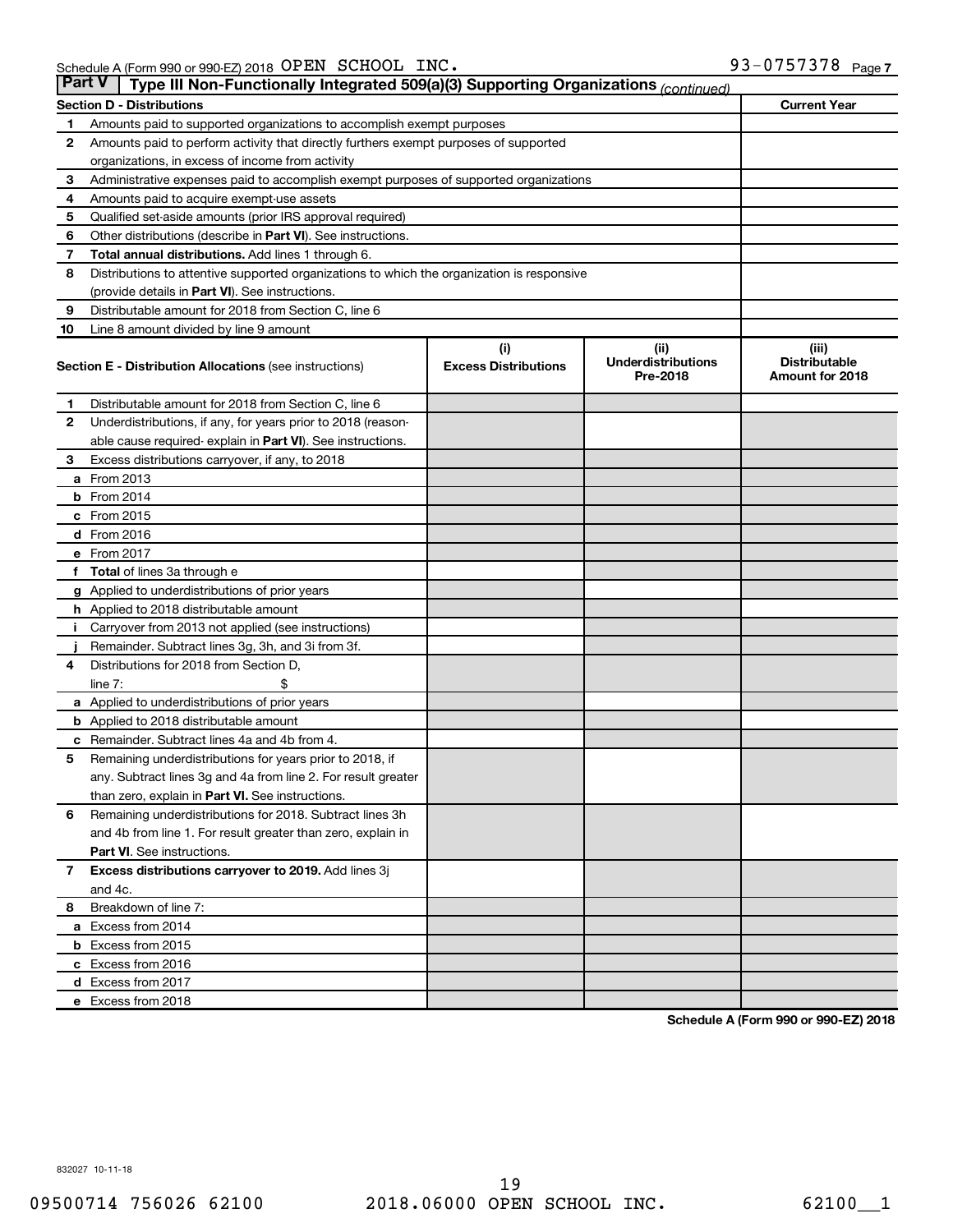| <b>Part VI</b><br>(See instructions.) | <b>Supplemental Information.</b> Provide the explanations required by Part II, line 10; Part II, line 17a or 17b; Part III, line 12; Part IV, Section A, lines 1, 2, 3b, 3c, 4b, 4c, 5a, 6, 9a, 9b, 9c, 11a, 11b, and 11c; Part IV, |
|---------------------------------------|-------------------------------------------------------------------------------------------------------------------------------------------------------------------------------------------------------------------------------------|
|                                       |                                                                                                                                                                                                                                     |
|                                       |                                                                                                                                                                                                                                     |
|                                       |                                                                                                                                                                                                                                     |
|                                       |                                                                                                                                                                                                                                     |
|                                       |                                                                                                                                                                                                                                     |
|                                       |                                                                                                                                                                                                                                     |
|                                       |                                                                                                                                                                                                                                     |
|                                       |                                                                                                                                                                                                                                     |
|                                       |                                                                                                                                                                                                                                     |
|                                       |                                                                                                                                                                                                                                     |
|                                       |                                                                                                                                                                                                                                     |
|                                       |                                                                                                                                                                                                                                     |
|                                       |                                                                                                                                                                                                                                     |
|                                       |                                                                                                                                                                                                                                     |
|                                       |                                                                                                                                                                                                                                     |
|                                       |                                                                                                                                                                                                                                     |
|                                       |                                                                                                                                                                                                                                     |
|                                       |                                                                                                                                                                                                                                     |
|                                       |                                                                                                                                                                                                                                     |
|                                       |                                                                                                                                                                                                                                     |
|                                       |                                                                                                                                                                                                                                     |
|                                       |                                                                                                                                                                                                                                     |
|                                       |                                                                                                                                                                                                                                     |
|                                       |                                                                                                                                                                                                                                     |
|                                       |                                                                                                                                                                                                                                     |
|                                       |                                                                                                                                                                                                                                     |
|                                       |                                                                                                                                                                                                                                     |
|                                       |                                                                                                                                                                                                                                     |
|                                       |                                                                                                                                                                                                                                     |
|                                       |                                                                                                                                                                                                                                     |
|                                       |                                                                                                                                                                                                                                     |
|                                       |                                                                                                                                                                                                                                     |
| 832028 10-11-18                       | Schedule A (Form 990 or 990-EZ) 2018                                                                                                                                                                                                |
|                                       | 20<br>2018.06000 OPEN SCHOOL INC.                                                                                                                                                                                                   |
| 09500714 756026 62100                 | $62100 - 1$                                                                                                                                                                                                                         |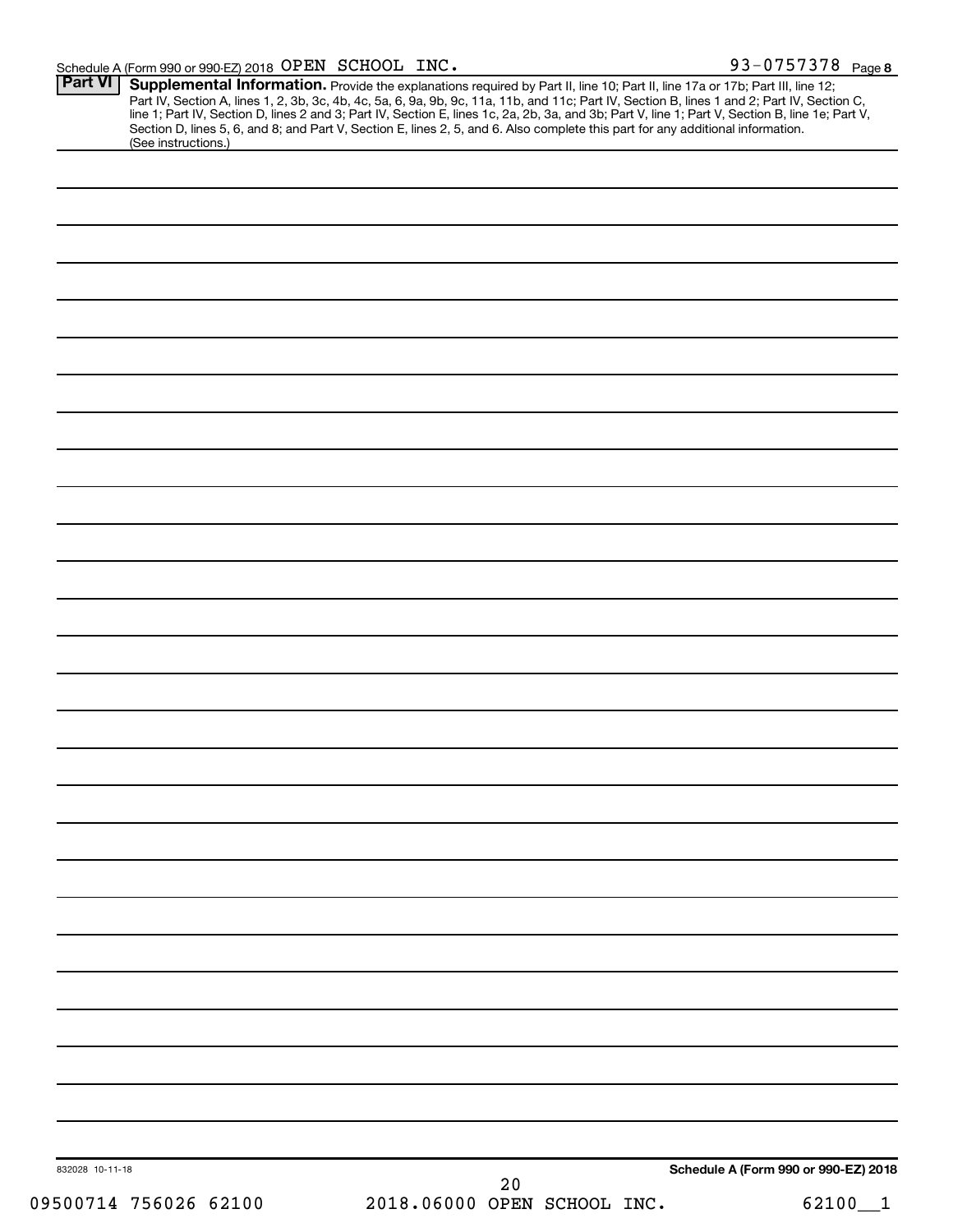Department of the Treasury Internal Revenue Service **(Form 990, 990-EZ,**

Name of the organization

**Organization type** (check one):

## \*\* PUBLIC DISCLOSURE COPY \*\*

## **Schedule B Schedule of Contributors**

**or 990-PF) | Attach to Form 990, Form 990-EZ, or Form 990-PF. | Go to www.irs.gov/Form990 for the latest information.** OMB No. 1545-0047

**2018**

**Employer identification number**

| OPEN SCHOOL INC. | 93-0757378 |
|------------------|------------|
|                  |            |

| Filers of:         | Section:                                                                  |
|--------------------|---------------------------------------------------------------------------|
| Form 990 or 990-EZ | $\lfloor x \rfloor$ 501(c)( 3) (enter number) organization                |
|                    | 4947(a)(1) nonexempt charitable trust not treated as a private foundation |
|                    | 527 political organization                                                |
| Form 990-PF        | 501(c)(3) exempt private foundation                                       |
|                    | 4947(a)(1) nonexempt charitable trust treated as a private foundation     |
|                    | 501(c)(3) taxable private foundation                                      |

Check if your organization is covered by the General Rule or a Special Rule. **Note:**  Only a section 501(c)(7), (8), or (10) organization can check boxes for both the General Rule and a Special Rule. See instructions.

#### **General Rule**

**K** For an organization filing Form 990, 990-EZ, or 990-PF that received, during the year, contributions totaling \$5,000 or more (in money or property) from any one contributor. Complete Parts I and II. See instructions for determining a contributor's total contributions.

#### **Special Rules**

any one contributor, during the year, total contributions of the greater of (1) \$5,000; or (2) 2% of the amount on (i) Form 990, Part VIII, line 1h; For an organization described in section 501(c)(3) filing Form 990 or 990-EZ that met the 33 1/3% support test of the regulations under sections 509(a)(1) and 170(b)(1)(A)(vi), that checked Schedule A (Form 990 or 990-EZ), Part II, line 13, 16a, or 16b, and that received from or (ii) Form 990-EZ, line 1. Complete Parts I and II.  $\Box$ 

year, total contributions of more than \$1,000 *exclusively* for religious, charitable, scientific, literary, or educational purposes, or for the For an organization described in section 501(c)(7), (8), or (10) filing Form 990 or 990-EZ that received from any one contributor, during the prevention of cruelty to children or animals. Complete Parts I (entering "N/A" in column (b) instead of the contributor name and address), II, and III.  $\Box$ 

purpose. Don't complete any of the parts unless the General Rule applies to this organization because it received nonexclusively year, contributions exclusively for religious, charitable, etc., purposes, but no such contributions totaled more than \$1,000. If this box is checked, enter here the total contributions that were received during the year for an exclusively religious, charitable, etc., For an organization described in section 501(c)(7), (8), or (10) filing Form 990 or 990-EZ that received from any one contributor, during the religious, charitable, etc., contributions totaling \$5,000 or more during the year  $\ldots$  $\ldots$  $\ldots$  $\ldots$  $\ldots$  $\ldots$  $\Box$ 

**Caution:**  An organization that isn't covered by the General Rule and/or the Special Rules doesn't file Schedule B (Form 990, 990-EZ, or 990-PF),  **must** but it answer "No" on Part IV, line 2, of its Form 990; or check the box on line H of its Form 990-EZ or on its Form 990-PF, Part I, line 2, to certify that it doesn't meet the filing requirements of Schedule B (Form 990, 990-EZ, or 990-PF).

**For Paperwork Reduction Act Notice, see the instructions for Form 990, 990-EZ, or 990-PF. Schedule B (Form 990, 990-EZ, or 990-PF) (2018)** LHA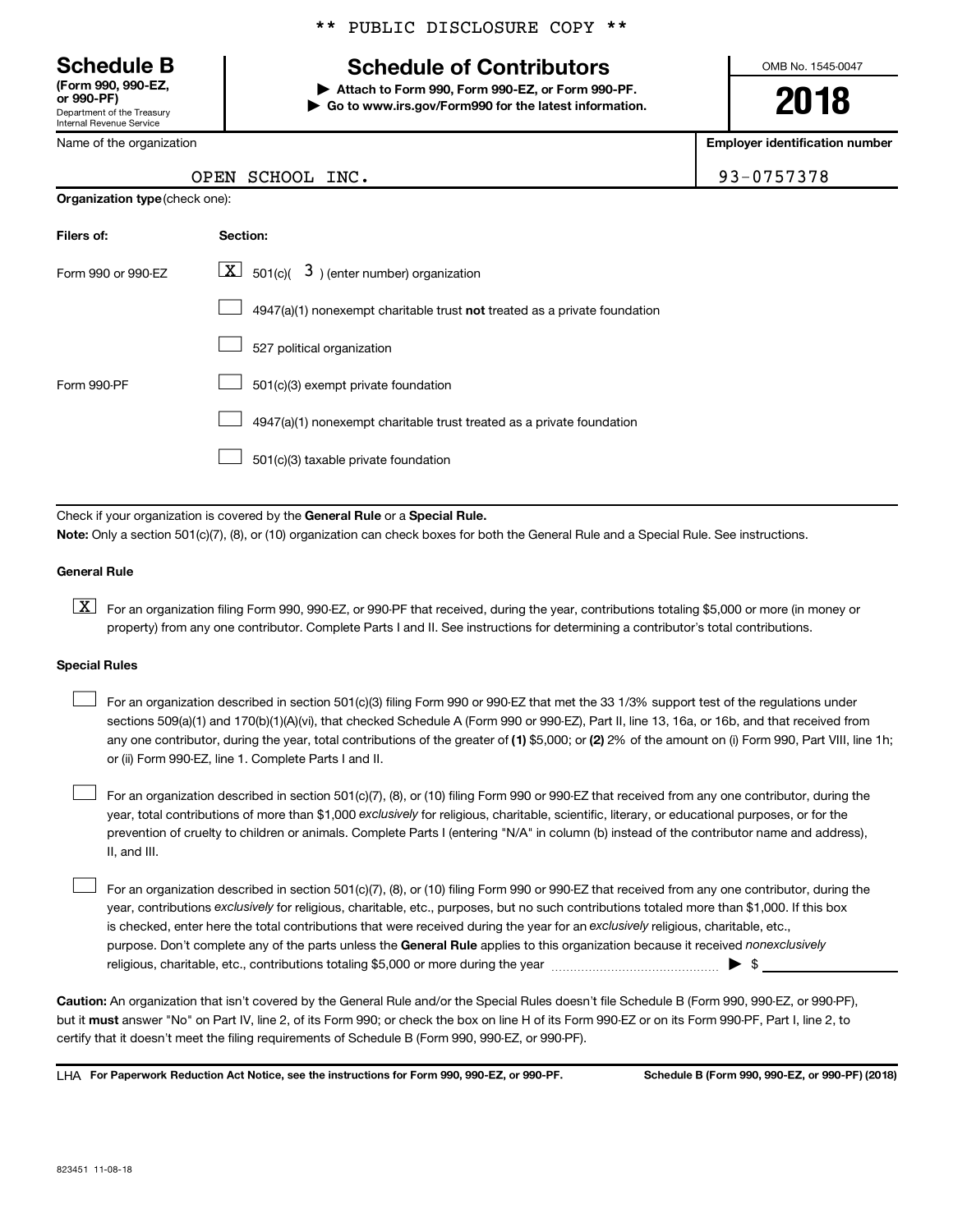**(b) Name, address, and ZIP + 4**

**Part I** Contributors (see instructions). Use duplicate copies of Part I if additional space is needed.

**(b) Name, address, and ZIP + 4**

**(b) Name, address, and ZIP + 4**

**(b) Name, address, and ZIP + 4**

**(b) Name, address, and ZIP + 4**

**(b) Name, address, and ZIP + 4**

Name of organization

**(a) No.**

**(a) No.**

**(a) No.**

**(a) No.**

**(a) No.**

**(a) No.** **Employer identification number**

**(d) Type of contribution**

> $\lfloor x \rfloor$  $\Box$  $\Box$

> $\boxed{\textbf{X}}$  $\Box$  $\Box$

> $\boxed{\textbf{X}}$  $\Box$  $\Box$

> $\boxed{\textbf{X}}$  $\Box$  $\Box$

> $\boxed{\text{X}}$  $\Box$  $\Box$

> $\boxed{\text{X}}$  $\Box$  $\Box$

**(d) Type of contribution**

(Complete Part II for noncash contributions.)

> **(d) Type of contribution**

(Complete Part II for noncash contributions.)

**(d) Type of contribution**

(Complete Part II for noncash contributions.)

> **(d) Type of contribution**

(Complete Part II for noncash contributions.)

**(d) Type of contribution**

(Complete Part II for noncash contributions.)

**Person Payroll Noncash**

**Person Payroll Noncash**

**Person Payroll Noncash**

**Person Payroll Noncash**

**Person Payroll Noncash**

**(c) Total contributions**

**(c) Total contributions**

50,000.

25,000.

15,000.

50,000.

30,000.

10,000.

\$

 $\begin{array}{|c|c|c|c|c|}\hline \ \text{1} & \text{Person} & \text{X} \ \hline \end{array}$ 

 $2$  Person  $\overline{\text{X}}$ 

 $\begin{array}{|c|c|c|c|c|c|}\hline \text{3} & \text{Person} & \text{X} \ \hline \end{array}$ 

 $\begin{array}{|c|c|c|c|c|}\hline \text{4} & \text{Person} & \text{\textbf{X}}\ \hline \end{array}$ 

5 X

 $\overline{6}$  Person  $\overline{X}$ 

\$

\$

\$

\$

\$

**(c) Total contributions**

**(c) Total contributions**

**(c) Total contributions**

**(c) Total contributions**

## OPEN SCHOOL INC. 2008 2009 12:00 12:00 13:00 13:00 13:00 13:00 14:00 14:00 14:00 14:00 14:00 14:00 14:00 14:00

**Noncash** (Complete Part II for noncash contributions.)

**Person Payroll**

| 10<br>52 11-08-1 |  |
|------------------|--|

| 22 |                      |  |
|----|----------------------|--|
|    | A6000 OPEN SCHOOL IN |  |

823452 11-08-18 **Schedule B (Form 990, 990-EZ, or 990-PF) (2018)**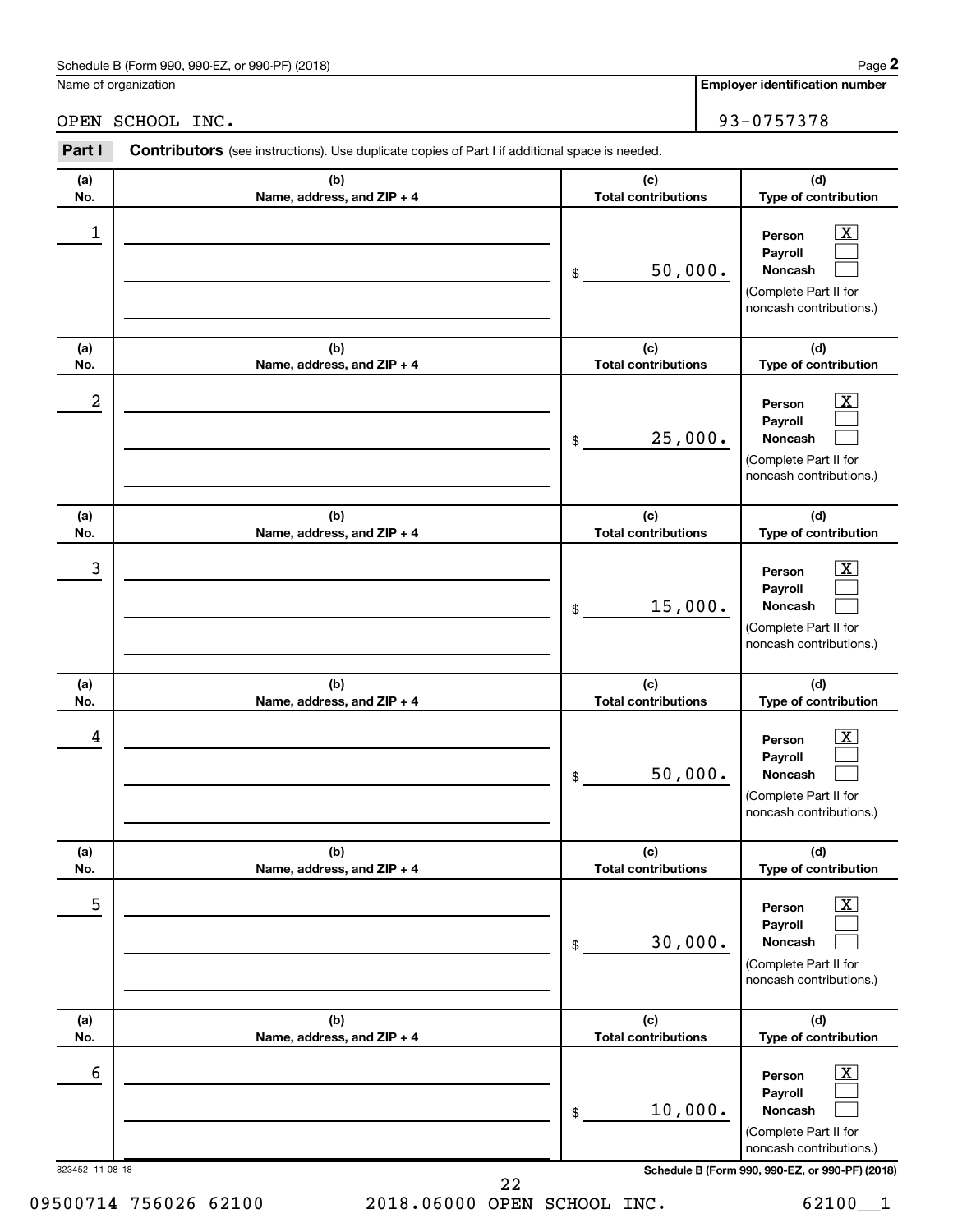**(b) Name, address, and ZIP + 4**

**Part I** Contributors (see instructions). Use duplicate copies of Part I if additional space is needed.

**(b) Name, address, and ZIP + 4**

**(b) Name, address, and ZIP + 4**

**(b)**

Name of organization

**(a) No.**

**(a) No.**

**(a) No.**

**(a)**

**(d) Type of contribution**

> $\boxed{\textbf{X}}$  $\Box$  $\Box$

> $\boxed{\text{X}}$  $\Box$  $\Box$

> $\boxed{\text{X}}$  $\Box$  $\Box$

**(d) Type of contribution**

(Complete Part II for noncash contributions.)

**(d) Type of contribution**

(Complete Part II for noncash contributions.)

**(d)**

(Complete Part II for noncash contributions.)

**Person Payroll Noncash**

**Person Payroll Noncash**

**Person Payroll Noncash**

## OPEN SCHOOL INC. 2008 2009 12:00 12:00 13:00 13:00 13:00 13:00 14:00 14:00 14:00 14:00 14:00 14:00 14:00 14:00

| No.             | Name, address, and ZIP + 4 | <b>Total contributions</b> | Type of contribution                                                                                               |
|-----------------|----------------------------|----------------------------|--------------------------------------------------------------------------------------------------------------------|
| $10$            |                            | 10,000.<br>\$              | $\overline{\mathbf{X}}$<br>Person<br>Payroll<br><b>Noncash</b><br>(Complete Part II for<br>noncash contributions.) |
| (a)             | (b)                        | (c)                        | (d)                                                                                                                |
| No.             | Name, address, and ZIP + 4 | <b>Total contributions</b> | Type of contribution                                                                                               |
| 11              |                            | 9,000.<br>\$               | $\overline{\textbf{X}}$<br>Person<br>Payroll<br><b>Noncash</b><br>(Complete Part II for<br>noncash contributions.) |
| (a)             | (b)                        | (c)                        | (d)                                                                                                                |
| No.             | Name, address, and ZIP + 4 | <b>Total contributions</b> | Type of contribution                                                                                               |
| 12              |                            | 5,079.<br>\$               | $\overline{\text{X}}$<br>Person<br>Payroll<br><b>Noncash</b><br>(Complete Part II for<br>noncash contributions.)   |
| 823452 11-08-18 |                            |                            | Schedule B (Form 990, 990-EZ, or 990-PF) (2018)                                                                    |

09500714 756026 62100 2018.06000 OPEN SCHOOL INC. 62100\_1 23

| -<br>$\sim$ |                         |  |
|-------------|-------------------------|--|
|             |                         |  |
|             |                         |  |
|             |                         |  |
|             |                         |  |
|             |                         |  |
|             |                         |  |
|             |                         |  |
| --          | the control of the con- |  |

 $7$   $|$  Person  $\overline{\text{X}}$ 

 $8$  Person  $\overline{\text{X}}$ 

9 X

\$

\$

\$

## **Employer identification number**

**(c) Total contributions**

**(c) Total contributions**

14,875.

39,119.

19,400.

**(c) Total contributions**

**(c)**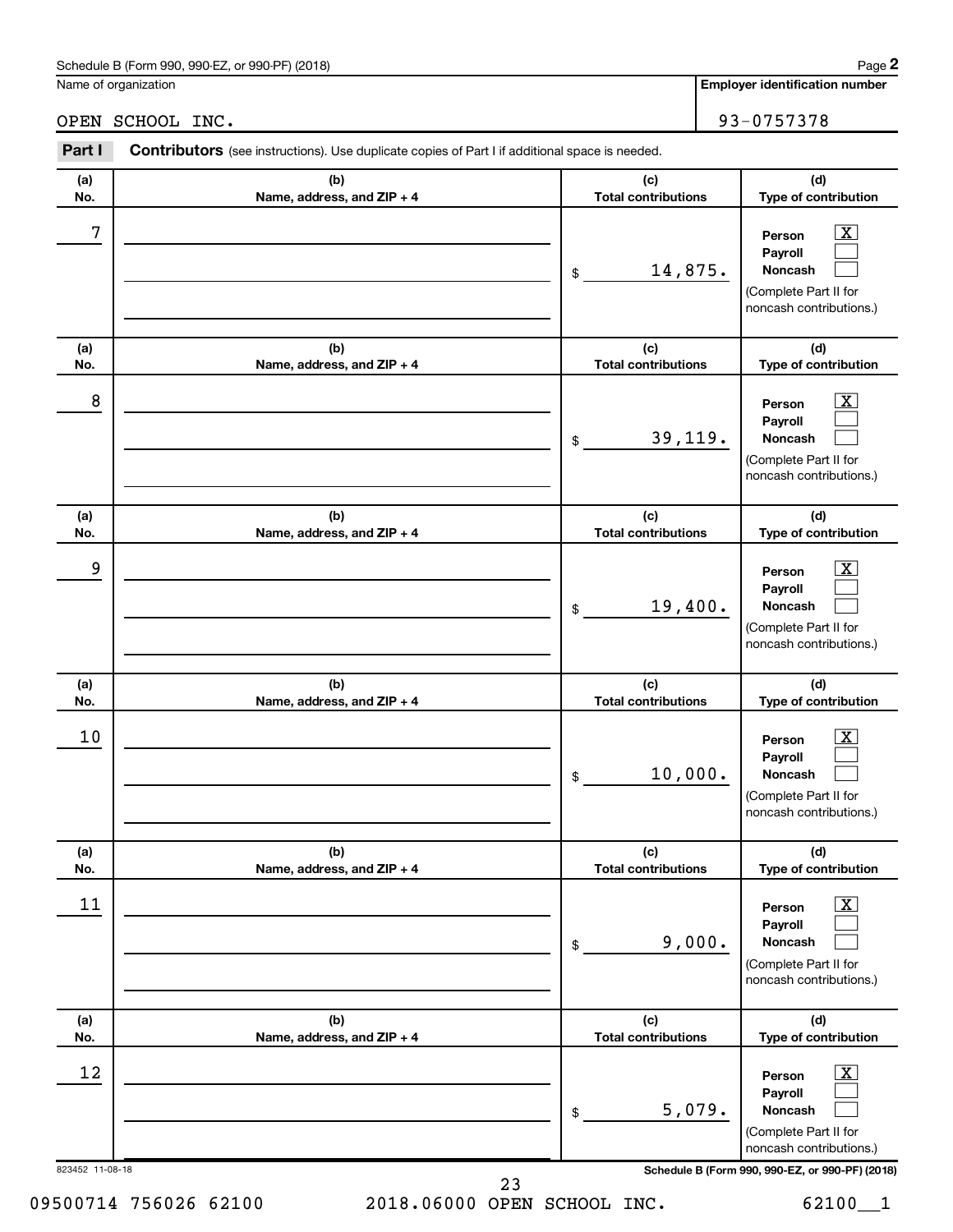Name of organization

## OPEN SCHOOL INC. 93-0757378

| Part I                | Contributors (see instructions). Use duplicate copies of Part I if additional space is needed. |                                                                                                                                                                                                 |
|-----------------------|------------------------------------------------------------------------------------------------|-------------------------------------------------------------------------------------------------------------------------------------------------------------------------------------------------|
| (a)<br>No.            | (b)<br>Name, address, and ZIP + 4                                                              | (c)<br>(d)<br><b>Total contributions</b><br>Type of contribution                                                                                                                                |
| 13                    |                                                                                                | $\overline{\mathbf{X}}$<br>Person<br>Payroll<br>10,000.<br>Noncash<br>\$<br>(Complete Part II for<br>noncash contributions.)                                                                    |
| (a)<br>No.            | (b)<br>Name, address, and ZIP + 4                                                              | (c)<br>(d)<br><b>Total contributions</b><br>Type of contribution                                                                                                                                |
| 14                    |                                                                                                | $\boxed{\text{X}}$<br>Person<br>Payroll<br>11,400.<br>Noncash<br>\$<br>(Complete Part II for<br>noncash contributions.)                                                                         |
| (a)<br>No.            | (b)<br>Name, address, and ZIP + 4                                                              | (c)<br>(d)<br><b>Total contributions</b><br>Type of contribution                                                                                                                                |
| 15                    |                                                                                                | $\mathbf{X}$<br>Person<br>Payroll<br>7,500.<br>Noncash<br>\$<br>(Complete Part II for<br>noncash contributions.)                                                                                |
| (a)<br>No.            | (b)<br>Name, address, and ZIP + 4                                                              | (c)<br>(d)<br><b>Total contributions</b><br>Type of contribution                                                                                                                                |
| 16                    |                                                                                                | $\mathbf{X}$<br>Person<br>Payroll<br>8,375.<br>Noncash<br>\$<br>(Complete Part II for<br>noncash contributions.)                                                                                |
| (a)<br>No.            | (b)<br>Name, address, and ZIP + 4                                                              | (d)<br>(c)<br>Type of contribution<br><b>Total contributions</b>                                                                                                                                |
| 17                    |                                                                                                | $\overline{\text{X}}$<br>Person<br>Payroll<br>10,000.<br><b>Noncash</b><br>\$<br>(Complete Part II for<br>noncash contributions.)                                                               |
| (a)<br>No.            | (b)<br>Name, address, and ZIP + 4                                                              | (c)<br>(d)<br><b>Total contributions</b><br>Type of contribution                                                                                                                                |
| 18<br>823452 11-08-18 |                                                                                                | <u>x</u><br>Person<br>Payroll<br>8,282.<br>$\overline{\text{X}}$<br><b>Noncash</b><br>\$<br>(Complete Part II for<br>noncash contributions.)<br>Schedule B (Form 990, 990-EZ, or 990-PF) (2018) |

09500714 756026 62100 2018.06000 OPEN SCHOOL INC. 62100\_1 24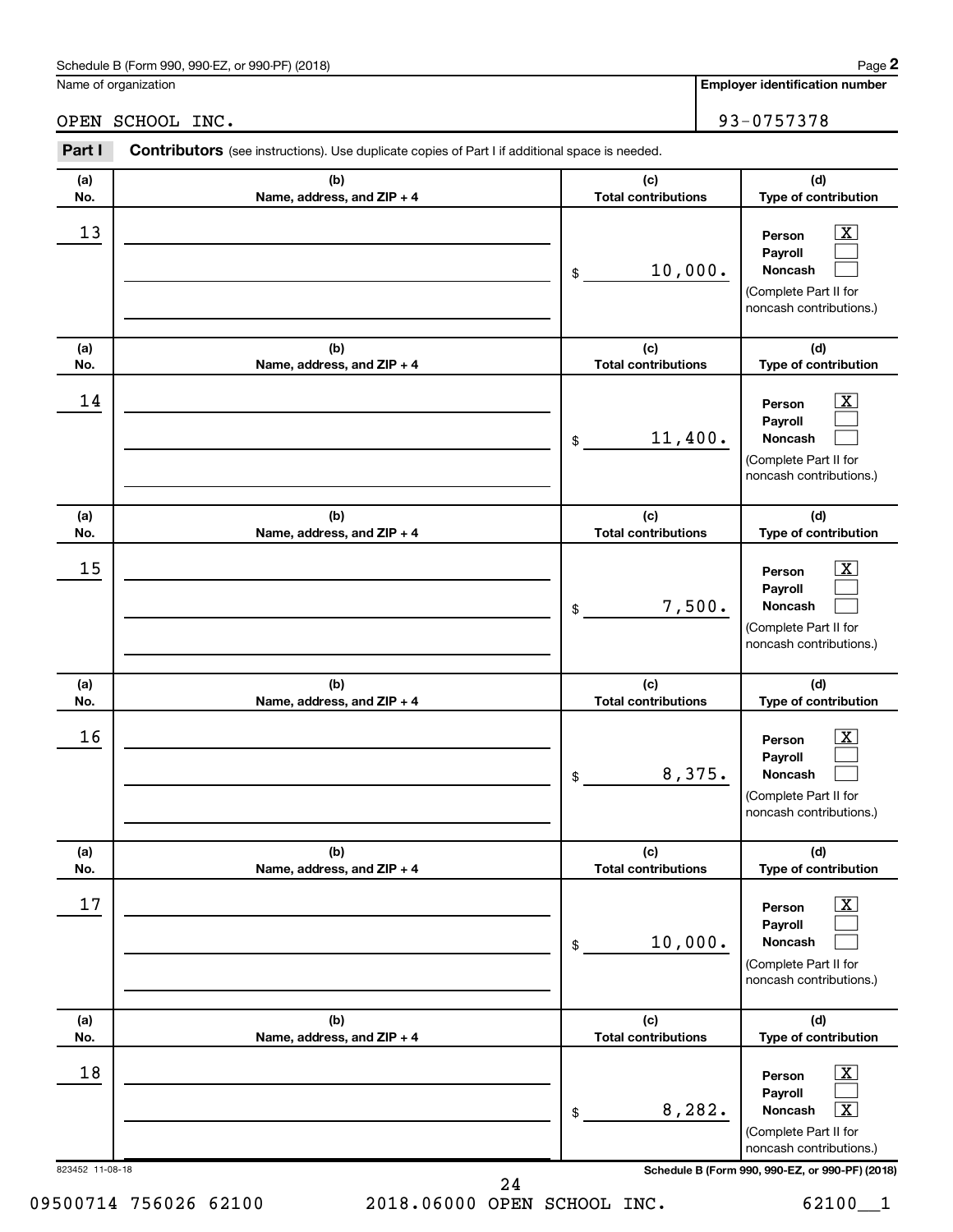Name of organization

## OPEN SCHOOL INC. 93-0757378

| Part I                | Contributors (see instructions). Use duplicate copies of Part I if additional space is needed. |                                   |                                                                                                                                                                |
|-----------------------|------------------------------------------------------------------------------------------------|-----------------------------------|----------------------------------------------------------------------------------------------------------------------------------------------------------------|
| (a)<br>No.            | (b)<br>Name, address, and ZIP + 4                                                              | (c)<br><b>Total contributions</b> | (d)<br>Type of contribution                                                                                                                                    |
| 19                    |                                                                                                | 6,800.<br>\$                      | $\mathbf{X}$<br>Person<br>Payroll<br>Noncash<br>(Complete Part II for<br>noncash contributions.)                                                               |
| (a)<br>No.            | (b)<br>Name, address, and ZIP + 4                                                              | (c)<br><b>Total contributions</b> | (d)<br>Type of contribution                                                                                                                                    |
| 20                    |                                                                                                | 5,000.<br>\$                      | $\mathbf{X}$<br>Person<br>Payroll<br>Noncash<br>(Complete Part II for<br>noncash contributions.)                                                               |
| (a)<br>No.            | (b)<br>Name, address, and ZIP + 4                                                              | (c)<br><b>Total contributions</b> | (d)<br>Type of contribution                                                                                                                                    |
| 21                    |                                                                                                | 5,000.<br>\$                      | $\mathbf{X}$<br>Person<br>Payroll<br>Noncash<br>(Complete Part II for<br>noncash contributions.)                                                               |
| (a)<br>No.            | (b)<br>Name, address, and ZIP + 4                                                              | (c)<br><b>Total contributions</b> | (d)<br>Type of contribution                                                                                                                                    |
| 22                    |                                                                                                | 5,000.<br>\$                      | $\mathbf{X}$<br>Person<br>Payroll<br>Noncash<br>(Complete Part II for<br>noncash contributions.)                                                               |
| (a)<br>No.            | (b)<br>Name, address, and ZIP + 4                                                              | (c)<br><b>Total contributions</b> | (d)<br>Type of contribution                                                                                                                                    |
| 23                    |                                                                                                | 200,000.<br>\$                    | $\mathbf{X}$<br>Person<br>Payroll<br>Noncash<br>(Complete Part II for<br>noncash contributions.)                                                               |
| (a)<br>No.            | (b)<br>Name, address, and ZIP + 4                                                              | (c)<br><b>Total contributions</b> | (d)<br>Type of contribution                                                                                                                                    |
| 24<br>823452 11-08-18 |                                                                                                | 200,000.<br>\$                    | $\overline{\mathbf{X}}$<br>Person<br>Payroll<br>Noncash<br>(Complete Part II for<br>noncash contributions.)<br>Schedule B (Form 990, 990-EZ, or 990-PF) (2018) |
|                       | 25                                                                                             |                                   |                                                                                                                                                                |

09500714 756026 62100 2018.06000 OPEN SCHOOL INC. 62100\_1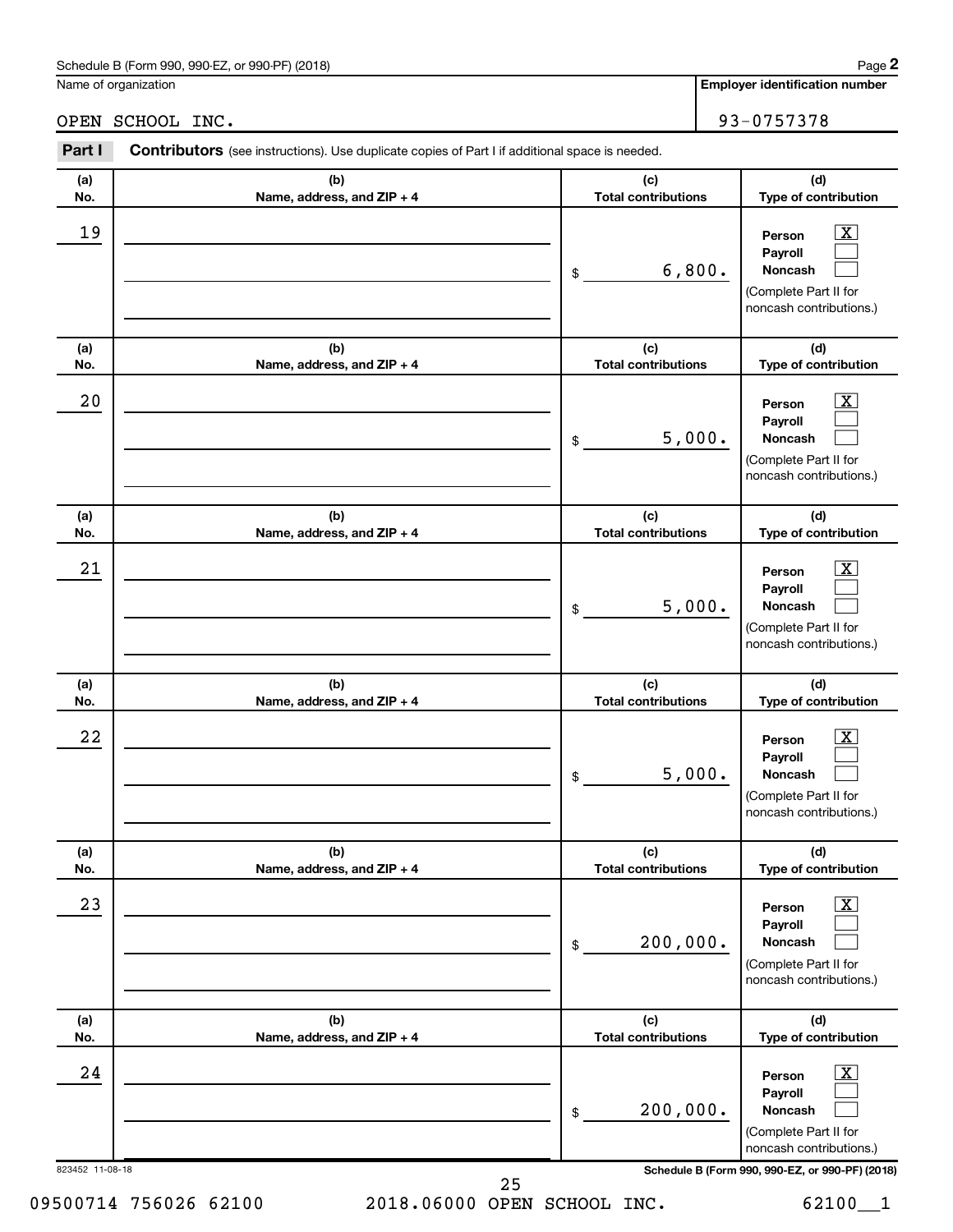Name of organization

## OPEN SCHOOL INC. 93-0757378

| Part I          | Contributors (see instructions). Use duplicate copies of Part I if additional space is needed. |                                   |                                                                                                             |
|-----------------|------------------------------------------------------------------------------------------------|-----------------------------------|-------------------------------------------------------------------------------------------------------------|
| (a)<br>No.      | (b)<br>Name, address, and ZIP + 4                                                              | (c)<br><b>Total contributions</b> | (d)<br>Type of contribution                                                                                 |
| 25              |                                                                                                | 80,000.<br>\$                     | $\overline{\textbf{X}}$<br>Person<br>Payroll<br>Noncash<br>(Complete Part II for<br>noncash contributions.) |
| (a)<br>No.      | (b)<br>Name, address, and ZIP + 4                                                              | (c)<br><b>Total contributions</b> | (d)<br>Type of contribution                                                                                 |
| 26              |                                                                                                | 75,000.<br>\$                     | x<br>Person<br>Payroll<br>Noncash<br>(Complete Part II for<br>noncash contributions.)                       |
| (a)<br>No.      | (b)<br>Name, address, and ZIP + 4                                                              | (c)<br><b>Total contributions</b> | (d)<br>Type of contribution                                                                                 |
| 27              |                                                                                                | 25,000.<br>\$                     | x<br>Person<br>Payroll<br>Noncash<br>(Complete Part II for<br>noncash contributions.)                       |
| (a)<br>No.      | (b)<br>Name, address, and ZIP + 4                                                              | (c)<br><b>Total contributions</b> | (d)<br>Type of contribution                                                                                 |
| 28              |                                                                                                | 25,000.<br>\$                     | x<br>Person<br>Payroll<br>Noncash<br>(Complete Part II for<br>noncash contributions.)                       |
| (a)<br>No.      | (b)<br>Name, address, and ZIP + 4                                                              | (c)<br><b>Total contributions</b> | (d)<br>Type of contribution                                                                                 |
| 29              |                                                                                                | 12,000.<br>\$                     | Person<br>Payroll<br>Noncash<br>(Complete Part II for<br>noncash contributions.)                            |
| (a)<br>No.      | (b)<br>Name, address, and ZIP + 4                                                              | (c)<br><b>Total contributions</b> | (d)<br>Type of contribution                                                                                 |
| 30              |                                                                                                | 10,108.<br>\$                     | Person<br>Payroll<br>Noncash<br>x<br>(Complete Part II for<br>noncash contributions.)                       |
| 823452 11-08-18 |                                                                                                |                                   | Schedule B (Form 990, 990-EZ, or 990-PF) (2018)                                                             |

09500714 756026 62100 2018.06000 OPEN SCHOOL INC. 62100\_1 26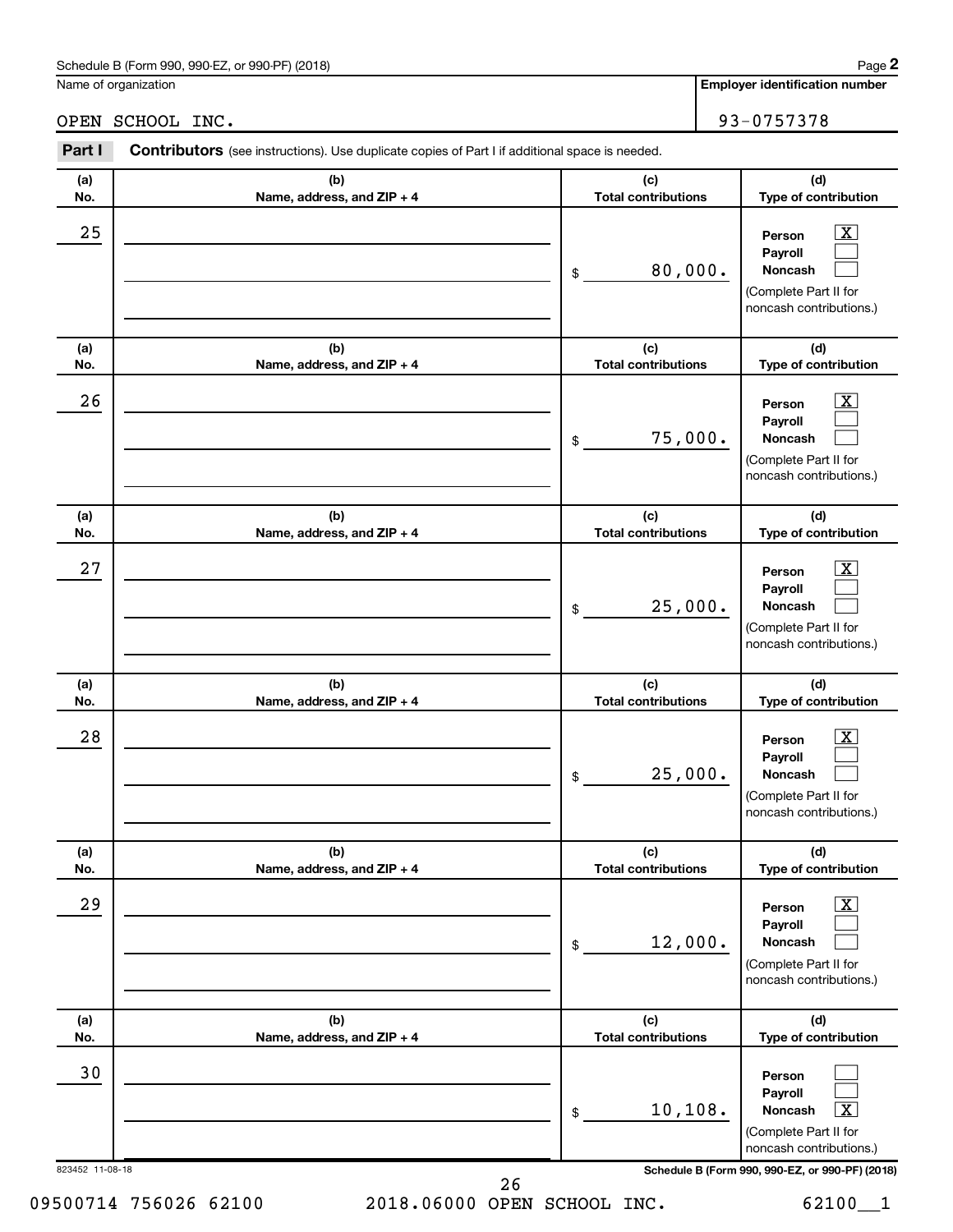**Part I** Contributors (see instructions). Use duplicate copies of Part I if additional space is needed.

Name of organization

**Employer identification number**

## OPEN SCHOOL INC. 93-0757378

| (a)<br>No.            | (b)<br>Name, address, and ZIP + 4 | (c)<br><b>Total contributions</b> | (d)<br>Type of contribution                                                                                                                               |
|-----------------------|-----------------------------------|-----------------------------------|-----------------------------------------------------------------------------------------------------------------------------------------------------------|
| 31                    |                                   | 10,000.<br>\$                     | $\overline{\mathbf{X}}$<br>Person<br>Payroll<br>Noncash<br>(Complete Part II for<br>noncash contributions.)                                               |
| (a)<br>No.            | (b)<br>Name, address, and ZIP + 4 | (c)<br><b>Total contributions</b> | (d)<br>Type of contribution                                                                                                                               |
| 32                    |                                   | 9,108.<br>\$                      | $\overline{\mathbf{X}}$<br>Person<br>Payroll<br>Noncash<br>(Complete Part II for<br>noncash contributions.)                                               |
| (a)<br>No.            | (b)<br>Name, address, and ZIP + 4 | (c)<br><b>Total contributions</b> | (d)<br>Type of contribution                                                                                                                               |
| 33                    |                                   | 8,000.<br>\$                      | $\overline{\mathbf{X}}$<br>Person<br>Payroll<br>Noncash<br>(Complete Part II for<br>noncash contributions.)                                               |
| (a)<br>No.            | (b)<br>Name, address, and ZIP + 4 | (c)<br><b>Total contributions</b> | (d)<br>Type of contribution                                                                                                                               |
| 34                    |                                   | 6,650.<br>\$                      | Person<br>Payroll<br>$\overline{\texttt{x}}$<br>Noncash<br>(Complete Part II for<br>noncash contributions.)                                               |
| (a)<br>No.            | (b)<br>Name, address, and ZIP + 4 | (c)<br><b>Total contributions</b> | (d)<br>Type of contribution                                                                                                                               |
| 35                    |                                   | 6,399.<br>\$                      | $\boxed{\text{X}}$<br>Person<br>Payroll<br>Noncash<br>(Complete Part II for<br>noncash contributions.)                                                    |
| (a)<br>No.            | (b)<br>Name, address, and ZIP + 4 | (c)<br><b>Total contributions</b> | (d)<br>Type of contribution                                                                                                                               |
| 36<br>823452 11-08-18 |                                   | 5,000.<br>$\$$                    | $\boxed{\text{X}}$<br>Person<br>Payroll<br>Noncash<br>(Complete Part II for<br>noncash contributions.)<br>Schedule B (Form 990, 990-EZ, or 990-PF) (2018) |

09500714 756026 62100 2018.06000 OPEN SCHOOL INC. 62100\_1 27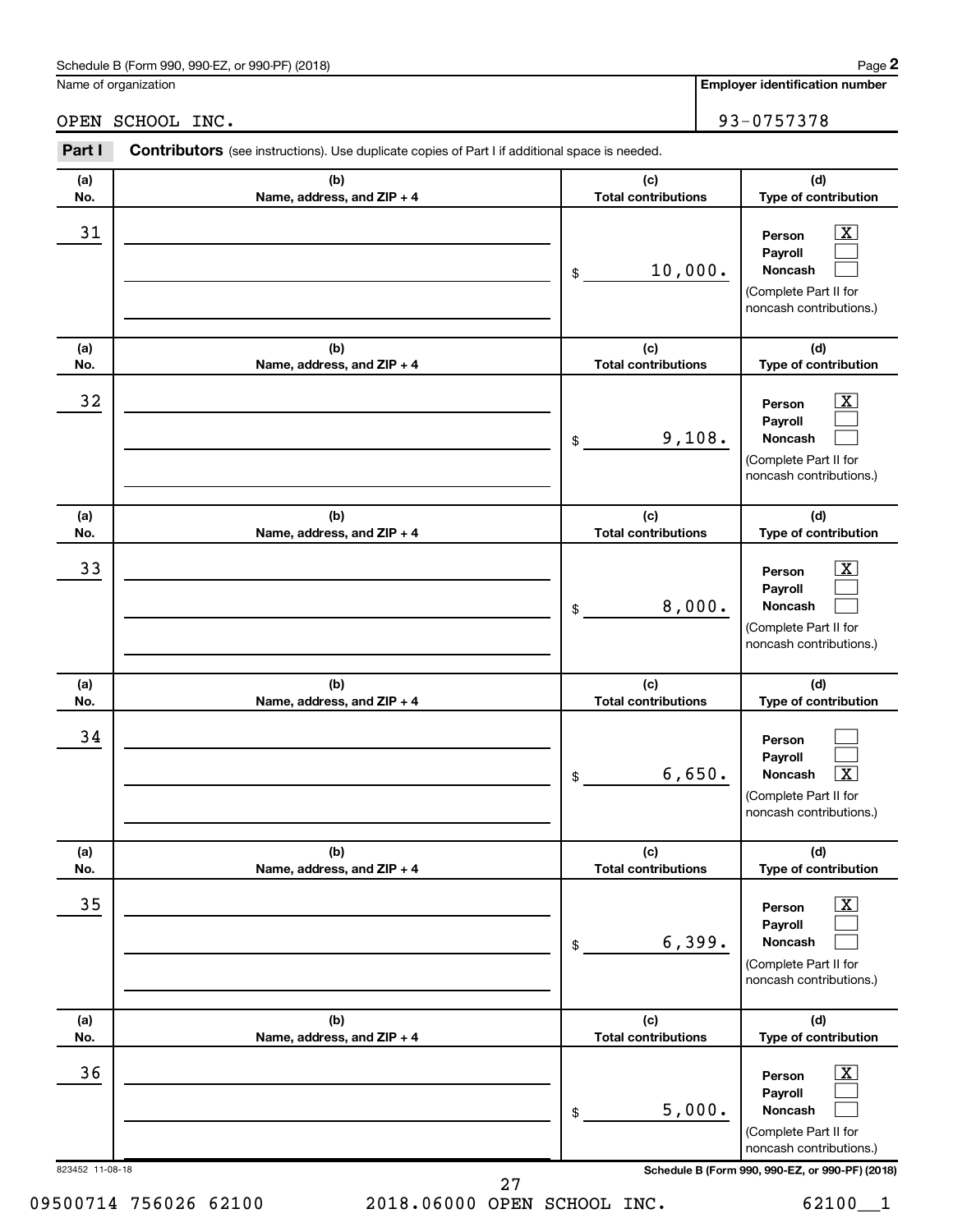**(b) Name, address, and ZIP + 4**

**Part I** Contributors (see instructions). Use duplicate copies of Part I if additional space is needed.

**(b) Name, address, and ZIP + 4**

**(b) Name, address, and ZIP + 4**

**(b) Name, address, and ZIP + 4**

**(b) Name, address, and ZIP + 4**

Name of organization

**(a) No.**

**(a) No.**

**(a) No.**

**(a) No.**

40

**(a) No.**

**(d) Type of contribution**

> $\boxed{\textbf{X}}$  $\Box$  $\Box$

> $\boxed{\textbf{X}}$  $\Box$  $\Box$

> $\boxed{\textbf{X}}$  $\Box$  $\Box$

> $\Box$  $\Box$  $\overline{X}$

> $\Box$  $\Box$  $\Box$

**(d) Type of contribution**

(Complete Part II for noncash contributions.)

> **(d) Type of contribution**

(Complete Part II for noncash contributions.)

**(d) Type of contribution**

(Complete Part II for noncash contributions.)

> **(d) Type of contribution**

(Complete Part II for noncash contributions.)

**Person Payroll Noncash**

**Person Payroll Noncash**

**Person Payroll Noncash**

**Person Payroll Noncash**

**Person Payroll Noncash**

**(c) Total contributions**

**(c) Total contributions**

5,000.

5,000.

5,000.

17,581. X

\$

 $\overline{37}$  Person  $\overline{\text{X}}$ 

 $\overline{38}$  Person  $\overline{\text{X}}$ 

 $\overline{39}$  Person  $\overline{\text{X}}$ 

\$

\$

\$

\$

**(c) Total contributions**

**(c) Total contributions**

**(c) Total contributions**

### OPEN SCHOOL INC. 2008 2009 12:00 12:00 13:00 13:00 13:00 13:00 14:00 14:00 14:00 14:00 14:00 14:00 14:00 14:00

(Complete Part II for

|            |                                   |                                   | noncash contributions.)                                                         |
|------------|-----------------------------------|-----------------------------------|---------------------------------------------------------------------------------|
| (a)<br>No. | (b)<br>Name, address, and ZIP + 4 | (c)<br><b>Total contributions</b> | (d)<br>Type of contribution                                                     |
|            |                                   | \$.                               | Person<br>Payroll<br>Noncash<br>Complete Part II for<br>noncash contributions.) |

823452 11-08-18 **Schedule B (Form 990, 990-EZ, or 990-PF) (2018)**

## 09500714 756026 62100 2018.06000 OPEN SCHOOL INC. 62100\_1 28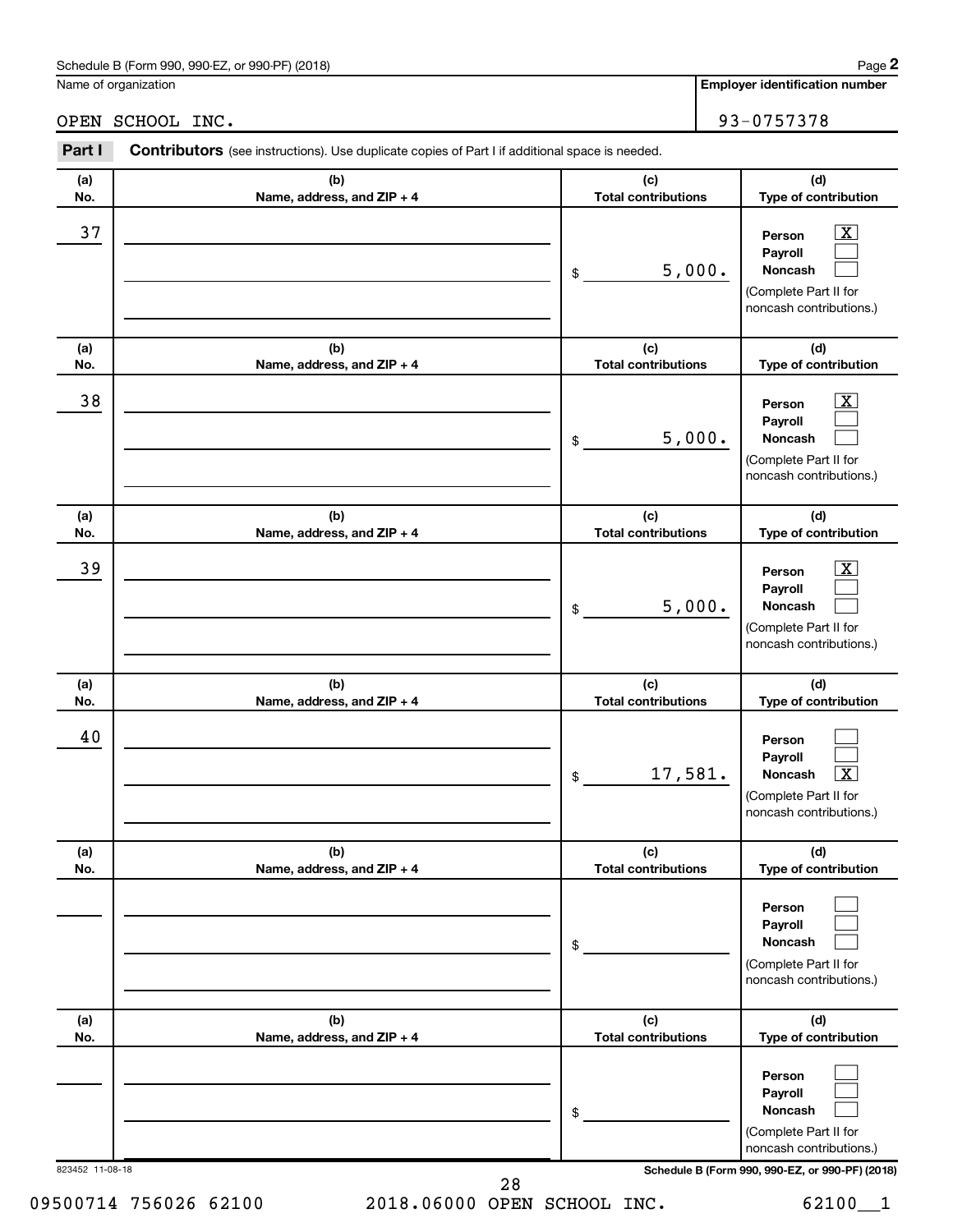|                              | Name of organization                                                                                |                                                 |          | <b>Employer identification number</b> |
|------------------------------|-----------------------------------------------------------------------------------------------------|-------------------------------------------------|----------|---------------------------------------|
|                              | OPEN SCHOOL INC.                                                                                    |                                                 |          | 93-0757378                            |
| Part II                      | Noncash Property (see instructions). Use duplicate copies of Part II if additional space is needed. |                                                 |          |                                       |
| (a)<br>No.<br>from<br>Part I | (b)<br>Description of noncash property given                                                        | (c)<br>FMV (or estimate)<br>(See instructions.) |          | (d)<br>Date received                  |
| 18                           | FOOD & BEVERAGES                                                                                    |                                                 |          |                                       |
|                              |                                                                                                     | \$                                              | 882.     | 04/01/19                              |
| (a)<br>No.<br>from<br>Part I | (b)<br>Description of noncash property given                                                        | (c)<br>FMV (or estimate)<br>(See instructions.) |          | (d)<br>Date received                  |
| 30                           | 194 SHARES TJX COMPANIES INC. STOCK                                                                 |                                                 |          |                                       |
|                              |                                                                                                     | $\$\$                                           | 10, 108. | 04/14/19                              |
| (a)<br>No.<br>from<br>Part I | (b)<br>Description of noncash property given                                                        | (c)<br>FMV (or estimate)<br>(See instructions.) |          | (d)<br>Date received                  |
| 34                           | <b>AUCTION ITEM - SUITES AT PROFESSIONAL</b><br><b>SPORTING EVENTS</b>                              |                                                 |          |                                       |
|                              |                                                                                                     | \$                                              | 6,650.   | 04/01/19                              |
| (a)<br>No.<br>from<br>Part I | (b)<br>Description of noncash property given                                                        | (c)<br>FMV (or estimate)<br>(See instructions.) |          | (d)<br>Date received                  |
| 40                           | SHARES STARBUCKS STOCK<br>250                                                                       |                                                 |          |                                       |
|                              |                                                                                                     | \$                                              | 17,581.  | 02/20/19                              |
| (a)<br>No.<br>from<br>Part I | (b)<br>Description of noncash property given                                                        | (c)<br>FMV (or estimate)<br>(See instructions.) |          | (d)<br>Date received                  |
|                              |                                                                                                     |                                                 |          |                                       |
|                              |                                                                                                     | \$                                              |          |                                       |
| (a)<br>No.<br>from<br>Part I | (b)<br>Description of noncash property given                                                        | (c)<br>FMV (or estimate)<br>(See instructions.) |          | (d)<br>Date received                  |
|                              |                                                                                                     |                                                 |          |                                       |
|                              |                                                                                                     | \$                                              |          |                                       |

09500714 756026 62100 2018.06000 OPEN SCHOOL INC. 62100 1

Schedule B (Form 990, 990-EZ, or 990-PF) (2018)

**3**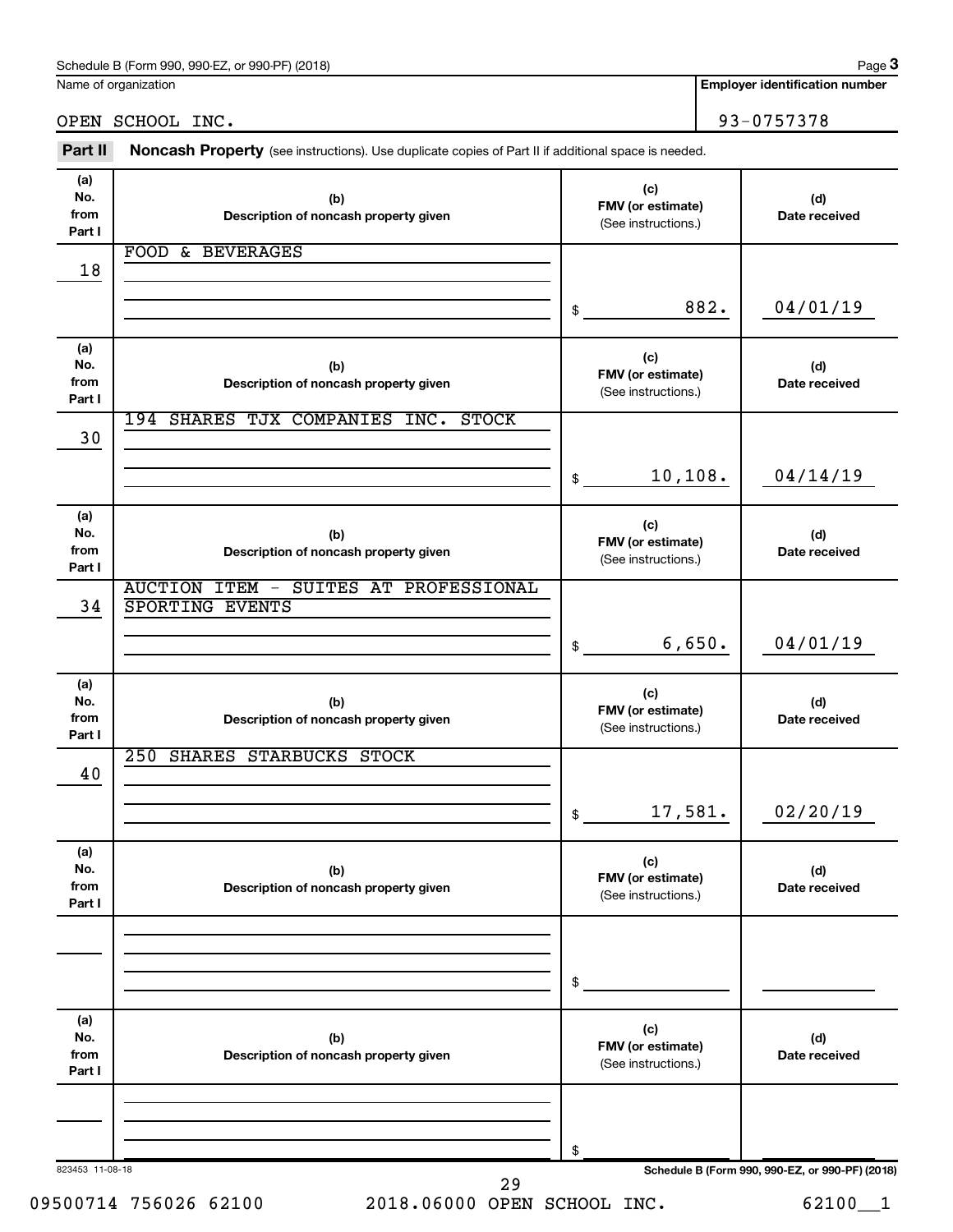|                                        | Name of organization                                                                                                                                                                                                                                                                                                                      |                      | <b>Employer identification number</b>                                                                                                                          |  |
|----------------------------------------|-------------------------------------------------------------------------------------------------------------------------------------------------------------------------------------------------------------------------------------------------------------------------------------------------------------------------------------------|----------------------|----------------------------------------------------------------------------------------------------------------------------------------------------------------|--|
|                                        | OPEN SCHOOL INC.                                                                                                                                                                                                                                                                                                                          |                      | 93-0757378                                                                                                                                                     |  |
| Part III                               | from any one contributor. Complete columns (a) through (e) and the following line entry. For organizations<br>completing Part III, enter the total of exclusively religious, charitable, etc., contributions of \$1,000 or less for the year. (Enter this info. once.)<br>Use duplicate copies of Part III if additional space is needed. |                      | Exclusively religious, charitable, etc., contributions to organizations described in section 501(c)(7), (8), or (10) that total more than \$1,000 for the year |  |
| $\overline{a}$ ) No.<br>from<br>Part I | (b) Purpose of gift                                                                                                                                                                                                                                                                                                                       | (c) Use of gift      | (d) Description of how gift is held                                                                                                                            |  |
|                                        |                                                                                                                                                                                                                                                                                                                                           |                      |                                                                                                                                                                |  |
|                                        |                                                                                                                                                                                                                                                                                                                                           | (e) Transfer of gift |                                                                                                                                                                |  |
|                                        | Transferee's name, address, and $ZIP + 4$                                                                                                                                                                                                                                                                                                 |                      | Relationship of transferor to transferee                                                                                                                       |  |
|                                        |                                                                                                                                                                                                                                                                                                                                           |                      |                                                                                                                                                                |  |
| (a) No.<br>from<br>Part I              | (b) Purpose of gift                                                                                                                                                                                                                                                                                                                       | (c) Use of gift      | (d) Description of how gift is held                                                                                                                            |  |
|                                        |                                                                                                                                                                                                                                                                                                                                           |                      |                                                                                                                                                                |  |
|                                        |                                                                                                                                                                                                                                                                                                                                           | (e) Transfer of gift |                                                                                                                                                                |  |
|                                        | Transferee's name, address, and $ZIP + 4$                                                                                                                                                                                                                                                                                                 |                      | Relationship of transferor to transferee                                                                                                                       |  |
|                                        |                                                                                                                                                                                                                                                                                                                                           |                      |                                                                                                                                                                |  |
| (a) No.<br>from<br>Part I              | (b) Purpose of gift                                                                                                                                                                                                                                                                                                                       | (c) Use of gift      | (d) Description of how gift is held                                                                                                                            |  |
|                                        |                                                                                                                                                                                                                                                                                                                                           |                      |                                                                                                                                                                |  |
|                                        |                                                                                                                                                                                                                                                                                                                                           | (e) Transfer of gift |                                                                                                                                                                |  |
|                                        | Transferee's name, address, and ZIP + 4                                                                                                                                                                                                                                                                                                   |                      | Relationship of transferor to transferee                                                                                                                       |  |
|                                        |                                                                                                                                                                                                                                                                                                                                           |                      |                                                                                                                                                                |  |
| (a) No.<br>from<br>Part I              | (b) Purpose of gift                                                                                                                                                                                                                                                                                                                       | (c) Use of gift      | (d) Description of how gift is held                                                                                                                            |  |
|                                        |                                                                                                                                                                                                                                                                                                                                           |                      |                                                                                                                                                                |  |
|                                        |                                                                                                                                                                                                                                                                                                                                           | (e) Transfer of gift |                                                                                                                                                                |  |
|                                        | Transferee's name, address, and ZIP + 4                                                                                                                                                                                                                                                                                                   |                      | Relationship of transferor to transferee                                                                                                                       |  |
|                                        |                                                                                                                                                                                                                                                                                                                                           |                      |                                                                                                                                                                |  |
| 823454 11-08-18                        |                                                                                                                                                                                                                                                                                                                                           | 30                   | Schedule B (Form 990, 990-EZ, or 990-PF) (2018)                                                                                                                |  |

09500714 756026 62100 2018.06000 OPEN SCHOOL INC. 62100 1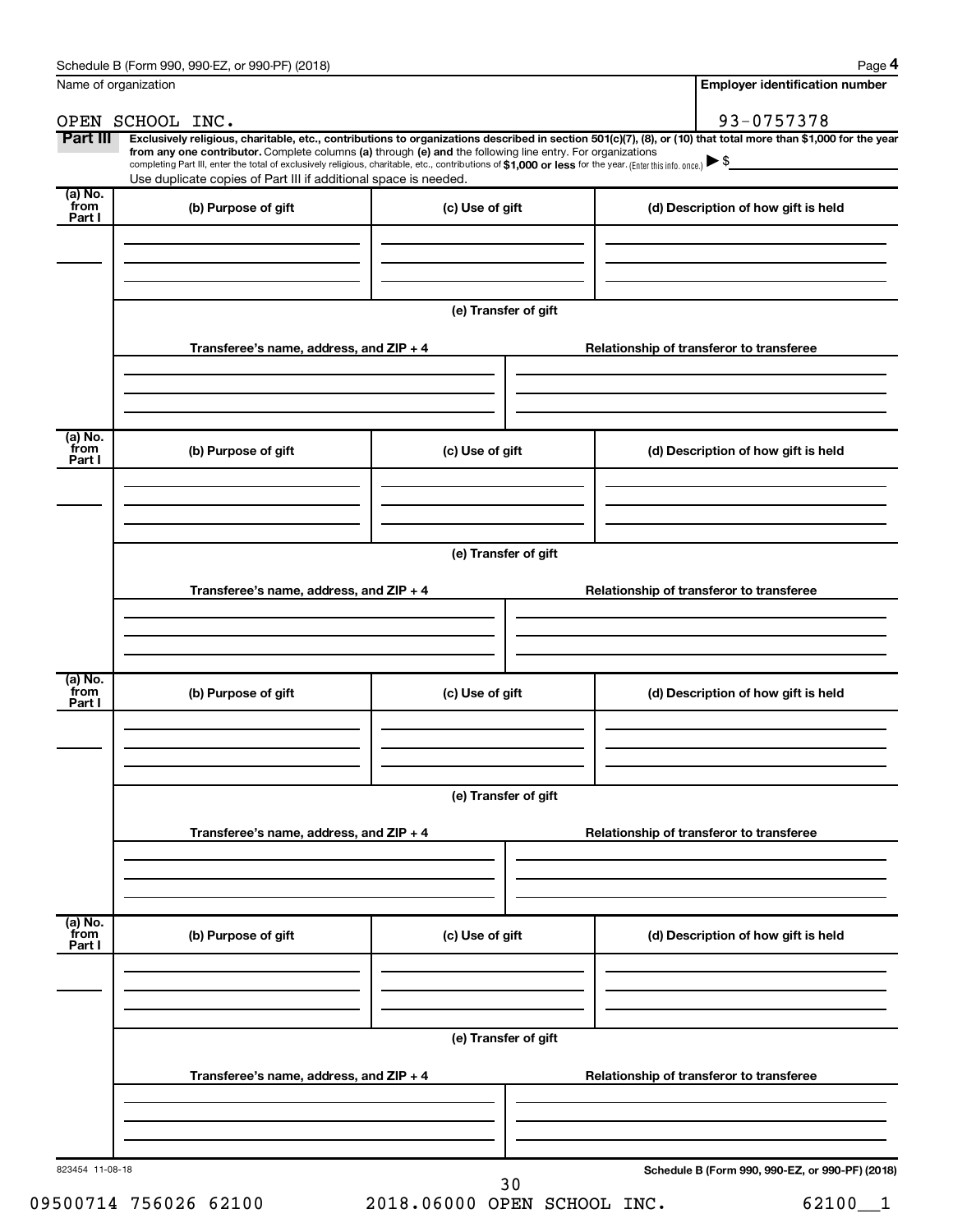| <b>SCHEDULE D</b> |  |
|-------------------|--|
|-------------------|--|

| (Form 990) |
|------------|
|            |

# **SCHEDULE D Supplemental Financial Statements**<br> **Form 990 2018**<br> **Part IV** line 6.7.8.9.10, 11a, 11b, 11d, 11d, 11d, 11d, 11d, 12a, 0r, 12b

**(Form 990) | Complete if the organization answered "Yes" on Form 990, Part IV, line 6, 7, 8, 9, 10, 11a, 11b, 11c, 11d, 11e, 11f, 12a, or 12b.**

**| Attach to Form 990. |Go to www.irs.gov/Form990 for instructions and the latest information.**



Department of the Treasury Internal Revenue Service

| Name of the organization |             |      | <b>Emplover identification number</b> |
|--------------------------|-------------|------|---------------------------------------|
|                          | OPEN SCHOOL | ΤΝΤΟ | $03 - 0757378$                        |

|         | OPEN SCHOOL INC.                                                                                                                                                                                                                                                                                                    | 93-0757378                      |
|---------|---------------------------------------------------------------------------------------------------------------------------------------------------------------------------------------------------------------------------------------------------------------------------------------------------------------------|---------------------------------|
| Part I  | Organizations Maintaining Donor Advised Funds or Other Similar Funds or Accounts. Complete if the                                                                                                                                                                                                                   |                                 |
|         | organization answered "Yes" on Form 990, Part IV, line 6.                                                                                                                                                                                                                                                           |                                 |
|         | (a) Donor advised funds                                                                                                                                                                                                                                                                                             | (b) Funds and other accounts    |
| 1       |                                                                                                                                                                                                                                                                                                                     |                                 |
| 2       | Aggregate value of contributions to (during year)                                                                                                                                                                                                                                                                   |                                 |
| з       | Aggregate value of grants from (during year)                                                                                                                                                                                                                                                                        |                                 |
| 4       |                                                                                                                                                                                                                                                                                                                     |                                 |
| 5       | Did the organization inform all donors and donor advisors in writing that the assets held in donor advised funds                                                                                                                                                                                                    |                                 |
|         |                                                                                                                                                                                                                                                                                                                     | Yes<br>No                       |
| 6       | Did the organization inform all grantees, donors, and donor advisors in writing that grant funds can be used only                                                                                                                                                                                                   |                                 |
|         | for charitable purposes and not for the benefit of the donor or donor advisor, or for any other purpose conferring                                                                                                                                                                                                  |                                 |
|         | impermissible private benefit?                                                                                                                                                                                                                                                                                      | Yes<br>No                       |
| Part II | Conservation Easements. Complete if the organization answered "Yes" on Form 990, Part IV, line 7.                                                                                                                                                                                                                   |                                 |
| 1.      | Purpose(s) of conservation easements held by the organization (check all that apply).                                                                                                                                                                                                                               |                                 |
|         | Preservation of land for public use (e.g., recreation or education)<br>Preservation of a historically important land area                                                                                                                                                                                           |                                 |
|         | Protection of natural habitat<br>Preservation of a certified historic structure                                                                                                                                                                                                                                     |                                 |
|         | Preservation of open space                                                                                                                                                                                                                                                                                          |                                 |
| 2       |                                                                                                                                                                                                                                                                                                                     |                                 |
|         | Complete lines 2a through 2d if the organization held a qualified conservation contribution in the form of a conservation easement on the last                                                                                                                                                                      | Held at the End of the Tax Year |
|         | day of the tax year.                                                                                                                                                                                                                                                                                                |                                 |
| а       |                                                                                                                                                                                                                                                                                                                     | 2a                              |
| b       | Total acreage restricted by conservation easements                                                                                                                                                                                                                                                                  | 2b                              |
|         |                                                                                                                                                                                                                                                                                                                     | 2c                              |
| d       | Number of conservation easements included in (c) acquired after 7/25/06, and not on a historic structure                                                                                                                                                                                                            |                                 |
|         |                                                                                                                                                                                                                                                                                                                     | 2d                              |
| 3       | Number of conservation easements modified, transferred, released, extinguished, or terminated by the organization during the tax                                                                                                                                                                                    |                                 |
|         | year                                                                                                                                                                                                                                                                                                                |                                 |
| 4       | Number of states where property subject to conservation easement is located >                                                                                                                                                                                                                                       |                                 |
| 5       | Does the organization have a written policy regarding the periodic monitoring, inspection, handling of                                                                                                                                                                                                              | Yes<br><b>No</b>                |
|         | violations, and enforcement of the conservation easements it holds?<br>Staff and volunteer hours devoted to monitoring, inspecting, handling of violations, and enforcing conservation easements during the year                                                                                                    |                                 |
| 6       |                                                                                                                                                                                                                                                                                                                     |                                 |
|         | Amount of expenses incurred in monitoring, inspecting, handling of violations, and enforcing conservation easements during the year                                                                                                                                                                                 |                                 |
| 7       |                                                                                                                                                                                                                                                                                                                     |                                 |
|         | ► \$<br>Does each conservation easement reported on line 2(d) above satisfy the requirements of section 170(h)(4)(B)(i)                                                                                                                                                                                             |                                 |
| 8       |                                                                                                                                                                                                                                                                                                                     | Yes<br>No                       |
|         |                                                                                                                                                                                                                                                                                                                     |                                 |
| 9       | In Part XIII, describe how the organization reports conservation easements in its revenue and expense statement, and balance sheet, and<br>include, if applicable, the text of the footnote to the organization's financial statements that describes the organization's accounting for                             |                                 |
|         |                                                                                                                                                                                                                                                                                                                     |                                 |
|         | conservation easements.<br>Organizations Maintaining Collections of Art, Historical Treasures, or Other Similar Assets.<br>Part III                                                                                                                                                                                 |                                 |
|         | Complete if the organization answered "Yes" on Form 990, Part IV, line 8.                                                                                                                                                                                                                                           |                                 |
|         | 1a If the organization elected, as permitted under SFAS 116 (ASC 958), not to report in its revenue statement and balance sheet works of art,                                                                                                                                                                       |                                 |
|         | historical treasures, or other similar assets held for public exhibition, education, or research in furtherance of public service, provide, in Part XIII,                                                                                                                                                           |                                 |
|         | the text of the footnote to its financial statements that describes these items.                                                                                                                                                                                                                                    |                                 |
|         |                                                                                                                                                                                                                                                                                                                     |                                 |
|         | <b>b</b> If the organization elected, as permitted under SFAS 116 (ASC 958), to report in its revenue statement and balance sheet works of art, historical<br>treasures, or other similar assets held for public exhibition, education, or research in furtherance of public service, provide the following amounts |                                 |
|         | relating to these items:                                                                                                                                                                                                                                                                                            |                                 |
|         |                                                                                                                                                                                                                                                                                                                     |                                 |
|         |                                                                                                                                                                                                                                                                                                                     | \$                              |
|         | (ii) Assets included in Form 990, Part X                                                                                                                                                                                                                                                                            | $\blacktriangleright$ \$        |
| 2       | If the organization received or held works of art, historical treasures, or other similar assets for financial gain, provide                                                                                                                                                                                        |                                 |
|         | the following amounts required to be reported under SFAS 116 (ASC 958) relating to these items:                                                                                                                                                                                                                     |                                 |
| а       |                                                                                                                                                                                                                                                                                                                     | \$                              |
|         |                                                                                                                                                                                                                                                                                                                     | $\blacktriangleright$ s         |
|         | LHA For Paperwork Reduction Act Notice, see the Instructions for Form 990.                                                                                                                                                                                                                                          | Schedule D (Form 990) 2018      |

832051 10-29-18

09500714 756026 62100 2018.06000 OPEN SCHOOL INC. 62100\_1 31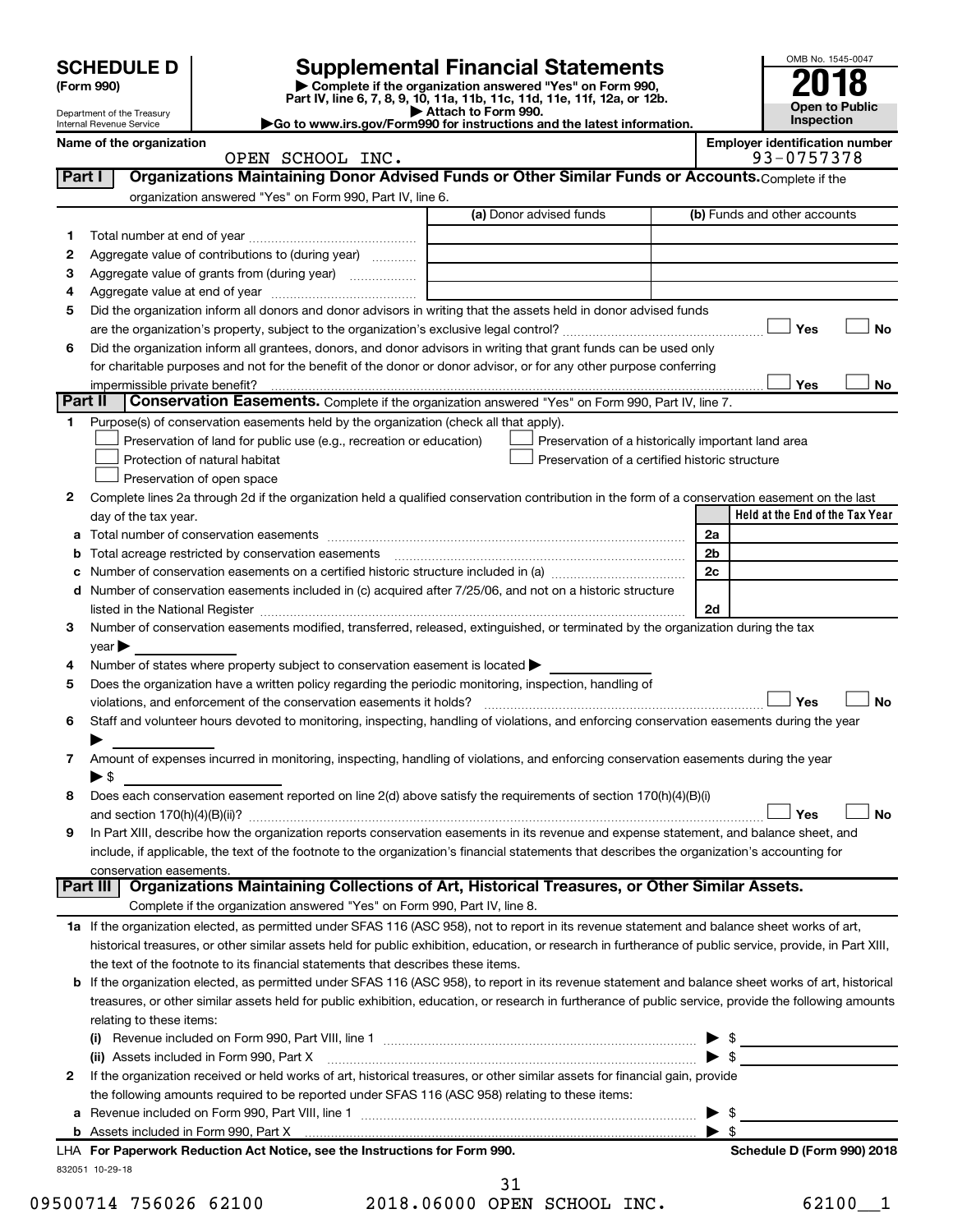|        | Schedule D (Form 990) 2018                                                                                                                                                                                                     | OPEN SCHOOL INC.   |   |                |                           |                                            | 93-0757378 Page 2 |                |          |     |
|--------|--------------------------------------------------------------------------------------------------------------------------------------------------------------------------------------------------------------------------------|--------------------|---|----------------|---------------------------|--------------------------------------------|-------------------|----------------|----------|-----|
|        | Part III<br>Organizations Maintaining Collections of Art, Historical Treasures, or Other Similar Assets (continued)                                                                                                            |                    |   |                |                           |                                            |                   |                |          |     |
| З      | Using the organization's acquisition, accession, and other records, check any of the following that are a significant use of its collection items                                                                              |                    |   |                |                           |                                            |                   |                |          |     |
|        | (check all that apply):                                                                                                                                                                                                        |                    |   |                |                           |                                            |                   |                |          |     |
| a      | Public exhibition                                                                                                                                                                                                              |                    |   |                | Loan or exchange programs |                                            |                   |                |          |     |
| b      | Scholarly research                                                                                                                                                                                                             |                    |   | Other          |                           |                                            |                   |                |          |     |
| c      | Preservation for future generations                                                                                                                                                                                            |                    |   |                |                           |                                            |                   |                |          |     |
| 4      | Provide a description of the organization's collections and explain how they further the organization's exempt purpose in Part XIII.                                                                                           |                    |   |                |                           |                                            |                   |                |          |     |
| 5      | During the year, did the organization solicit or receive donations of art, historical treasures, or other similar assets                                                                                                       |                    |   |                |                           |                                            |                   |                |          |     |
|        |                                                                                                                                                                                                                                |                    |   |                |                           |                                            |                   | Yes            |          | No  |
|        | <b>Part IV</b><br><b>Escrow and Custodial Arrangements.</b> Complete if the organization answered "Yes" on Form 990, Part IV, line 9, or                                                                                       |                    |   |                |                           |                                            |                   |                |          |     |
|        | reported an amount on Form 990, Part X, line 21.                                                                                                                                                                               |                    |   |                |                           |                                            |                   |                |          |     |
|        | 1a Is the organization an agent, trustee, custodian or other intermediary for contributions or other assets not included                                                                                                       |                    |   |                |                           |                                            |                   |                |          |     |
|        | on Form 990, Part X? [11] matter continuum matter contract and contract and contract and contract and contract and contract and contract and contract and contract and contract and contract and contract and contract and con |                    |   |                |                           |                                            |                   | Yes            |          | No  |
|        | b If "Yes," explain the arrangement in Part XIII and complete the following table:                                                                                                                                             |                    |   |                |                           |                                            |                   |                |          |     |
|        |                                                                                                                                                                                                                                |                    |   |                |                           |                                            |                   | Amount         |          |     |
| c      | Beginning balance measurements and the contract of the contract of the contract of the contract of the contract of the contract of the contract of the contract of the contract of the contract of the contract of the contrac |                    |   |                |                           | 1c<br>1d                                   |                   |                |          |     |
|        |                                                                                                                                                                                                                                |                    |   |                |                           | 1e                                         |                   |                |          |     |
|        | Distributions during the year measurement contains and all the year measurement of the state of the state of t                                                                                                                 |                    |   |                |                           | 1f                                         |                   |                |          |     |
|        | 2a Did the organization include an amount on Form 990, Part X, line 21, for escrow or custodial account liability?                                                                                                             |                    |   |                |                           |                                            |                   | Yes            |          | No  |
|        | <b>b</b> If "Yes," explain the arrangement in Part XIII. Check here if the explanation has been provided on Part XIII                                                                                                          |                    |   |                |                           |                                            |                   |                |          |     |
| Part V | Endowment Funds. Complete if the organization answered "Yes" on Form 990, Part IV, line 10.                                                                                                                                    |                    |   |                |                           |                                            |                   |                |          |     |
|        |                                                                                                                                                                                                                                | (a) Current year   |   | (b) Prior year | (c) Two years back        | (d) Three years back   (e) Four years back |                   |                |          |     |
| ٦а     | Beginning of year balance                                                                                                                                                                                                      |                    |   |                |                           |                                            |                   |                |          |     |
| b      |                                                                                                                                                                                                                                |                    |   |                |                           |                                            |                   |                |          |     |
|        | Net investment earnings, gains, and losses                                                                                                                                                                                     |                    |   |                |                           |                                            |                   |                |          |     |
| d      |                                                                                                                                                                                                                                |                    |   |                |                           |                                            |                   |                |          |     |
|        | e Other expenditures for facilities                                                                                                                                                                                            |                    |   |                |                           |                                            |                   |                |          |     |
|        | and programs                                                                                                                                                                                                                   |                    |   |                |                           |                                            |                   |                |          |     |
|        |                                                                                                                                                                                                                                |                    |   |                |                           |                                            |                   |                |          |     |
| g      |                                                                                                                                                                                                                                |                    |   |                |                           |                                            |                   |                |          |     |
| 2      | Provide the estimated percentage of the current year end balance (line 1g, column (a)) held as:                                                                                                                                |                    |   |                |                           |                                            |                   |                |          |     |
| а      | Board designated or quasi-endowment                                                                                                                                                                                            |                    | % |                |                           |                                            |                   |                |          |     |
| b      | Permanent endowment                                                                                                                                                                                                            | %                  |   |                |                           |                                            |                   |                |          |     |
|        | Temporarily restricted endowment                                                                                                                                                                                               | %                  |   |                |                           |                                            |                   |                |          |     |
|        | The percentages on lines 2a, 2b, and 2c should equal 100%.                                                                                                                                                                     |                    |   |                |                           |                                            |                   |                |          |     |
|        | 3a Are there endowment funds not in the possession of the organization that are held and administered for the organization                                                                                                     |                    |   |                |                           |                                            |                   |                |          |     |
|        | by:                                                                                                                                                                                                                            |                    |   |                |                           |                                            |                   |                | Yes      | No. |
|        | (i)                                                                                                                                                                                                                            |                    |   |                |                           |                                            |                   | 3a(i)          |          |     |
|        |                                                                                                                                                                                                                                |                    |   |                |                           |                                            |                   | 3a(ii)         |          |     |
|        |                                                                                                                                                                                                                                |                    |   |                |                           |                                            |                   | Зb             |          |     |
|        | Describe in Part XIII the intended uses of the organization's endowment funds.<br><b>Land, Buildings, and Equipment.</b><br><b>Part VI</b>                                                                                     |                    |   |                |                           |                                            |                   |                |          |     |
|        | Complete if the organization answered "Yes" on Form 990, Part IV, line 11a. See Form 990, Part X, line 10.                                                                                                                     |                    |   |                |                           |                                            |                   |                |          |     |
|        | Description of property                                                                                                                                                                                                        | (a) Cost or other  |   |                | (b) Cost or other         |                                            |                   |                |          |     |
|        |                                                                                                                                                                                                                                | basis (investment) |   |                | basis (other)             | (c) Accumulated<br>depreciation            |                   | (d) Book value |          |     |
|        |                                                                                                                                                                                                                                |                    |   |                | 518,750.                  |                                            |                   |                | 518,750. |     |
| b      |                                                                                                                                                                                                                                |                    |   |                | 6, 256, 942.              | 580, 415.                                  |                   | 5,676,527.     |          |     |
|        | c Leasehold improvements                                                                                                                                                                                                       |                    |   |                |                           |                                            |                   |                |          |     |
|        |                                                                                                                                                                                                                                |                    |   |                | 442,009.                  | 351,869.                                   |                   |                | 90, 140. |     |
|        |                                                                                                                                                                                                                                |                    |   |                | 51,448.                   | 48,690.                                    |                   |                | 2,758.   |     |
|        | Total. Add lines 1a through 1e. (Column (d) must equal Form 990, Part X, column (B), line 10c.)                                                                                                                                |                    |   |                |                           |                                            |                   | 6, 288, 175.   |          |     |
|        |                                                                                                                                                                                                                                |                    |   |                |                           |                                            |                   |                |          |     |

**Schedule D (Form 990) 2018**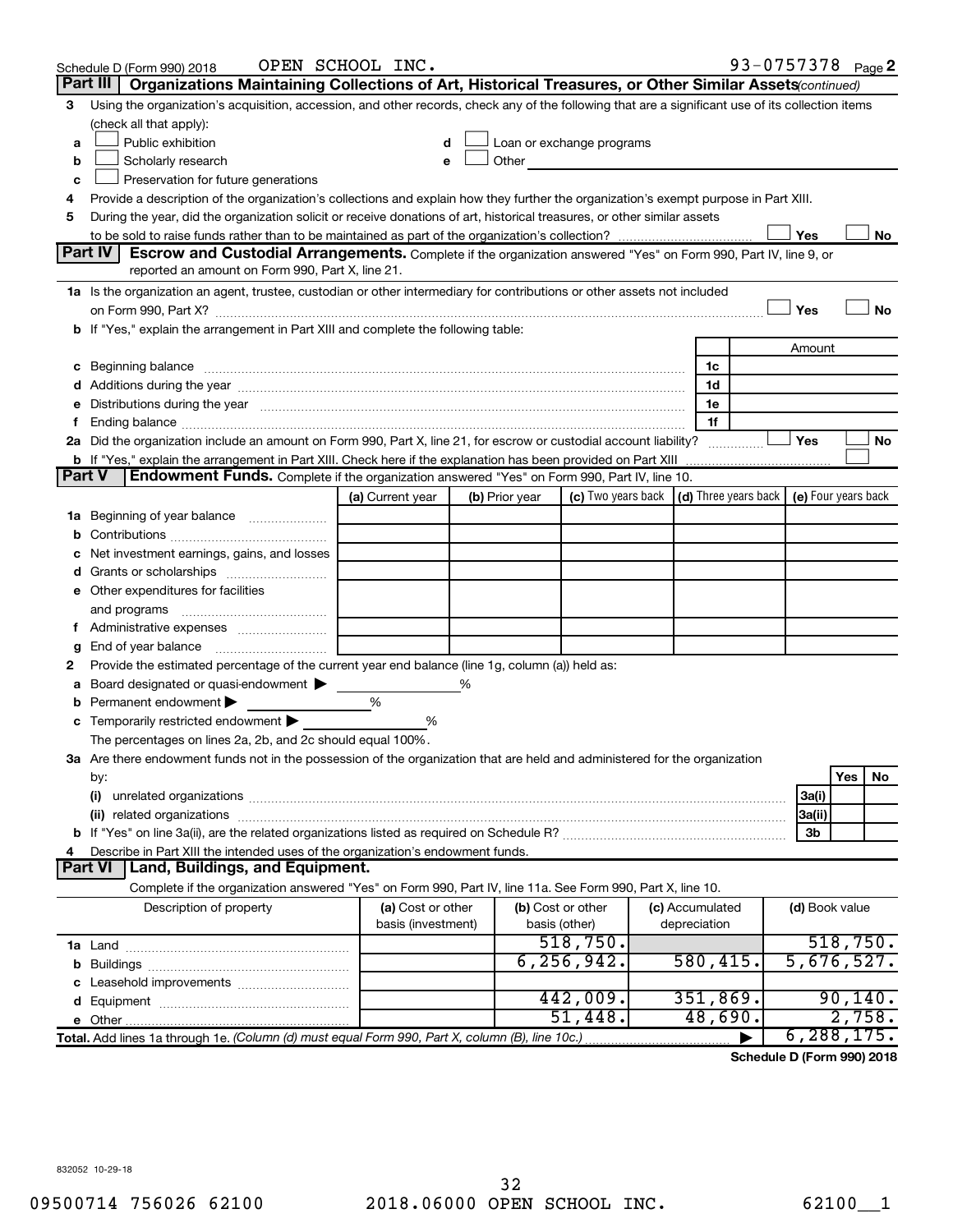| Complete if the organization answered "Yes" on Form 990, Part IV, line 11b. See Form 990, Part X, line 12.                                                                                                                                                                                                    |                 |                |                                                           |                |
|---------------------------------------------------------------------------------------------------------------------------------------------------------------------------------------------------------------------------------------------------------------------------------------------------------------|-----------------|----------------|-----------------------------------------------------------|----------------|
| (a) Description of security or category (including name of security)                                                                                                                                                                                                                                          | (b) Book value  |                | (c) Method of valuation: Cost or end-of-year market value |                |
| (1) Financial derivatives                                                                                                                                                                                                                                                                                     |                 |                |                                                           |                |
|                                                                                                                                                                                                                                                                                                               |                 |                |                                                           |                |
|                                                                                                                                                                                                                                                                                                               |                 |                |                                                           |                |
| $(3)$ Other                                                                                                                                                                                                                                                                                                   |                 |                |                                                           |                |
| (A)                                                                                                                                                                                                                                                                                                           |                 |                |                                                           |                |
| (B)                                                                                                                                                                                                                                                                                                           |                 |                |                                                           |                |
| (C)                                                                                                                                                                                                                                                                                                           |                 |                |                                                           |                |
| (D)                                                                                                                                                                                                                                                                                                           |                 |                |                                                           |                |
| (E)                                                                                                                                                                                                                                                                                                           |                 |                |                                                           |                |
|                                                                                                                                                                                                                                                                                                               |                 |                |                                                           |                |
| (F)                                                                                                                                                                                                                                                                                                           |                 |                |                                                           |                |
| (G)                                                                                                                                                                                                                                                                                                           |                 |                |                                                           |                |
| (H)                                                                                                                                                                                                                                                                                                           |                 |                |                                                           |                |
| Total. (Col. (b) must equal Form 990, Part X, col. (B) line 12.) $\blacktriangleright$                                                                                                                                                                                                                        |                 |                |                                                           |                |
| Part VIII Investments - Program Related.                                                                                                                                                                                                                                                                      |                 |                |                                                           |                |
| Complete if the organization answered "Yes" on Form 990, Part IV, line 11c. See Form 990, Part X, line 13.                                                                                                                                                                                                    |                 |                |                                                           |                |
| (a) Description of investment                                                                                                                                                                                                                                                                                 | (b) Book value  |                | (c) Method of valuation: Cost or end-of-year market value |                |
| (1)                                                                                                                                                                                                                                                                                                           |                 |                |                                                           |                |
| (2)                                                                                                                                                                                                                                                                                                           |                 |                |                                                           |                |
|                                                                                                                                                                                                                                                                                                               |                 |                |                                                           |                |
| (3)                                                                                                                                                                                                                                                                                                           |                 |                |                                                           |                |
| (4)                                                                                                                                                                                                                                                                                                           |                 |                |                                                           |                |
| (5)                                                                                                                                                                                                                                                                                                           |                 |                |                                                           |                |
| (6)                                                                                                                                                                                                                                                                                                           |                 |                |                                                           |                |
| (7)                                                                                                                                                                                                                                                                                                           |                 |                |                                                           |                |
| (8)                                                                                                                                                                                                                                                                                                           |                 |                |                                                           |                |
| (9)                                                                                                                                                                                                                                                                                                           |                 |                |                                                           |                |
|                                                                                                                                                                                                                                                                                                               |                 |                |                                                           |                |
| Total. (Col. (b) must equal Form 990, Part X, col. (B) line 13.) $\blacktriangleright$<br>Part IX                                                                                                                                                                                                             |                 |                |                                                           |                |
| <b>Other Assets.</b>                                                                                                                                                                                                                                                                                          |                 |                |                                                           |                |
| Complete if the organization answered "Yes" on Form 990, Part IV, line 11d. See Form 990, Part X, line 15.                                                                                                                                                                                                    |                 |                |                                                           |                |
|                                                                                                                                                                                                                                                                                                               | (a) Description |                |                                                           | (b) Book value |
| ASSETS HELD FOR SALE<br>(1)                                                                                                                                                                                                                                                                                   |                 |                |                                                           | 1,012,297.     |
| (2)                                                                                                                                                                                                                                                                                                           |                 |                |                                                           |                |
| (3)                                                                                                                                                                                                                                                                                                           |                 |                |                                                           |                |
|                                                                                                                                                                                                                                                                                                               |                 |                |                                                           |                |
| (4)                                                                                                                                                                                                                                                                                                           |                 |                |                                                           |                |
| (5)                                                                                                                                                                                                                                                                                                           |                 |                |                                                           |                |
| (6)                                                                                                                                                                                                                                                                                                           |                 |                |                                                           |                |
| (7)                                                                                                                                                                                                                                                                                                           |                 |                |                                                           |                |
| (8)                                                                                                                                                                                                                                                                                                           |                 |                |                                                           |                |
| (9)                                                                                                                                                                                                                                                                                                           |                 |                |                                                           |                |
| Total. (Column (b) must equal Form 990, Part X, col. (B) line 15.)                                                                                                                                                                                                                                            |                 |                |                                                           | 1,012,297.     |
| <b>Other Liabilities.</b>                                                                                                                                                                                                                                                                                     |                 |                |                                                           |                |
| Part X                                                                                                                                                                                                                                                                                                        |                 |                |                                                           |                |
| Complete if the organization answered "Yes" on Form 990, Part IV, line 11e or 11f. See Form 990, Part X, line 25.                                                                                                                                                                                             |                 |                |                                                           |                |
| (a) Description of liability<br>1.                                                                                                                                                                                                                                                                            |                 | (b) Book value |                                                           |                |
| Federal income taxes<br>(1)                                                                                                                                                                                                                                                                                   |                 |                |                                                           |                |
| <b>DEFERRED RENT</b><br>(2)                                                                                                                                                                                                                                                                                   |                 | 26, 342.       |                                                           |                |
| ASSET RETIREMENT OBLIGATION<br>(3)                                                                                                                                                                                                                                                                            |                 | 305, 520.      |                                                           |                |
|                                                                                                                                                                                                                                                                                                               |                 |                |                                                           |                |
| (4)                                                                                                                                                                                                                                                                                                           |                 |                |                                                           |                |
| (5)                                                                                                                                                                                                                                                                                                           |                 |                |                                                           |                |
| (6)                                                                                                                                                                                                                                                                                                           |                 |                |                                                           |                |
| (7)                                                                                                                                                                                                                                                                                                           |                 |                |                                                           |                |
| (8)                                                                                                                                                                                                                                                                                                           |                 |                |                                                           |                |
| (9)                                                                                                                                                                                                                                                                                                           |                 |                |                                                           |                |
|                                                                                                                                                                                                                                                                                                               |                 | 331,862.       |                                                           |                |
| Total. (Column (b) must equal Form 990, Part X, col. (B) line 25.)                                                                                                                                                                                                                                            |                 |                |                                                           |                |
| 2.                                                                                                                                                                                                                                                                                                            |                 |                |                                                           |                |
| Liability for uncertain tax positions. In Part XIII, provide the text of the footnote to the organization's financial statements that reports the<br>organization's liability for uncertain tax positions under FIN 48 (ASC 740). Check here if the text of the footnote has been provided in Part XIII $ X $ |                 |                |                                                           |                |

**Schedule D (Form 990) 2018**

832053 10-29-18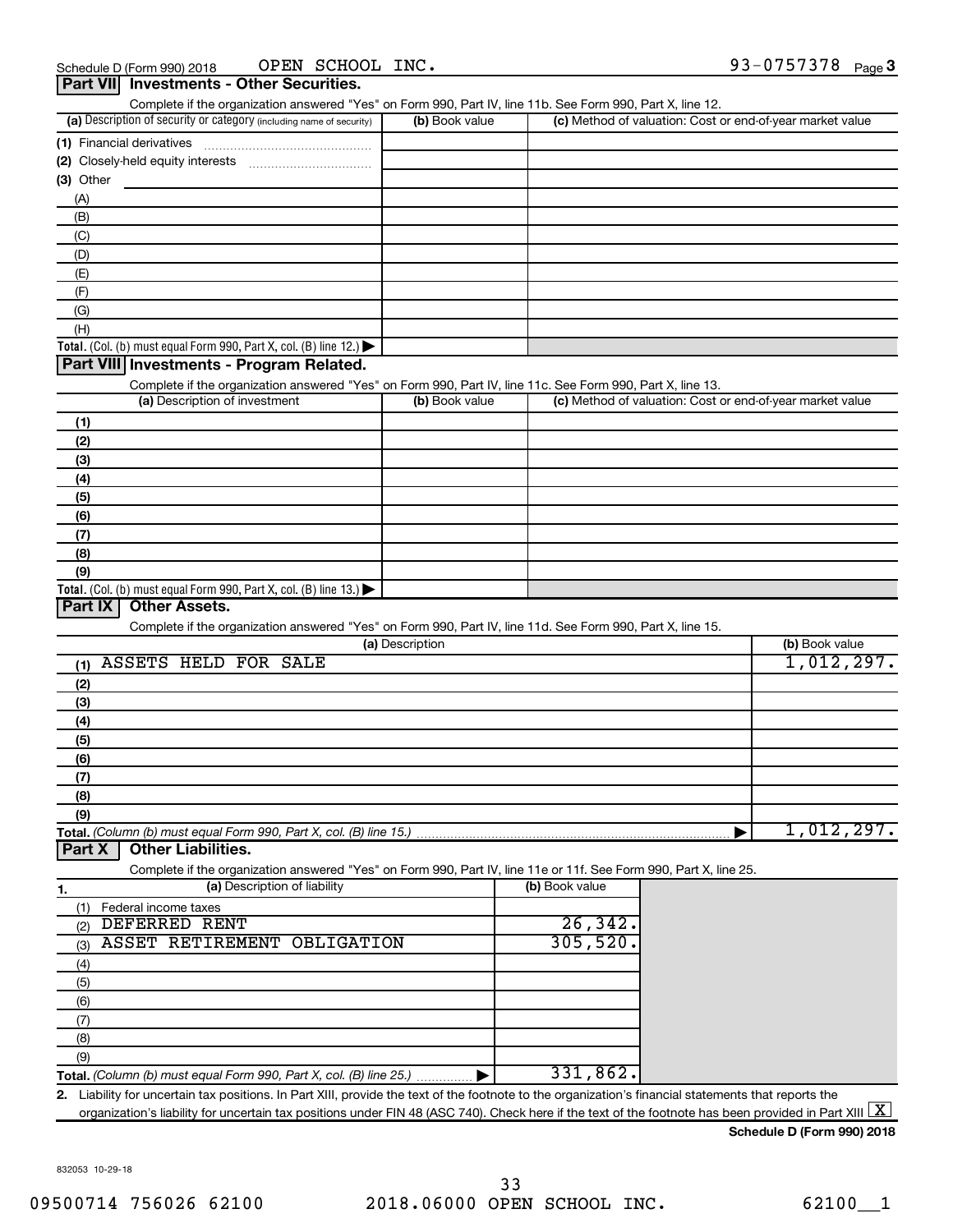| OPEN SCHOOL INC.<br>Schedule D (Form 990) 2018                                                                                                                 |                                                                                     |                | 93-0757378 Page 4 |
|----------------------------------------------------------------------------------------------------------------------------------------------------------------|-------------------------------------------------------------------------------------|----------------|-------------------|
| <b>Part XI</b>                                                                                                                                                 | Reconciliation of Revenue per Audited Financial Statements With Revenue per Return. |                |                   |
| Complete if the organization answered "Yes" on Form 990, Part IV, line 12a.                                                                                    |                                                                                     |                |                   |
| Total revenue, gains, and other support per audited financial statements<br>1                                                                                  |                                                                                     | $\mathbf{1}$   | 4, 158, 159.      |
| Amounts included on line 1 but not on Form 990, Part VIII, line 12:<br>2                                                                                       |                                                                                     |                |                   |
| a                                                                                                                                                              | 2a                                                                                  |                |                   |
| b                                                                                                                                                              | 2 <sub>b</sub>                                                                      |                |                   |
| с                                                                                                                                                              | 2c                                                                                  |                |                   |
| d                                                                                                                                                              | 2d                                                                                  |                |                   |
| Add lines 2a through 2d<br>е                                                                                                                                   |                                                                                     | 2e             | 0.                |
| 3                                                                                                                                                              |                                                                                     | 3              | 4, 158, 159.      |
| Amounts included on Form 990, Part VIII, line 12, but not on line 1:<br>4                                                                                      |                                                                                     |                |                   |
| Investment expenses not included on Form 990, Part VIII, line 7b<br>a                                                                                          | 4a                                                                                  |                |                   |
| b                                                                                                                                                              | 4 <sub>b</sub>                                                                      |                |                   |
| c Add lines 4a and 4b                                                                                                                                          |                                                                                     | 4c             | υ.                |
| 5                                                                                                                                                              |                                                                                     | 5              | 4, 158, 159.      |
| Part XII   Reconciliation of Expenses per Audited Financial Statements With Expenses per Return.                                                               |                                                                                     |                |                   |
| Complete if the organization answered "Yes" on Form 990, Part IV, line 12a.                                                                                    |                                                                                     |                |                   |
| 1                                                                                                                                                              |                                                                                     | $\blacksquare$ | 4,531,746.        |
| Amounts included on line 1 but not on Form 990, Part IX, line 25:<br>2                                                                                         |                                                                                     |                |                   |
| a                                                                                                                                                              | 2a                                                                                  |                |                   |
| b                                                                                                                                                              | 2 <sub>b</sub>                                                                      |                |                   |
| Other losses<br>c.                                                                                                                                             | 2c                                                                                  |                |                   |
| d                                                                                                                                                              | 2d                                                                                  |                |                   |
|                                                                                                                                                                |                                                                                     | <b>2e</b>      | υ.                |
| 3                                                                                                                                                              |                                                                                     | 3              | 4,531,746.        |
| Amounts included on Form 990, Part IX, line 25, but not on line 1:<br>4                                                                                        |                                                                                     |                |                   |
| a                                                                                                                                                              | 4a                                                                                  |                |                   |
| b                                                                                                                                                              | 4 <sub>h</sub>                                                                      |                |                   |
| c Add lines 4a and 4b                                                                                                                                          |                                                                                     | 4c             | 0.                |
| 5.                                                                                                                                                             |                                                                                     |                | 4,531,746.        |
| Part XIII Supplemental Information.                                                                                                                            |                                                                                     |                |                   |
| Provide the descriptions required for Part II, lines 3, 5, and 9; Part III, lines 1a and 4; Part IV, lines 1b and 2b; Part V, line 4; Part X, line 2; Part XI, |                                                                                     |                |                   |
| lines 2d and 4b; and Part XII, lines 2d and 4b. Also complete this part to provide any additional information.                                                 |                                                                                     |                |                   |

#### PART X, LINE 2:

|  |  |  | PART X, LINE 2, FIN 48(ASC 740) FOOTNOTE: |
|--|--|--|-------------------------------------------|
|  |  |  |                                           |

THE ORGANIZATION HAS BEEN GRANTED NOT-FOR-PROFIT STATUS IN ACCORDANCE WITH

SECTION 501(C)(3) OF THE INTERNAL REVENUE CODE AND IS THEREFORE GENERALLY

EXEMPT FROM FEDERAL AND STATE INCOME TAXES. ACCORDINGLY, NO PROVISION FOR

INCOME TAXES HAS BEEN PROVIDED IN THE ACCOMPANYING COMBINED FINANCIAL

STATEMENTS.

## TO THE EXTENT THAT THE ORGANIZATION WAS ASSESSED INTEREST OR PENALTIES

ASSOCIATED WITH INCOME TAX POSITIONS, SUCH EXPENSE WOULD BE RECOGNIZED AS

INTEREST EXPENSE. AS OF JUNE 30, 2019 AND 2018, THE ORGANIZATION HAD NO

## UNRECOGNIZED TAX BENEFITS.

832054 10-29-18

**Schedule D (Form 990) 2018**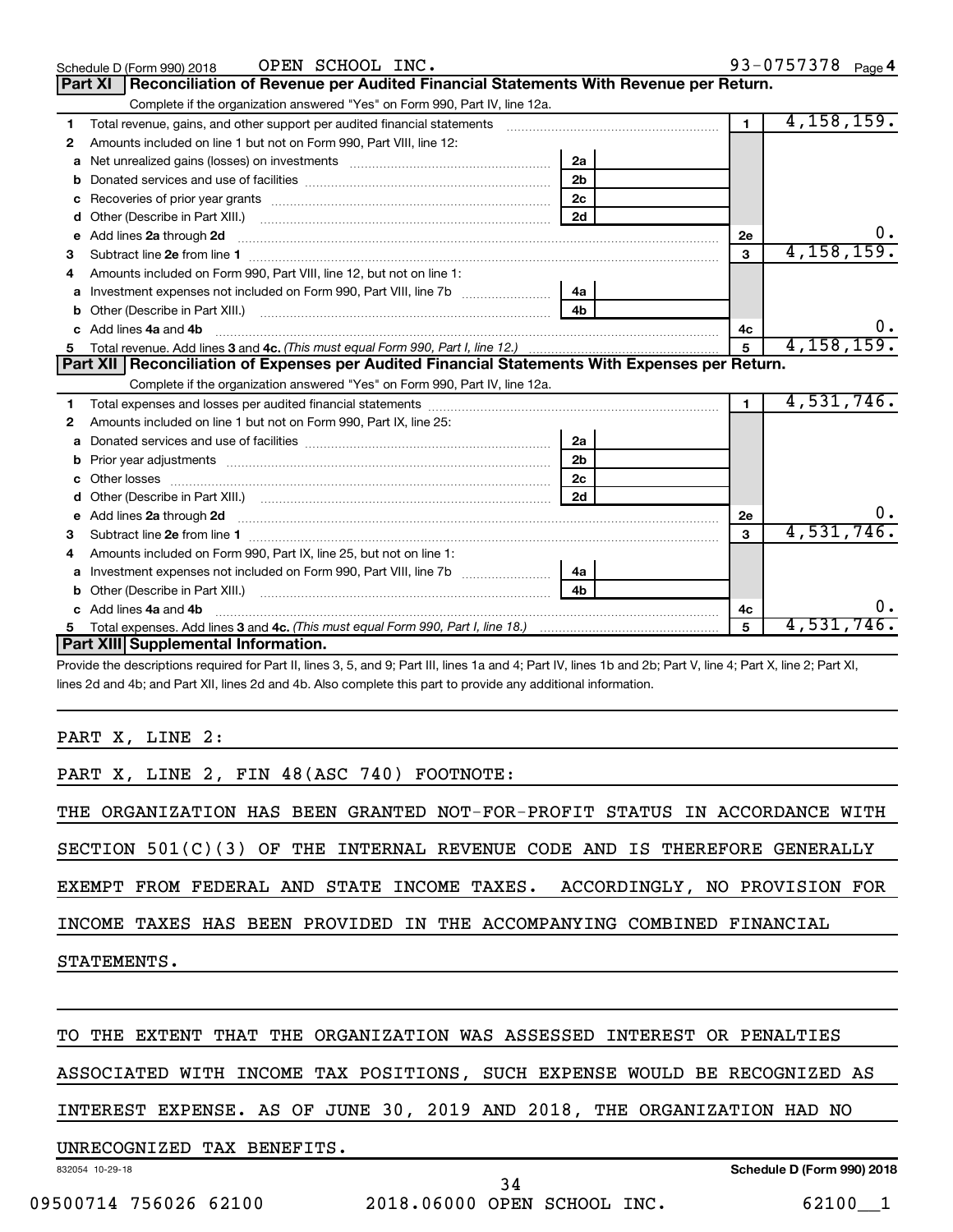| Schedule D (Form 990) 2018 |  |
|----------------------------|--|
|                            |  |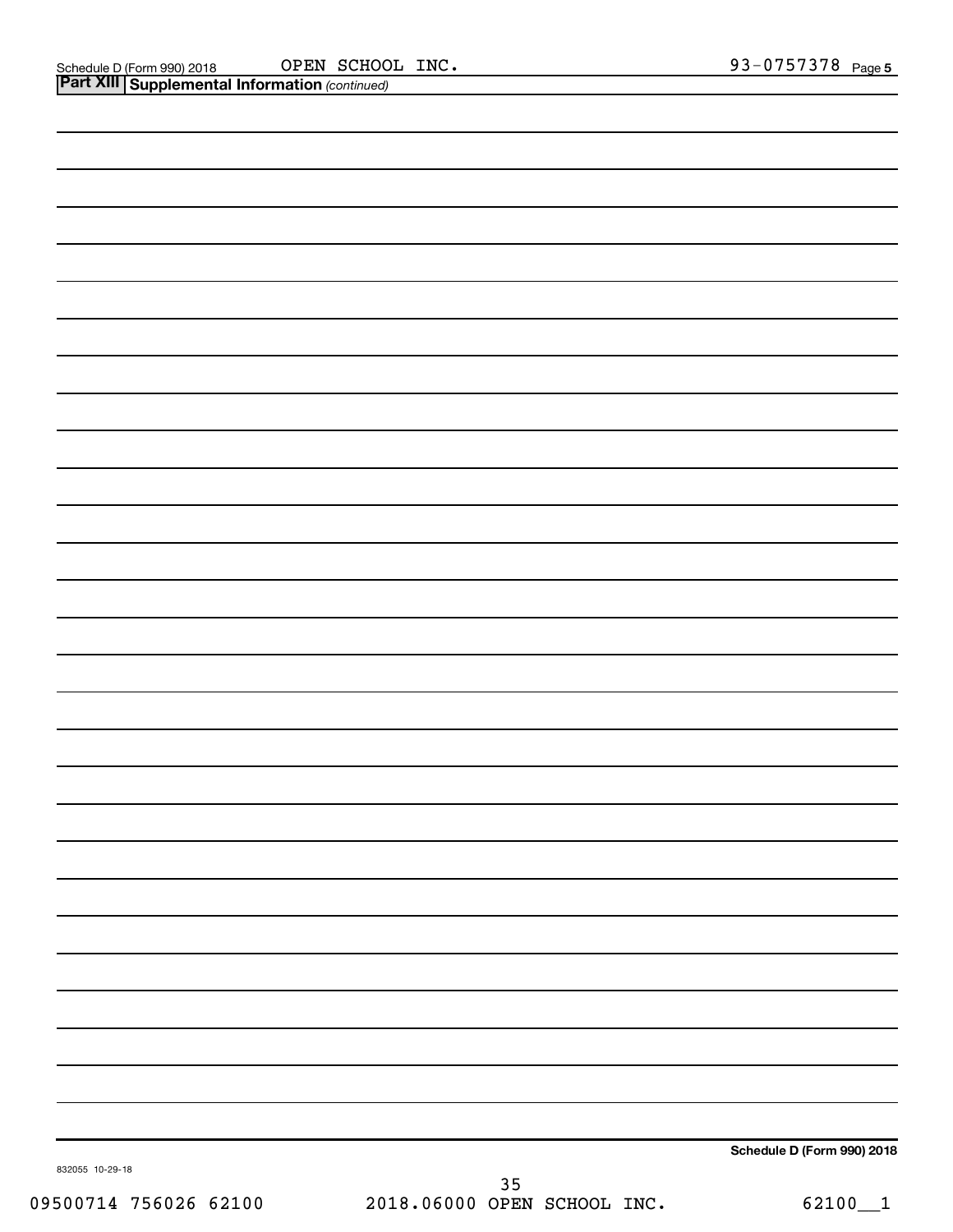|        | <b>Schools</b><br><b>SCHEDULE E</b><br>(Form 990 or 990-EZ)<br>Complete if the organization answered "Yes" on Form 990,                                                                                                            |                                       | OMB No. 1545-0047                   |                         |                         |
|--------|------------------------------------------------------------------------------------------------------------------------------------------------------------------------------------------------------------------------------------|---------------------------------------|-------------------------------------|-------------------------|-------------------------|
|        | Part IV, line 13, or Form 990-EZ, Part VI, line 48.<br>Attach to Form 990 or Form 990-EZ.<br>Department of the Treasury<br>Internal Revenue Service<br>Go to www.irs.gov/Form990 for the latest information.                       |                                       | <b>Open to Public</b><br>Inspection |                         |                         |
|        | Name of the organization                                                                                                                                                                                                           | <b>Employer identification number</b> |                                     |                         |                         |
|        | OPEN SCHOOL INC.                                                                                                                                                                                                                   | 93-0757378                            |                                     |                         |                         |
| Part I |                                                                                                                                                                                                                                    |                                       |                                     | <b>YES</b>              |                         |
|        |                                                                                                                                                                                                                                    |                                       |                                     |                         | NO.                     |
| 1.     | Does the organization have a racially nondiscriminatory policy toward students by statement in its charter, bylaws,                                                                                                                |                                       | 1                                   | х                       |                         |
| 2      | Does the organization include a statement of its racially nondiscriminatory policy toward students in all its brochures,                                                                                                           |                                       |                                     |                         |                         |
|        | catalogues, and other written communications with the public dealing with student admissions, programs, and scholarships?                                                                                                          |                                       | $\mathbf{2}$                        | х                       |                         |
| 3      | Has the organization publicized its racially nondiscriminatory policy through newspaper or broadcast media during the                                                                                                              |                                       |                                     |                         |                         |
|        | period of solicitation for students, or during the registration period if it has no solicitation program, in a way that makes                                                                                                      |                                       |                                     |                         |                         |
|        | the policy known to all parts of the general community it serves? If "Yes," please describe. If "No," please explain.                                                                                                              |                                       |                                     |                         |                         |
|        | If you need more space, use Part II                                                                                                                                                                                                |                                       | 3                                   | x                       |                         |
|        | THE ORGANIZATION'S NONDISCRIMINATION POLICY IS PUBLISHED                                                                                                                                                                           |                                       |                                     |                         |                         |
|        | DURING THE SUMMER IN THE COMMUNITY NEWSPAPER AND IN                                                                                                                                                                                |                                       |                                     |                         |                         |
|        | INFORMATIONAL PAMPHLETS AT COMMUNITY OPEN HOUSE EVENTS. THE                                                                                                                                                                        |                                       |                                     |                         |                         |
|        | POLICY IS ALSO SHARED WITH ALL DISTRICT PARTNERS WHO REFER                                                                                                                                                                         |                                       |                                     |                         |                         |
|        | STUDENTS AND DISCUSSED IN ENROLLMENT MEETINGS.                                                                                                                                                                                     |                                       |                                     |                         |                         |
| 4      | Does the organization maintain the following?                                                                                                                                                                                      |                                       |                                     |                         |                         |
|        |                                                                                                                                                                                                                                    |                                       | 4a                                  | х                       |                         |
| b      | Records documenting that scholarships and other financial assistance are awarded on a racially nondiscriminatory basis?                                                                                                            |                                       | 4b                                  | $\overline{\textbf{x}}$ |                         |
|        | c Copies of all catalogues, brochures, announcements, and other written communications to the public dealing with student                                                                                                          |                                       |                                     |                         |                         |
|        |                                                                                                                                                                                                                                    |                                       | 4с                                  | х                       |                         |
|        |                                                                                                                                                                                                                                    |                                       | 4d                                  | $\overline{\textbf{x}}$ |                         |
|        | If you answered "No" to any of the above, please explain. If you need more space, use Part II.                                                                                                                                     |                                       |                                     |                         |                         |
|        |                                                                                                                                                                                                                                    |                                       |                                     |                         |                         |
|        |                                                                                                                                                                                                                                    |                                       |                                     |                         |                         |
| 5      | Does the organization discriminate by race in any way with respect to:                                                                                                                                                             |                                       |                                     |                         |                         |
|        |                                                                                                                                                                                                                                    |                                       | 5a                                  |                         | х                       |
|        |                                                                                                                                                                                                                                    |                                       | 5b                                  |                         | $\overline{\mathtt{x}}$ |
|        |                                                                                                                                                                                                                                    |                                       |                                     |                         | x                       |
|        |                                                                                                                                                                                                                                    |                                       | 5с                                  |                         |                         |
|        |                                                                                                                                                                                                                                    |                                       | 5d                                  |                         | $\overline{\text{x}}$   |
|        |                                                                                                                                                                                                                                    |                                       | 5e                                  |                         | $\overline{\textbf{X}}$ |
|        | f Use of facilities? <b>www.communities.</b> We can be a series of the contract of the contract of the contract of the contract of the contract of the contract of the contract of the contract of the contract of the contract of |                                       | 5f                                  |                         | $\overline{\text{X}}$   |
|        |                                                                                                                                                                                                                                    |                                       | 5g                                  |                         | $\overline{\textbf{X}}$ |
|        |                                                                                                                                                                                                                                    |                                       | <b>5h</b>                           |                         | $\overline{\mathtt{x}}$ |
|        | If you answered "Yes" to any of the above, please explain. If you need more space, use Part II.                                                                                                                                    |                                       |                                     |                         |                         |
|        |                                                                                                                                                                                                                                    |                                       |                                     |                         |                         |
|        |                                                                                                                                                                                                                                    |                                       | 6a                                  | х                       |                         |
|        |                                                                                                                                                                                                                                    |                                       | 6b                                  |                         | X                       |
|        | If you answered "Yes" on either line 6a or line 6b, explain on Part II.                                                                                                                                                            |                                       |                                     |                         |                         |
| 7      | Does the organization certify that it has complied with the applicable requirements of sections 4.01 through 4.05 of                                                                                                               |                                       |                                     |                         |                         |

832061 10-15-18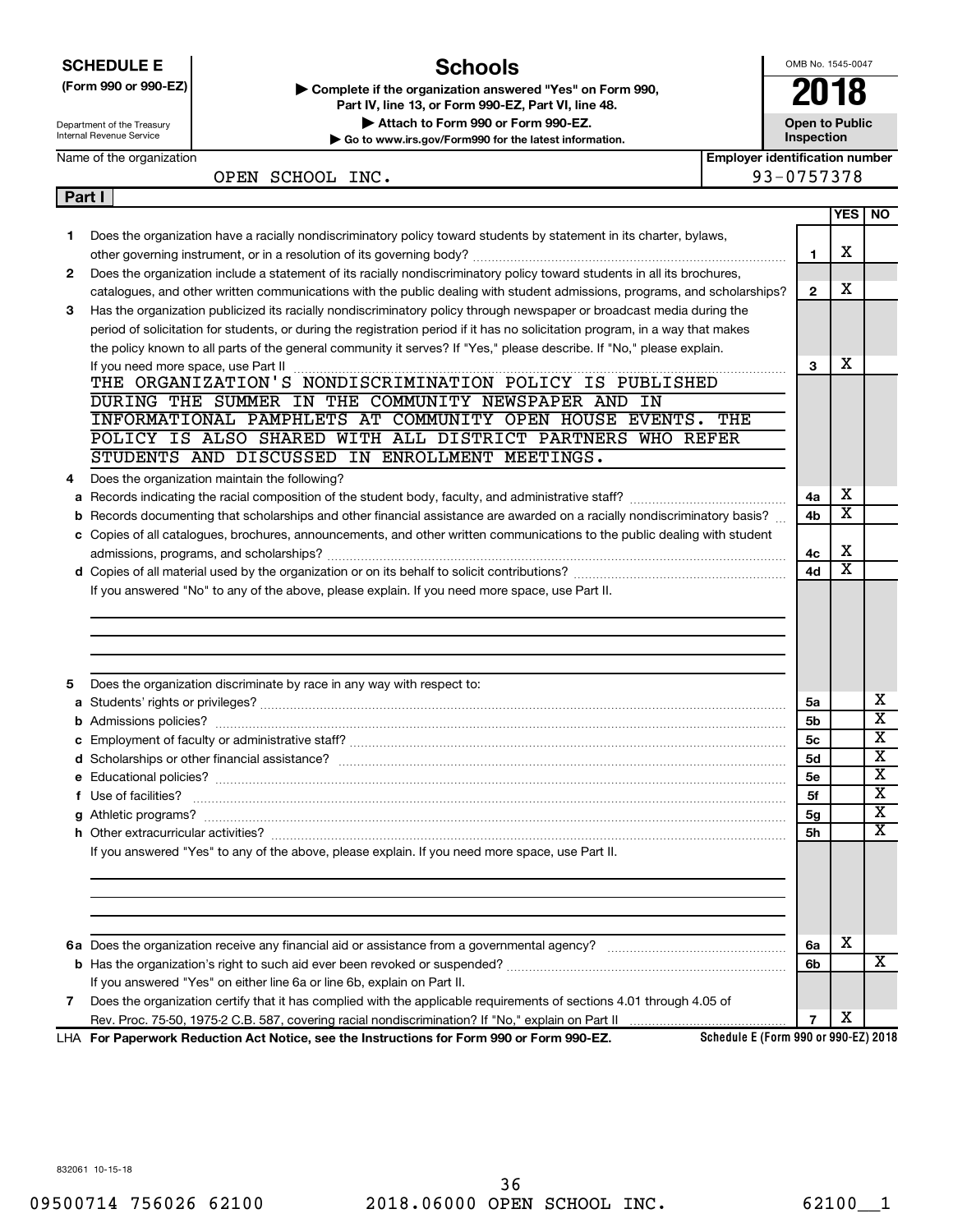Part II | Supplemental Information. Provide the explanations required by Part I, lines 3, 4d, 5h, 6b, and 7, as applicable. Also provide any other additional information.

LINE 6 - EXPLANATION OF GOVERNMENT FINANCIAL AID:

ORGANIZATION RECEIVED GRANT FUNDING FROM THE CORPORATION FOR NATIONAL AND

COMMUITY SERVICE. THE ORGANIZATION HAD CONTRACTUAL PAYMENT RELATIONSHIPS

WITH PUBLIC SCHOOL DISTRICTS.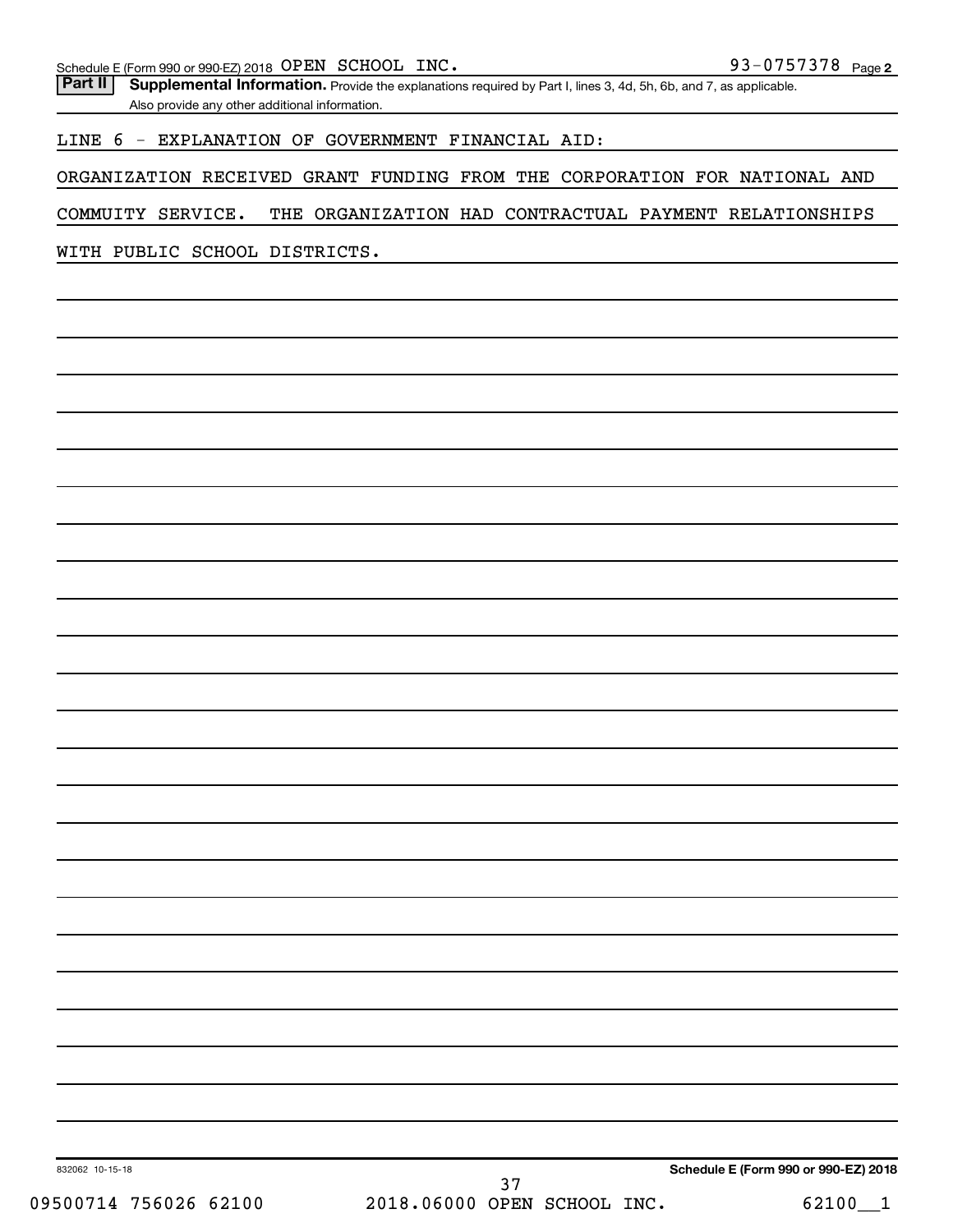| <b>SCHEDULE G</b>                                                                                                                                                                                                                                                                                                                                                                                                                                                                                        |  | <b>Supplemental Information Regarding Fundraising or Gaming Activities</b>                                                                                                                                                                           |                                         |                                 |                                      |  |                                                                            | OMB No. 1545-0047                                       |  |
|----------------------------------------------------------------------------------------------------------------------------------------------------------------------------------------------------------------------------------------------------------------------------------------------------------------------------------------------------------------------------------------------------------------------------------------------------------------------------------------------------------|--|------------------------------------------------------------------------------------------------------------------------------------------------------------------------------------------------------------------------------------------------------|-----------------------------------------|---------------------------------|--------------------------------------|--|----------------------------------------------------------------------------|---------------------------------------------------------|--|
| (Form 990 or 990-EZ)                                                                                                                                                                                                                                                                                                                                                                                                                                                                                     |  | Complete if the organization answered "Yes" on Form 990, Part IV, line 17, 18, or 19, or if the<br>organization entered more than \$15,000 on Form 990-EZ, line 6a.                                                                                  |                                         |                                 |                                      |  |                                                                            |                                                         |  |
| Department of the Treasury                                                                                                                                                                                                                                                                                                                                                                                                                                                                               |  | Attach to Form 990 or Form 990-EZ.                                                                                                                                                                                                                   |                                         |                                 |                                      |  |                                                                            | 2018<br><b>Open to Public</b>                           |  |
| Internal Revenue Service                                                                                                                                                                                                                                                                                                                                                                                                                                                                                 |  | Go to www.irs.gov/Form990 for instructions and the latest information.                                                                                                                                                                               |                                         |                                 |                                      |  |                                                                            | Inspection                                              |  |
| Name of the organization                                                                                                                                                                                                                                                                                                                                                                                                                                                                                 |  | OPEN SCHOOL INC.                                                                                                                                                                                                                                     |                                         |                                 |                                      |  | 93-0757378                                                                 | <b>Employer identification number</b>                   |  |
| Part I                                                                                                                                                                                                                                                                                                                                                                                                                                                                                                   |  | Fundraising Activities. Complete if the organization answered "Yes" on Form 990, Part IV, line 17. Form 990-EZ filers are not                                                                                                                        |                                         |                                 |                                      |  |                                                                            |                                                         |  |
| required to complete this part.                                                                                                                                                                                                                                                                                                                                                                                                                                                                          |  |                                                                                                                                                                                                                                                      |                                         |                                 |                                      |  |                                                                            |                                                         |  |
| 1 Indicate whether the organization raised funds through any of the following activities. Check all that apply.<br>Mail solicitations<br>Solicitation of non-government grants<br>a<br>е<br>Internet and email solicitations<br>Solicitation of government grants<br>f<br>b<br>Phone solicitations<br>Special fundraising events<br>с<br>g<br>In-person solicitations<br>d<br>2 a Did the organization have a written or oral agreement with any individual (including officers, directors, trustees, or |  |                                                                                                                                                                                                                                                      |                                         |                                 |                                      |  |                                                                            |                                                         |  |
| compensated at least \$5,000 by the organization.                                                                                                                                                                                                                                                                                                                                                                                                                                                        |  | key employees listed in Form 990, Part VII) or entity in connection with professional fundraising services?<br>b If "Yes," list the 10 highest paid individuals or entities (fundraisers) pursuant to agreements under which the fundraiser is to be |                                         |                                 |                                      |  | Yes                                                                        | <b>No</b>                                               |  |
| (i) Name and address of individual<br>or entity (fundraiser)                                                                                                                                                                                                                                                                                                                                                                                                                                             |  | (ii) Activity                                                                                                                                                                                                                                        | (iii) Did<br>fundraiser<br>have custody | or control of<br>contributions? | (iv) Gross receipts<br>from activity |  | (v) Amount paid<br>to (or retained by)<br>fundraiser<br>listed in col. (i) | (vi) Amount paid<br>to (or retained by)<br>organization |  |
|                                                                                                                                                                                                                                                                                                                                                                                                                                                                                                          |  |                                                                                                                                                                                                                                                      | Yes                                     | No                              |                                      |  |                                                                            |                                                         |  |
|                                                                                                                                                                                                                                                                                                                                                                                                                                                                                                          |  |                                                                                                                                                                                                                                                      |                                         |                                 |                                      |  |                                                                            |                                                         |  |
|                                                                                                                                                                                                                                                                                                                                                                                                                                                                                                          |  |                                                                                                                                                                                                                                                      |                                         |                                 |                                      |  |                                                                            |                                                         |  |
|                                                                                                                                                                                                                                                                                                                                                                                                                                                                                                          |  |                                                                                                                                                                                                                                                      |                                         |                                 |                                      |  |                                                                            |                                                         |  |
|                                                                                                                                                                                                                                                                                                                                                                                                                                                                                                          |  |                                                                                                                                                                                                                                                      |                                         |                                 |                                      |  |                                                                            |                                                         |  |
|                                                                                                                                                                                                                                                                                                                                                                                                                                                                                                          |  |                                                                                                                                                                                                                                                      |                                         |                                 |                                      |  |                                                                            |                                                         |  |
|                                                                                                                                                                                                                                                                                                                                                                                                                                                                                                          |  |                                                                                                                                                                                                                                                      |                                         |                                 |                                      |  |                                                                            |                                                         |  |
|                                                                                                                                                                                                                                                                                                                                                                                                                                                                                                          |  |                                                                                                                                                                                                                                                      |                                         |                                 |                                      |  |                                                                            |                                                         |  |
|                                                                                                                                                                                                                                                                                                                                                                                                                                                                                                          |  |                                                                                                                                                                                                                                                      |                                         |                                 |                                      |  |                                                                            |                                                         |  |
|                                                                                                                                                                                                                                                                                                                                                                                                                                                                                                          |  |                                                                                                                                                                                                                                                      |                                         |                                 |                                      |  |                                                                            |                                                         |  |
| Total                                                                                                                                                                                                                                                                                                                                                                                                                                                                                                    |  |                                                                                                                                                                                                                                                      |                                         |                                 |                                      |  |                                                                            |                                                         |  |
| or licensing.                                                                                                                                                                                                                                                                                                                                                                                                                                                                                            |  | 3 List all states in which the organization is registered or licensed to solicit contributions or has been notified it is exempt from registration                                                                                                   |                                         |                                 |                                      |  |                                                                            |                                                         |  |
|                                                                                                                                                                                                                                                                                                                                                                                                                                                                                                          |  |                                                                                                                                                                                                                                                      |                                         |                                 |                                      |  |                                                                            |                                                         |  |
|                                                                                                                                                                                                                                                                                                                                                                                                                                                                                                          |  |                                                                                                                                                                                                                                                      |                                         |                                 |                                      |  |                                                                            |                                                         |  |
|                                                                                                                                                                                                                                                                                                                                                                                                                                                                                                          |  |                                                                                                                                                                                                                                                      |                                         |                                 |                                      |  |                                                                            |                                                         |  |
|                                                                                                                                                                                                                                                                                                                                                                                                                                                                                                          |  |                                                                                                                                                                                                                                                      |                                         |                                 |                                      |  |                                                                            |                                                         |  |
|                                                                                                                                                                                                                                                                                                                                                                                                                                                                                                          |  |                                                                                                                                                                                                                                                      |                                         |                                 |                                      |  |                                                                            |                                                         |  |
|                                                                                                                                                                                                                                                                                                                                                                                                                                                                                                          |  |                                                                                                                                                                                                                                                      |                                         |                                 |                                      |  |                                                                            |                                                         |  |
|                                                                                                                                                                                                                                                                                                                                                                                                                                                                                                          |  |                                                                                                                                                                                                                                                      |                                         |                                 |                                      |  |                                                                            |                                                         |  |
|                                                                                                                                                                                                                                                                                                                                                                                                                                                                                                          |  |                                                                                                                                                                                                                                                      |                                         |                                 |                                      |  |                                                                            |                                                         |  |

**For Paperwork Reduction Act Notice, see the Instructions for Form 990 or 990-EZ. Schedule G (Form 990 or 990-EZ) 2018** LHA

832081 10-03-18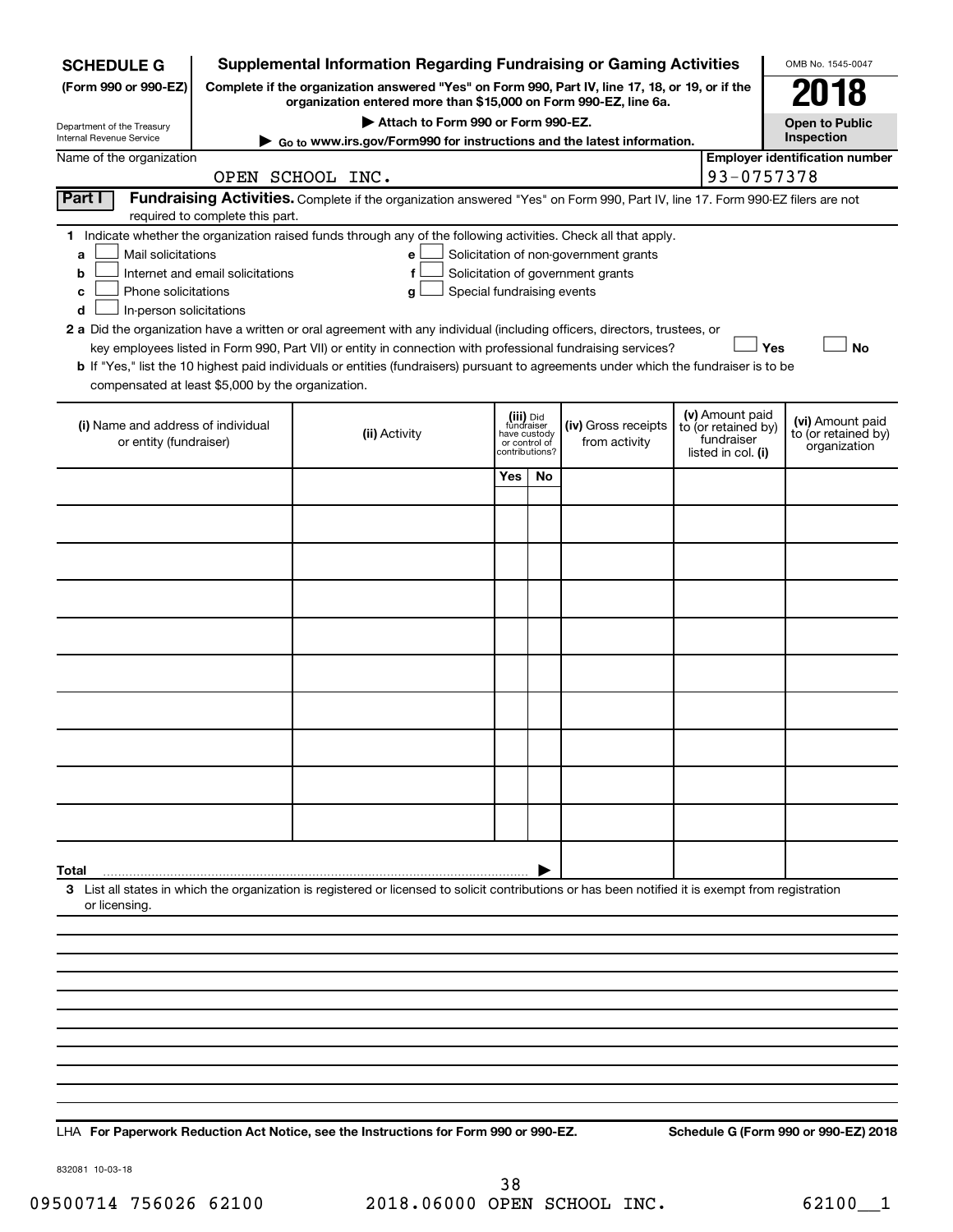Part II | Fundraising Events. Complete if the organization answered "Yes" on Form 990, Part IV, line 18, or reported more than \$15,000

|                 |    | of fundraising event contributions and gross income on Form 990-EZ, lines 1 and 6b. List events with gross receipts greater than \$5,000.           | $(a)$ Event #1  | (b) Event #2            | (c) Other events |                                      |
|-----------------|----|-----------------------------------------------------------------------------------------------------------------------------------------------------|-----------------|-------------------------|------------------|--------------------------------------|
|                 |    |                                                                                                                                                     |                 |                         | <b>NONE</b>      | (d) Total events                     |
|                 |    |                                                                                                                                                     | <b>GOT GAME</b> |                         |                  | (add col. (a) through<br>col. (c)    |
|                 |    |                                                                                                                                                     | (event type)    | (event type)            | (total number)   |                                      |
| Revenue         | 1. |                                                                                                                                                     | 178,151.        |                         |                  | 178,151.                             |
|                 |    |                                                                                                                                                     | 109,800.        |                         |                  | 109,800.                             |
|                 | 3  | Gross income (line 1 minus line 2)                                                                                                                  | 68,351.         |                         |                  | 68,351.                              |
|                 |    |                                                                                                                                                     |                 |                         |                  |                                      |
|                 |    |                                                                                                                                                     |                 |                         |                  |                                      |
|                 | 5  |                                                                                                                                                     |                 |                         |                  |                                      |
| Direct Expenses | 6  |                                                                                                                                                     | 11,495.         |                         |                  | <u>11,495.</u>                       |
|                 | 7  |                                                                                                                                                     | 24,822.         |                         |                  | 24,822.                              |
|                 | 8  |                                                                                                                                                     | 5,000.          |                         |                  |                                      |
|                 | 9  |                                                                                                                                                     | 5,436.          |                         |                  | $\frac{5,000}{5,436}$ .              |
|                 | 10 | Direct expense summary. Add lines 4 through 9 in column (d)                                                                                         |                 |                         |                  | 46,753.                              |
| <b>Part III</b> |    | 11 Net income summary. Subtract line 10 from line 3, column (d)                                                                                     |                 |                         |                  | 21,598.                              |
|                 |    | Gaming. Complete if the organization answered "Yes" on Form 990, Part IV, line 19, or reported more than<br>\$15,000 on Form 990-EZ, line 6a.       |                 |                         |                  |                                      |
|                 |    |                                                                                                                                                     | (a) Bingo       | (b) Pull tabs/instant   | (c) Other gaming | (d) Total gaming (add                |
| Revenue         |    |                                                                                                                                                     |                 | bingo/progressive bingo |                  | col. (a) through col. (c))           |
|                 |    |                                                                                                                                                     |                 |                         |                  |                                      |
|                 | 1. |                                                                                                                                                     |                 |                         |                  |                                      |
|                 |    |                                                                                                                                                     |                 |                         |                  |                                      |
|                 | 3  |                                                                                                                                                     |                 |                         |                  |                                      |
| Direct Expenses | 4  |                                                                                                                                                     |                 |                         |                  |                                      |
|                 |    |                                                                                                                                                     |                 |                         |                  |                                      |
|                 |    |                                                                                                                                                     | %<br>Yes        | %<br>Yes                | Yes<br>%         |                                      |
|                 | 6. | Volunteer labor                                                                                                                                     | No              | No                      | No               |                                      |
|                 | 7  | Direct expense summary. Add lines 2 through 5 in column (d)                                                                                         |                 |                         |                  |                                      |
|                 | 8  |                                                                                                                                                     |                 |                         |                  |                                      |
|                 |    |                                                                                                                                                     |                 |                         |                  |                                      |
| 9               |    | Enter the state(s) in which the organization conducts gaming activities:                                                                            |                 |                         |                  |                                      |
|                 |    |                                                                                                                                                     |                 |                         |                  | Yes<br><b>No</b>                     |
|                 |    | <b>b</b> If "No," explain:<br><u> 1989 - Johann Stoff, deutscher Stoff, der Stoff, der Stoff, der Stoff, der Stoff, der Stoff, der Stoff, der S</u> |                 |                         |                  |                                      |
|                 |    |                                                                                                                                                     |                 |                         |                  |                                      |
|                 |    |                                                                                                                                                     |                 |                         |                  | Yes<br>No                            |
|                 |    |                                                                                                                                                     |                 |                         |                  |                                      |
|                 |    |                                                                                                                                                     |                 |                         |                  |                                      |
|                 |    | 832082 10-03-18                                                                                                                                     |                 |                         |                  | Schedule G (Form 990 or 990-EZ) 2018 |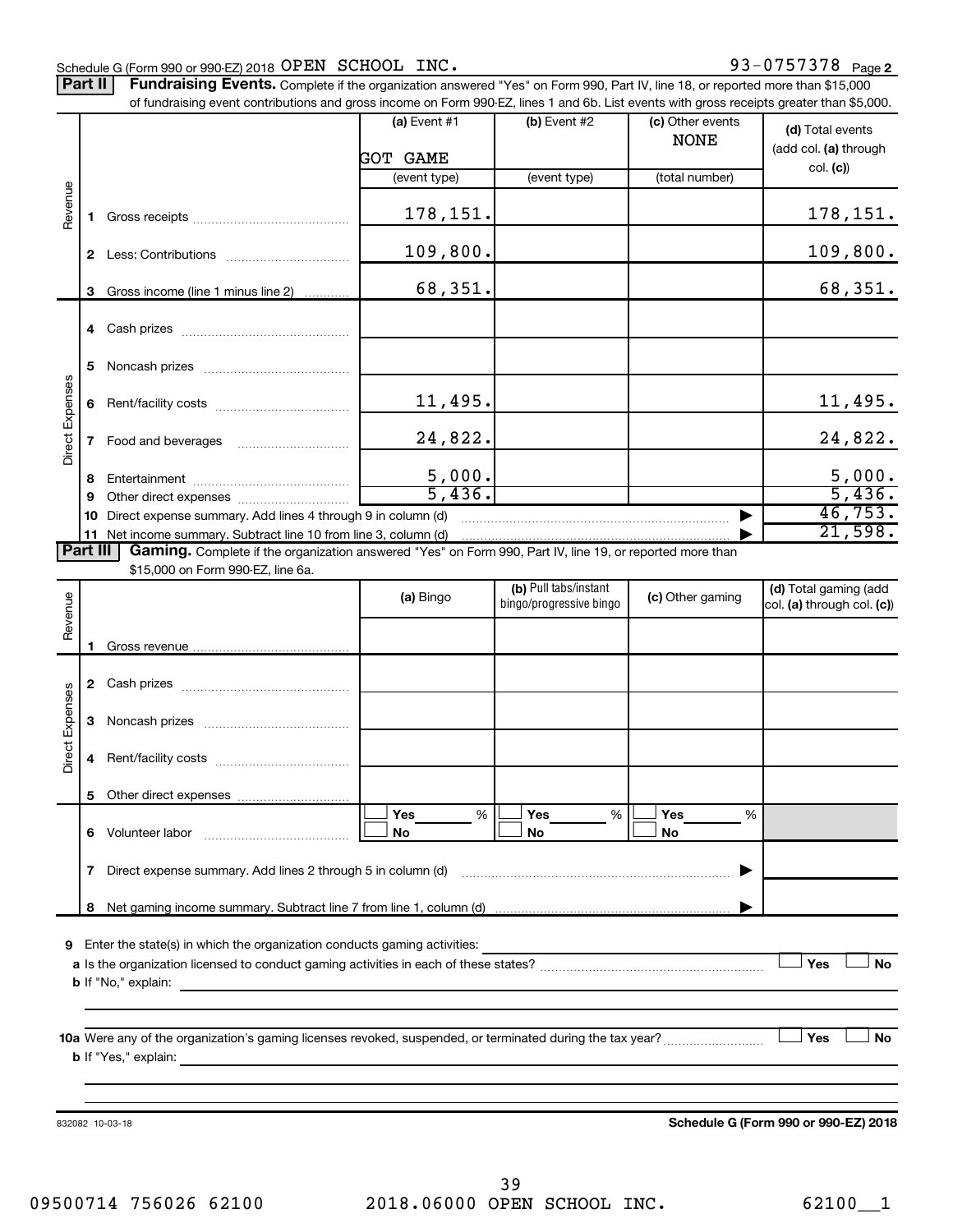|    | Schedule G (Form 990 or 990-EZ) 2018 OPEN SCHOOL INC.                                                                                                                                                                                                              | 93-0757378 Page 3                            |           |
|----|--------------------------------------------------------------------------------------------------------------------------------------------------------------------------------------------------------------------------------------------------------------------|----------------------------------------------|-----------|
|    |                                                                                                                                                                                                                                                                    | Yes                                          | <b>No</b> |
|    | 12 Is the organization a grantor, beneficiary or trustee of a trust, or a member of a partnership or other entity formed                                                                                                                                           | ⊥ Yes                                        | No        |
|    | 13 Indicate the percentage of gaming activity conducted in:                                                                                                                                                                                                        |                                              |           |
|    |                                                                                                                                                                                                                                                                    | 1За                                          | %         |
|    | <b>b</b> An outside facility <i>www.communicality www.communicality.communicality www.communicality www.communicality.communicality www.communicality.com</i>                                                                                                      | 13 <sub>b</sub>                              | %         |
|    | 14 Enter the name and address of the person who prepares the organization's gaming/special events books and records:                                                                                                                                               |                                              |           |
|    | Name $\blacktriangleright$<br><u>and the state of the state of the state of the state of the state of the state of the state of the state of the state of the state of the state of the state of the state of the state of the state of the state of the state</u> |                                              |           |
|    |                                                                                                                                                                                                                                                                    |                                              |           |
|    |                                                                                                                                                                                                                                                                    |                                              | <b>No</b> |
|    |                                                                                                                                                                                                                                                                    |                                              |           |
|    | of gaming revenue retained by the third party $\triangleright$ \$                                                                                                                                                                                                  |                                              |           |
|    | c If "Yes," enter name and address of the third party:                                                                                                                                                                                                             |                                              |           |
|    | <u> 1989 - Johann Barbara, martin amerikan basal dan berasal dan berasal dalam basal dan berasal dan berasal dan</u><br>Name $\blacktriangleright$                                                                                                                 |                                              |           |
|    |                                                                                                                                                                                                                                                                    |                                              |           |
| 16 | Gaming manager information:                                                                                                                                                                                                                                        |                                              |           |
|    | Name $\blacktriangleright$                                                                                                                                                                                                                                         |                                              |           |
|    |                                                                                                                                                                                                                                                                    |                                              |           |
|    | Gaming manager compensation > \$                                                                                                                                                                                                                                   |                                              |           |
|    | Description of services provided <b>by the contract of the contract of the contract of services provided by the contract of the contract of the contract of the contract of the contract of the contract of the contract of th</b>                                 |                                              |           |
|    |                                                                                                                                                                                                                                                                    |                                              |           |
|    | Director/officer<br>Employee<br>Independent contractor                                                                                                                                                                                                             |                                              |           |
|    |                                                                                                                                                                                                                                                                    |                                              |           |
|    | <b>17</b> Mandatory distributions:<br>a Is the organization required under state law to make charitable distributions from the gaming proceeds to                                                                                                                  |                                              |           |
|    | retain the state gaming license?                                                                                                                                                                                                                                   | $\mathbin{\sqcup}$ Yes $\mathbin{\sqcup}$ No |           |
|    | <b>b</b> Enter the amount of distributions required under state law to be distributed to other exempt organizations or spent in the                                                                                                                                |                                              |           |
|    | organization's own exempt activities during the tax year $\triangleright$ \$                                                                                                                                                                                       |                                              |           |
|    | Supplemental Information. Provide the explanations required by Part I, line 2b, columns (iii) and (v); and Part III, lines 9, 9b, 10b,<br><b>Part IV</b><br>15b, 15c, 16, and 17b, as applicable. Also provide any additional information. See instructions.       |                                              |           |
|    |                                                                                                                                                                                                                                                                    |                                              |           |
|    |                                                                                                                                                                                                                                                                    |                                              |           |
|    |                                                                                                                                                                                                                                                                    |                                              |           |
|    |                                                                                                                                                                                                                                                                    |                                              |           |
|    |                                                                                                                                                                                                                                                                    |                                              |           |
|    |                                                                                                                                                                                                                                                                    |                                              |           |
|    |                                                                                                                                                                                                                                                                    |                                              |           |
|    |                                                                                                                                                                                                                                                                    |                                              |           |
|    |                                                                                                                                                                                                                                                                    |                                              |           |
|    |                                                                                                                                                                                                                                                                    |                                              |           |
|    | 832083 10-03-18                                                                                                                                                                                                                                                    | Schedule G (Form 990 or 990-EZ) 2018         |           |
|    | 40                                                                                                                                                                                                                                                                 |                                              |           |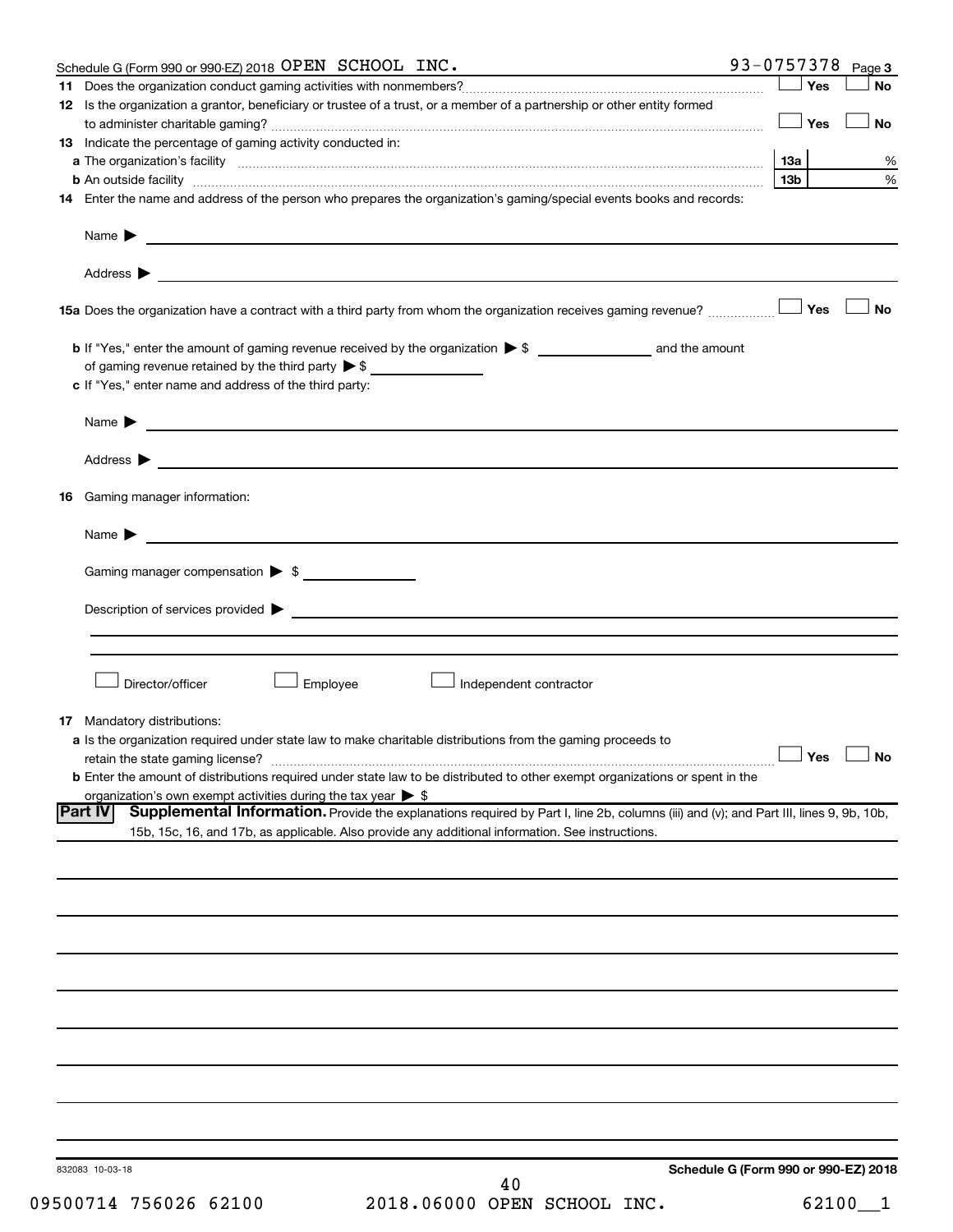| <b>Part IV   Supplemental Information (continued)</b> |                                 |
|-------------------------------------------------------|---------------------------------|
|                                                       |                                 |
|                                                       |                                 |
|                                                       |                                 |
|                                                       |                                 |
|                                                       |                                 |
|                                                       |                                 |
|                                                       |                                 |
|                                                       |                                 |
|                                                       |                                 |
|                                                       |                                 |
|                                                       |                                 |
|                                                       |                                 |
|                                                       |                                 |
|                                                       |                                 |
|                                                       |                                 |
|                                                       |                                 |
|                                                       |                                 |
|                                                       |                                 |
|                                                       |                                 |
|                                                       |                                 |
|                                                       |                                 |
|                                                       |                                 |
|                                                       |                                 |
|                                                       |                                 |
|                                                       |                                 |
|                                                       |                                 |
|                                                       |                                 |
|                                                       |                                 |
|                                                       | Schedule G (Form 990 or 990-EZ) |
| 832084 04-01-18                                       |                                 |

09500714 756026 62100 2018.06000 OPEN SCHOOL INC. 62100\_1 41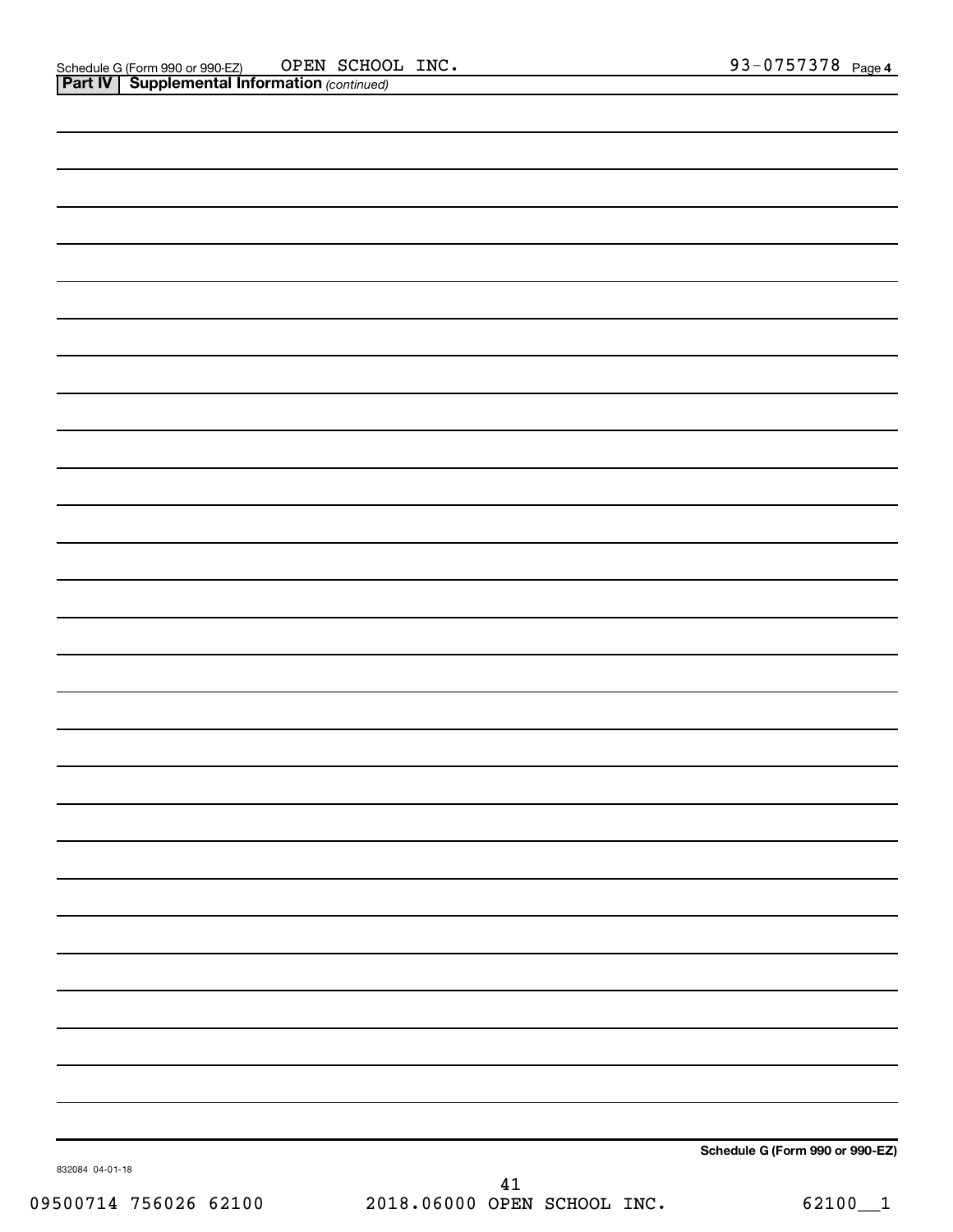## **SCHEDULE M (Form 990)**

## **Noncash Contributions**

OMB No. 1545-0047

Department of the Treasury Internal Revenue Service

◆ Complete if the organizations answered "Yes" on Form 990, Part IV, lines 29 or 30.<br>▶ Complete if the organizations answered "Yes" on Form 990, Part IV, lines 29 or 30. **Attach to Form 990.** J

**Open to Public Inspection**

|  | Name of the organization |
|--|--------------------------|
|  |                          |

| Go to www.irs.gov/Form990 for instructions and the latest information. |
|------------------------------------------------------------------------|
|                                                                        |

**Employer identification number** 93-0757378

| OPEN SCHOOL INC. |  |
|------------------|--|
|                  |  |
|                  |  |

| Part I | <b>Types of Property</b>                                                                                                       |                               |                                      |                                                    |                                                              |     |     |     |
|--------|--------------------------------------------------------------------------------------------------------------------------------|-------------------------------|--------------------------------------|----------------------------------------------------|--------------------------------------------------------------|-----|-----|-----|
|        |                                                                                                                                | (a)<br>Check if<br>applicable | (b)<br>Number of<br>contributions or | (c)<br>Noncash contribution<br>amounts reported on | (d)<br>Method of determining<br>noncash contribution amounts |     |     |     |
|        |                                                                                                                                |                               |                                      | items contributed Form 990, Part VIII, line 1g     |                                                              |     |     |     |
| 1.     |                                                                                                                                |                               |                                      |                                                    |                                                              |     |     |     |
| 2      |                                                                                                                                |                               |                                      |                                                    |                                                              |     |     |     |
| З      | Art - Fractional interests                                                                                                     |                               |                                      |                                                    |                                                              |     |     |     |
| 4      | Books and publications                                                                                                         |                               |                                      |                                                    |                                                              |     |     |     |
| 5      | Clothing and household goods                                                                                                   |                               |                                      |                                                    |                                                              |     |     |     |
| 6      |                                                                                                                                |                               |                                      |                                                    |                                                              |     |     |     |
| 7      |                                                                                                                                |                               |                                      |                                                    |                                                              |     |     |     |
| 8      |                                                                                                                                |                               |                                      |                                                    |                                                              |     |     |     |
| 9      | Securities - Publicly traded                                                                                                   | $\overline{\text{x}}$         | 2                                    | 27,689.FMV                                         |                                                              |     |     |     |
| 10     | Securities - Closely held stock                                                                                                |                               |                                      |                                                    |                                                              |     |     |     |
| 11     | Securities - Partnership, LLC, or                                                                                              |                               |                                      |                                                    |                                                              |     |     |     |
|        | trust interests                                                                                                                |                               |                                      |                                                    |                                                              |     |     |     |
| 12     | Securities - Miscellaneous                                                                                                     |                               |                                      |                                                    |                                                              |     |     |     |
| 13     | Qualified conservation contribution -                                                                                          |                               |                                      |                                                    |                                                              |     |     |     |
| 14     | Qualified conservation contribution - Other                                                                                    |                               |                                      |                                                    |                                                              |     |     |     |
| 15     |                                                                                                                                |                               |                                      |                                                    |                                                              |     |     |     |
| 16     | Real estate - Commercial                                                                                                       |                               |                                      |                                                    |                                                              |     |     |     |
| 17     |                                                                                                                                |                               |                                      |                                                    |                                                              |     |     |     |
| 18     |                                                                                                                                |                               |                                      |                                                    |                                                              |     |     |     |
| 19     |                                                                                                                                |                               |                                      |                                                    |                                                              |     |     |     |
| 20     | Drugs and medical supplies                                                                                                     |                               |                                      |                                                    |                                                              |     |     |     |
| 21     |                                                                                                                                |                               |                                      |                                                    |                                                              |     |     |     |
| 22     |                                                                                                                                |                               |                                      |                                                    |                                                              |     |     |     |
| 23     |                                                                                                                                |                               |                                      |                                                    |                                                              |     |     |     |
| 24     |                                                                                                                                |                               |                                      |                                                    |                                                              |     |     |     |
| 25     | $($ AUCTION ITEMS $)$<br>Other $\blacktriangleright$                                                                           | X                             | 19                                   | 9,328.FMV                                          |                                                              |     |     |     |
| 26     | Other                                                                                                                          |                               |                                      |                                                    |                                                              |     |     |     |
| 27     | Other<br>▸                                                                                                                     |                               |                                      |                                                    |                                                              |     |     |     |
| 28     | Other                                                                                                                          |                               |                                      |                                                    |                                                              |     |     |     |
| 29     | Number of Forms 8283 received by the organization during the tax year for contributions                                        |                               |                                      |                                                    |                                                              |     |     |     |
|        | for which the organization completed Form 8283, Part IV, Donee Acknowledgement                                                 |                               |                                      | 29                                                 |                                                              |     |     |     |
|        |                                                                                                                                |                               |                                      |                                                    |                                                              |     | Yes | No. |
|        | 30a During the year, did the organization receive by contribution any property reported in Part I, lines 1 through 28, that it |                               |                                      |                                                    |                                                              |     |     |     |
|        | must hold for at least three years from the date of the initial contribution, and which isn't required to be used for          |                               |                                      |                                                    |                                                              |     |     |     |
|        |                                                                                                                                |                               |                                      |                                                    |                                                              | 30a |     | x   |
|        | <b>b</b> If "Yes," describe the arrangement in Part II.                                                                        |                               |                                      |                                                    |                                                              |     |     |     |
| 31     | Does the organization have a gift acceptance policy that requires the review of any nonstandard contributions?                 |                               |                                      |                                                    |                                                              | 31  |     | x   |
|        | 32a Does the organization hire or use third parties or related organizations to solicit, process, or sell noncash              |                               |                                      |                                                    |                                                              |     |     |     |
|        | contributions?                                                                                                                 |                               |                                      |                                                    |                                                              | 32a |     | x   |
|        | <b>b</b> If "Yes," describe in Part II.                                                                                        |                               |                                      |                                                    |                                                              |     |     |     |
| 33     | If the organization didn't report an amount in column (c) for a type of property for which column (a) is checked,              |                               |                                      |                                                    |                                                              |     |     |     |
|        | describe in Part II.                                                                                                           |                               |                                      |                                                    |                                                              |     |     |     |

**For Paperwork Reduction Act Notice, see the Instructions for Form 990. Schedule M (Form 990) 2018** LHA

832141 10-18-18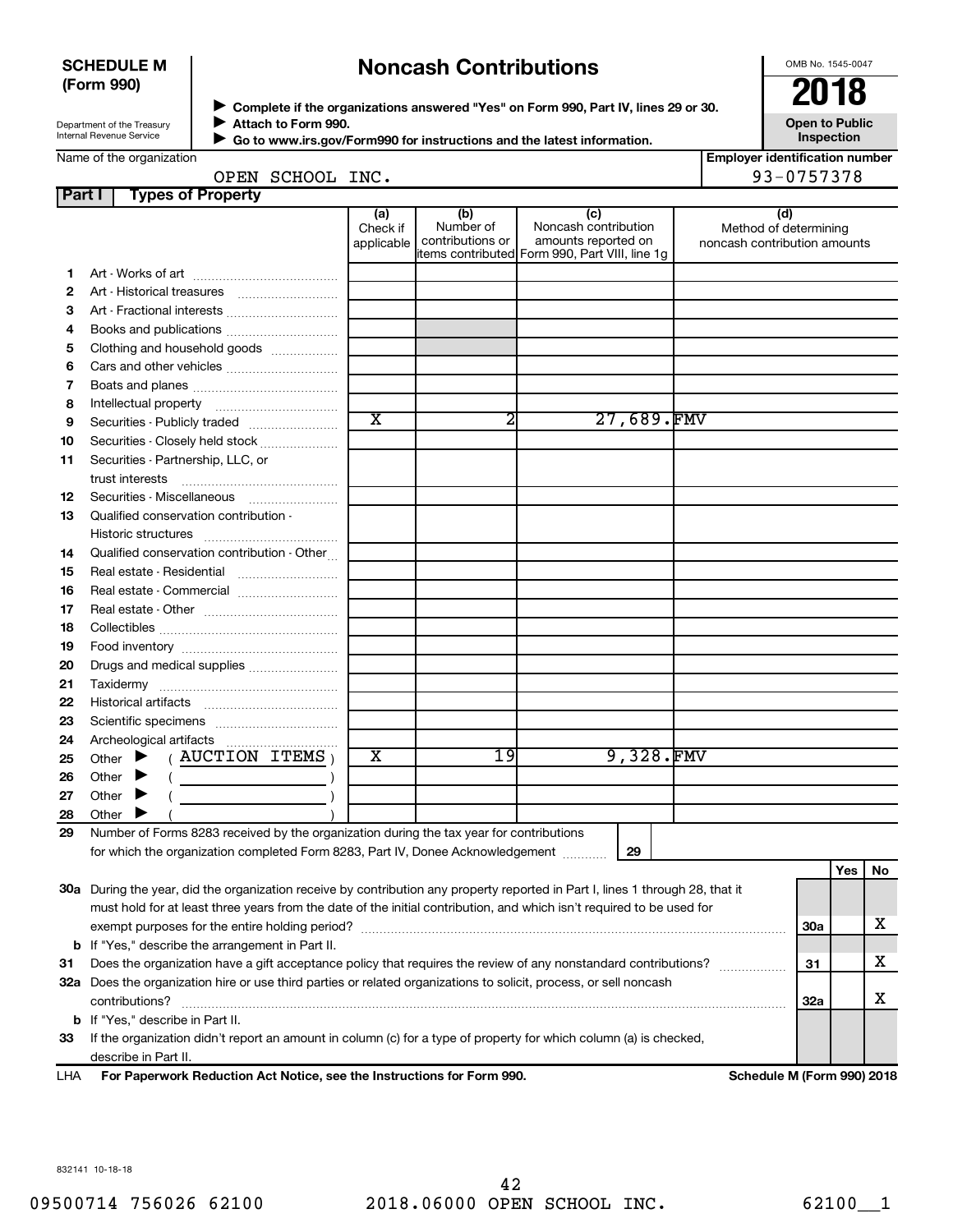Part II | Supplemental Information. Provide the information required by Part I, lines 30b, 32b, and 33, and whether the organization is reporting in Part I, column (b), the number of contributions, the number of items received, or a combination of both. Also complete this part for any additional information.

## SCHEDULE M, PART I, COLUMN (B):

#### 250 SHARES STARBUCKS

## 194 SHARES TJX COMPANIES INC.

**Schedule M (Form 990) 2018**

832142 10-18-18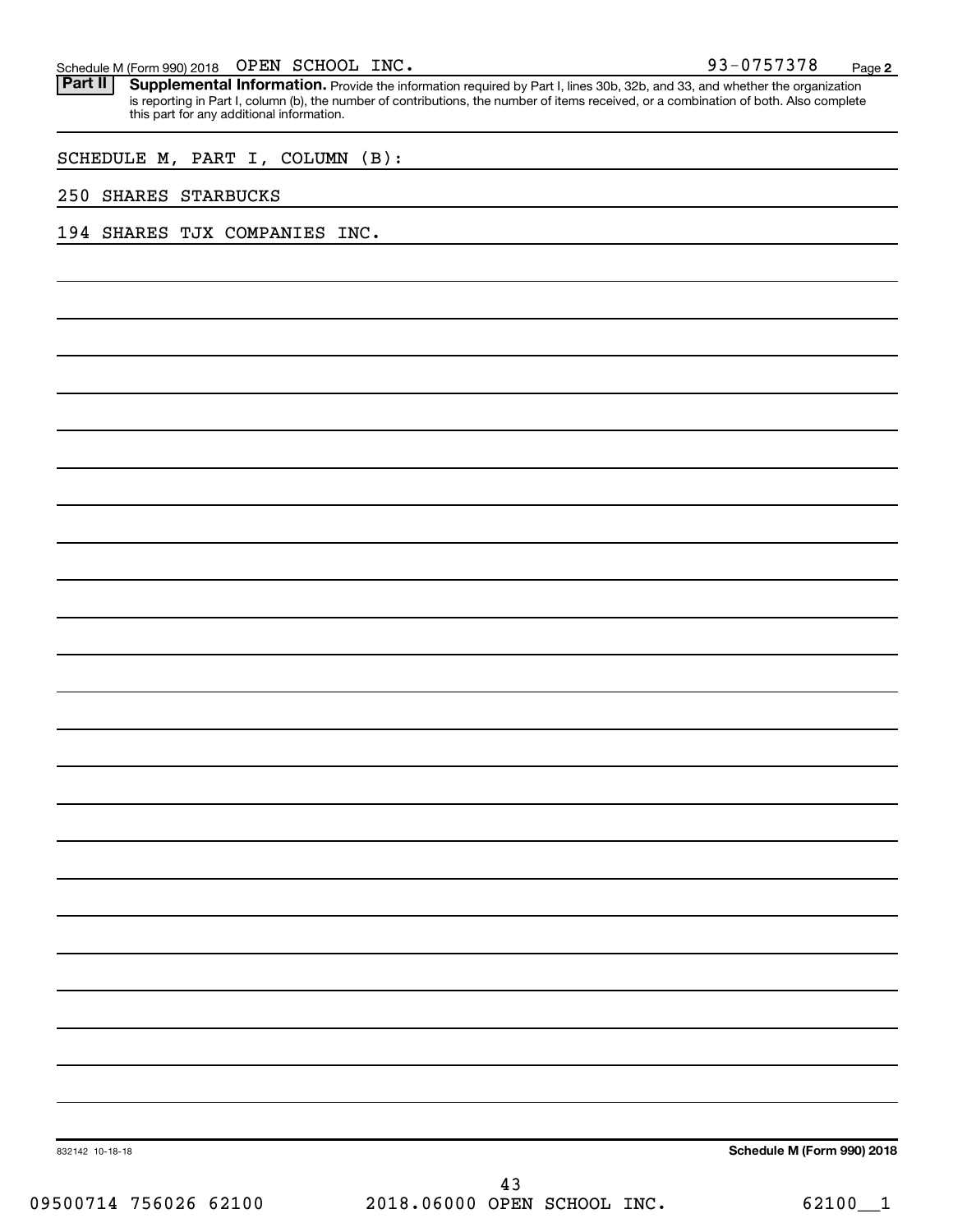**(Form 990 or 990-EZ)**

Department of the Treasury Internal Revenue Service Name of the organization

**Complete to provide information for responses to specific questions on Form 990 or 990-EZ or to provide any additional information. | Attach to Form 990 or 990-EZ. | Go to www.irs.gov/Form990 for the latest information.** SCHEDULE O **Supplemental Information to Form 990 or 990-EZ 2018**<br>(Form 990 or 990-EZ) Complete to provide information for responses to specific questions on

OMB No. 1545-0047 **Open to Public Inspection**

OPEN SCHOOL INC. 2008 2012 12:378

**Employer identification number**

FORM 990, PART III, LINE 4A, PROGRAM SERVICE ACCOMPLISHMENTS:

DURING THE 2018-2019 SCHOOL YEAR, STEP UP SERVED 268 STUDENTS, 100% OF WHOM MET THE MINIMUM SERVICE REQUIREMENT TO BE INCLUDED IN OUTCOMES REPORTING (60+ HOURS OF ACADEMIC TUTORING). FOR THE FOURTH YEAR IN A ROW, 100% OF SENIORS ENROLLED IN STEP UP GRADUATED ON TIME, AND 100% OF GRADUATES APPLYING TO POST-SECONDARY PROGRAMS WERE ACCEPTED. AT LEAST 90% OF STEP UP STUDENTS EARNED SIX OR MORE CREDITS (24 NEEDED TO GRADUATE), OR GRADUATED ON TIME.

FORM 990, PART III, LINE 4B, PROGRAM SERVICE ACCOMPLISHMENTS:

INTENSIVE FAMILY ENGAGEMENT, AND PREPARATION EMPHASIZING CULTURAL

IDENTITY, ESSENTIAL SKILLS, SOCIAL JUSTICE, AND THE ARTS. THE PROGRAM

IS SUPPORTED BY THE SIX PARTNER SCHOOL DISTRICTS AS WELL AS PRIVATE

FOUNDATION AND INDIVIDUAL GIFTS.

DURING THE 2018-2019 SCHOOL YEAR, OPEN SCHOOL EAST (OSE) SERVED 141

STUDENTS, 100% OF WHOM MET THE MINIMUM SERVICE REQUIREMENT TO BE

INCLUDED IN OUTCOMES REPORTING (45+ DAYS OF ENROLLMENT).

FORM 990, PART III, LINE 4D, OTHER PROGRAM SERVICES:

POST-SECONDARY READINESS CORPS:

AN AMERICORPS PARTNERSHIP WITH OREGON VOLUNTEERS BEGINNING IN 2013

WHICH SEEKS TO IMPROVE THE PERSISTENCE AND COMPLETION OF POST-SECONDARY

EDUCATION BY STUDENTS FROM DIVERSE RACIAL, ETHNIC, AND SOCIO-ECONOMIC

COMMUNITIES. THE TEAM OF AMERICORPS MEMBERS PROVIDES DIRECT SERVICE TO

UNDER-SERVED YOUTH TO IMPROVE ACADEMIC ACHIEVEMENT THROUGH TUTORING,

832211 10-10-18 LHA For Paperwork Reduction Act Notice, see the Instructions for Form 990 or 990-EZ. Schedule O (Form 990 or 990-EZ) (2018) 44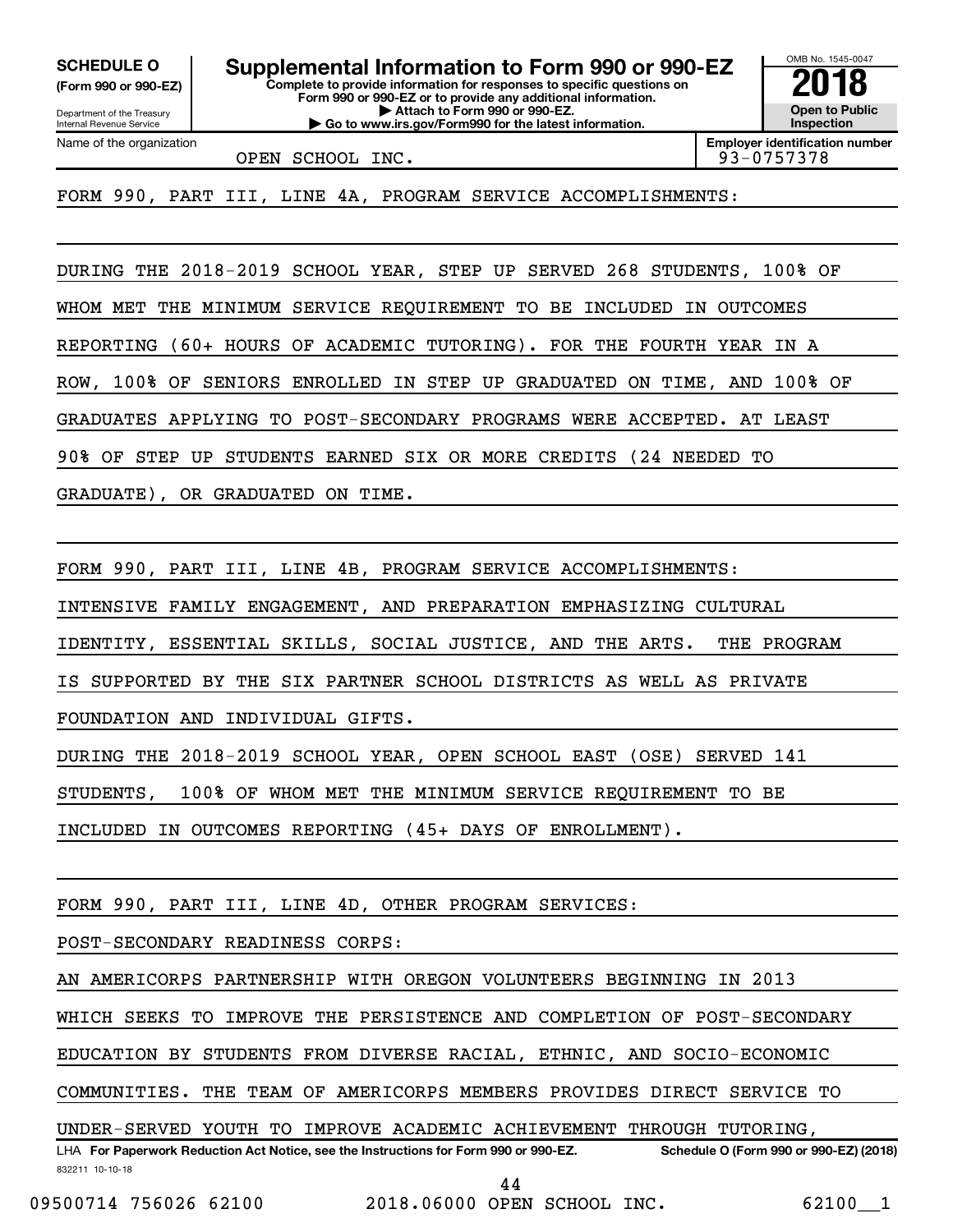| Schedule O (Form 990 or 990-EZ) (2018)                                     | Page 2                                              |
|----------------------------------------------------------------------------|-----------------------------------------------------|
| Name of the organization<br>OPEN SCHOOL INC.                               | <b>Employer identification number</b><br>93-0757378 |
| MENTORING, EXTENDED SCHOOL DAY ACTIVITIES, PARENT INVOLVEMENT PROGRAMS,    |                                                     |
| EVENT COORDINATION, AND VOLUNTEER GENERATION. THE PROGRAM PROVIDES BOTH    |                                                     |
| A SERVICE OPPORTUNITY FOR AMERICORPS MEMBERS AND A CRITICAL SERVICE TO     |                                                     |
| THE COMMUNITIES THEY SERVE.                                                |                                                     |
| EXPENSES \$ 186,189.<br>INCLUDING GRANTS OF \$ 0. REVENUE \$ 0.            |                                                     |
|                                                                            |                                                     |
| FORM 990, PART VI, SECTION A, LINE 1:                                      |                                                     |
| THE EXECUTIVE COMMITTEE OF THE BOARD HAS BEEN DELEGATED THE AUTHORITY TO   |                                                     |
| APPROVE RESOLUTIONS ON BEHALF OF THE ENTIRE BOARD OF DIRECTORS, AS NEEDED  |                                                     |
| BETWEEN BI-MONTHLY BOARD MEETINGS FOR ANY AND ALL MATTERS PERTAINING TO    |                                                     |
| ORGANIZATIONAL GOVERNANCE AND FINANCE.<br>ALL MEETING MINUTES ARE FORMALLY |                                                     |
| APPROVED BY THE BOARD OF DIRECTORS AT EACH BI-MONTHLY FULL BOARD MEETING.  |                                                     |
| THE EXECUTIVE COMMITTEE IS COMPOSED OF THE FOUR BOARD OFFICERS, THE        |                                                     |
| IMMEDIATE PAST-PRESIDENT, AND AN ADDITIONAL AT-LARGE MEMBER.               | THE LIST OF                                         |
| EXECUTIVE COMMITTEE MEMBERS IS INCLUDED IN SCHEDULE OF THE BOARD OF        |                                                     |
| DIRECTORS.                                                                 |                                                     |
|                                                                            |                                                     |

FORM 990, PART VI, SECTION B, LINE 11B:

THE FINANCE COMMITTEE AND EXECUTIVE COMMITTEE WILL REVIEW AND APPROVE THE FORM 990 PRIOR TO FILING.

FORM 990, PART VI, SECTION B, LINE 12C:

832212 10-10-18 **Schedule O (Form 990 or 990-EZ) (2018)** ALL BOARD MEMBERS AND EMPLOYEES ARE COVERED BY THE POLICY. ALL NEW BOARD MEMBERS AND EMPLOYEES SPECIFICALLY REVIEW THE CONFLICT OF INTEREST POLICY AS PART OF THEIR ORIENTATION, AND SIGN A DOCUMENT OUTLINING THE POLICY AND PROCEDURE. EACH YEAR THE BOARD OF DIRECTORS REVIEW THE POLICY TO IDENTIFY ANY CONFLICTS THAT MAY EXIST. ENFORCEMENT IS PROVIDED BY 1) VOLUNTARY DISCLOSURE, OR 2) REPORTING BY ANOTHER EMPLOYEE OR MEMBER OF THE PUBLIC. 45

09500714 756026 62100 2018.06000 OPEN SCHOOL INC. 62100\_1